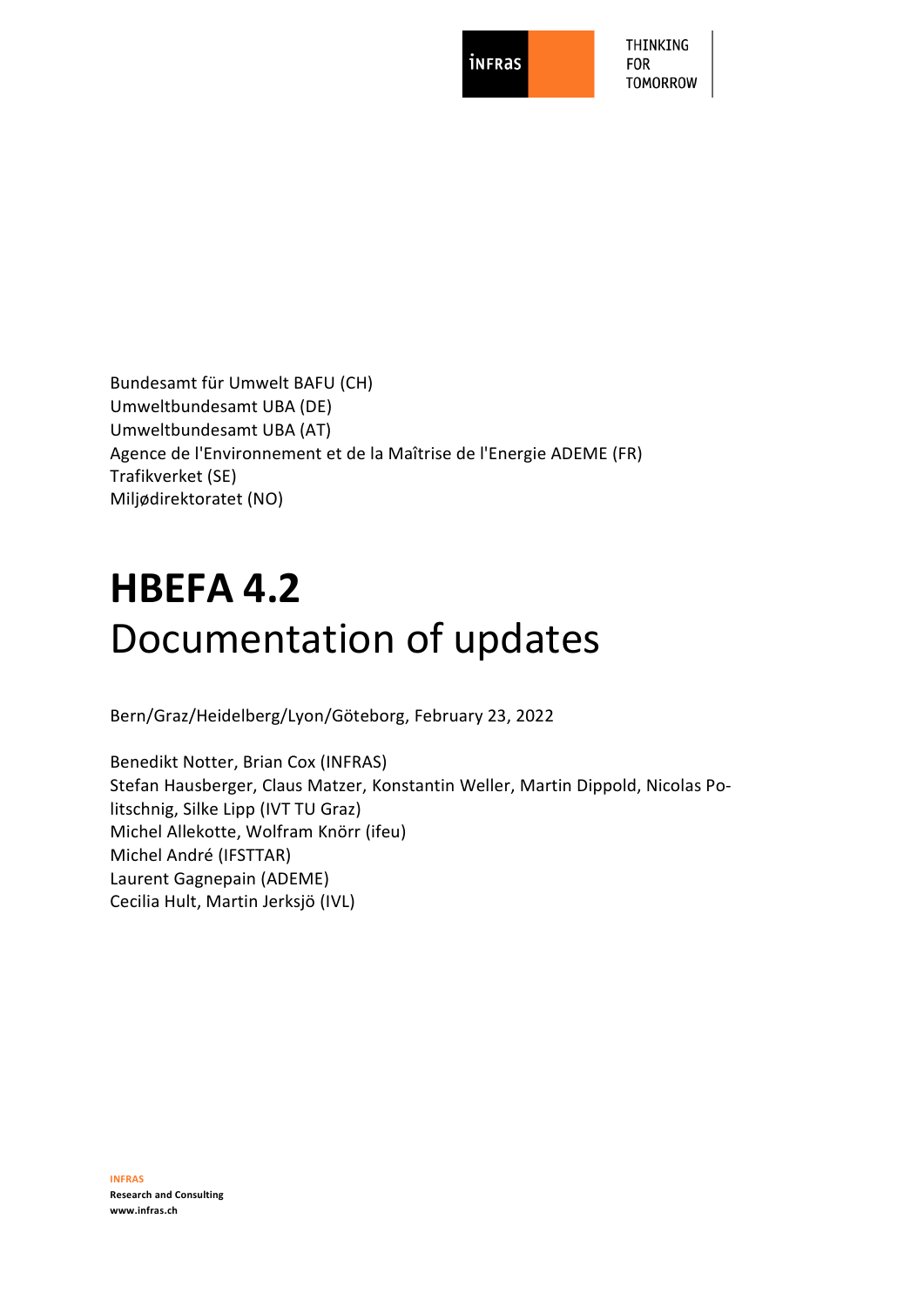# <span id="page-1-0"></span>**Editorial Information**

### **HBEFA 4.2**

Documentation of updates Bern/Graz/Heidelberg/Lyon/Göteborg/Göteborg, January 24, 2022 HBEFA42\_Update\_Documentation.docx

#### **Commissioned by**

Bundesamt für Umwelt BAFU (CH) Umweltbundesamt UBA (DE) Umweltbundesamt UBA (AT) Agence de l'Environnement et de la Maîtrise de l'Energie ADEME (FR) Trafikverket (SE) Miljødirektoratet (NO)

#### **Written by**

Benedikt Notter, Brian Cox (INFRAS; Chapters 1, 2, 3.6, 4 except subchapters by other authors, see below) Stefan Hausberger, Claus Matzer, Konstantin Weller, Martin Dippold, Nicolas Politschnig (IVT TU Graz; Chapters 3.1-3.5, 4.4.6) Michel Allekotte, Wolfram Knörr (ifeu; Subchapters on Germany in Chap. 4) Michel André, Laurent Gagnepain (IFSTTAR, ADEME; Subchapters on France in Chap. 4) Martin Jerksjö, Cecilia Hult (IVL; Subchapters on Sweden in Chap. 4)

# **Contact**

INFRAS, Sennweg 2, 3012 Bern Tel. +41 31 370 19 19 info@infras.ch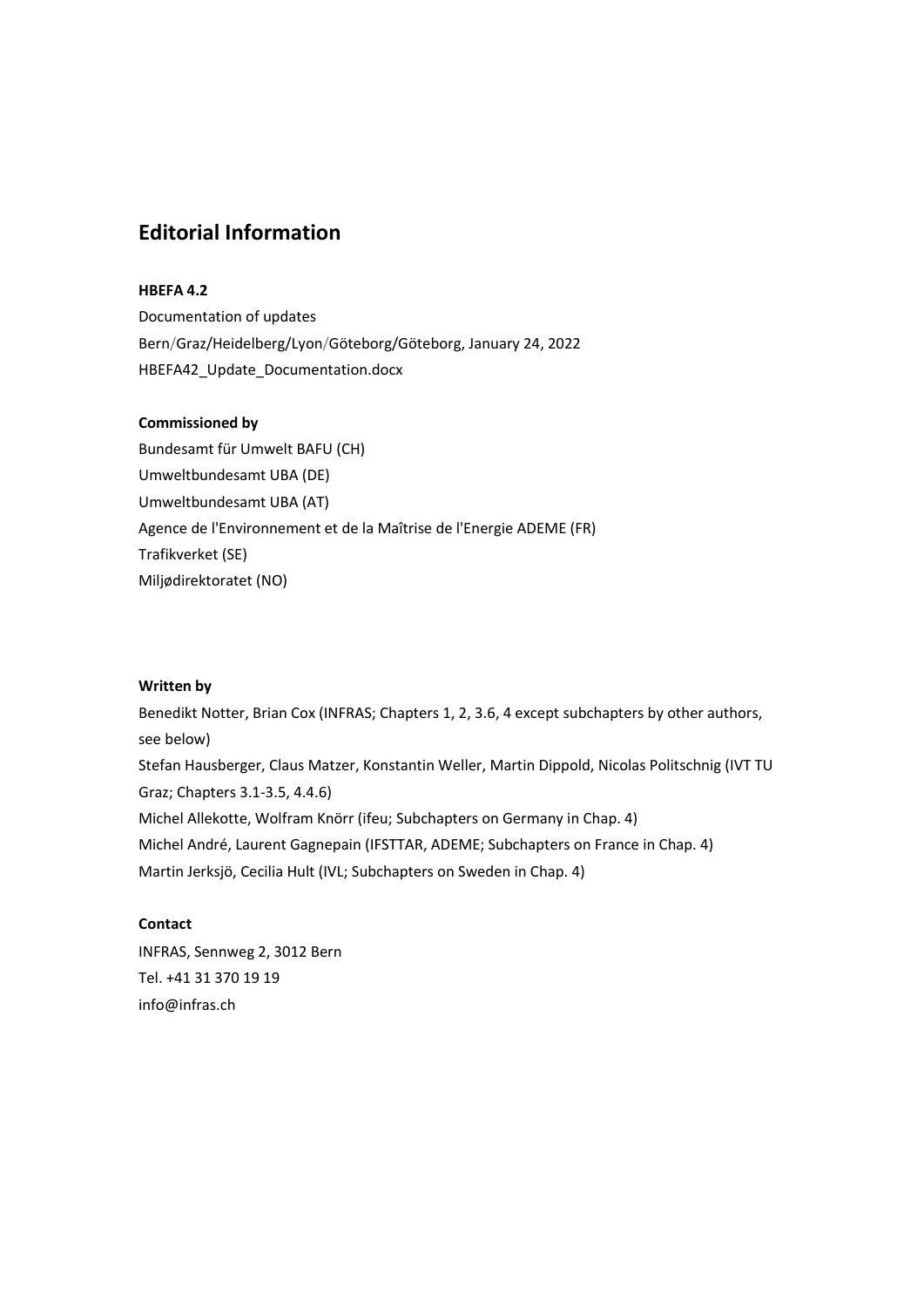# <span id="page-2-0"></span>**Content**

| $\sim$ 2   |  |    |  |
|------------|--|----|--|
| Content 3  |  |    |  |
| Glossary 5 |  |    |  |
| 1.         |  |    |  |
| 1.1.       |  |    |  |
| 1.2.       |  |    |  |
| 1.2.1.     |  |    |  |
| 1.2.2.     |  |    |  |
| 1.2.3.     |  |    |  |
| 2.         |  |    |  |
| 2.1.       |  |    |  |
| 2.2.       |  |    |  |
| З.         |  |    |  |
| 3.1.       |  |    |  |
| 3.1.1.     |  |    |  |
| 3.1.2.     |  |    |  |
| 3.1.3.     |  |    |  |
| 3.1.4.     |  |    |  |
| 3.1.5.     |  |    |  |
| 3.2.       |  |    |  |
| 3.2.1.     |  |    |  |
| 3.2.2.     |  | 20 |  |
| 3.3.       |  |    |  |
| 3.3.1.     |  |    |  |
| 3.3.2.     |  |    |  |
| 3.4.       |  |    |  |
| 3.4.1.     |  |    |  |
| 3.4.2.     |  |    |  |
| 3.4.3.     |  | 29 |  |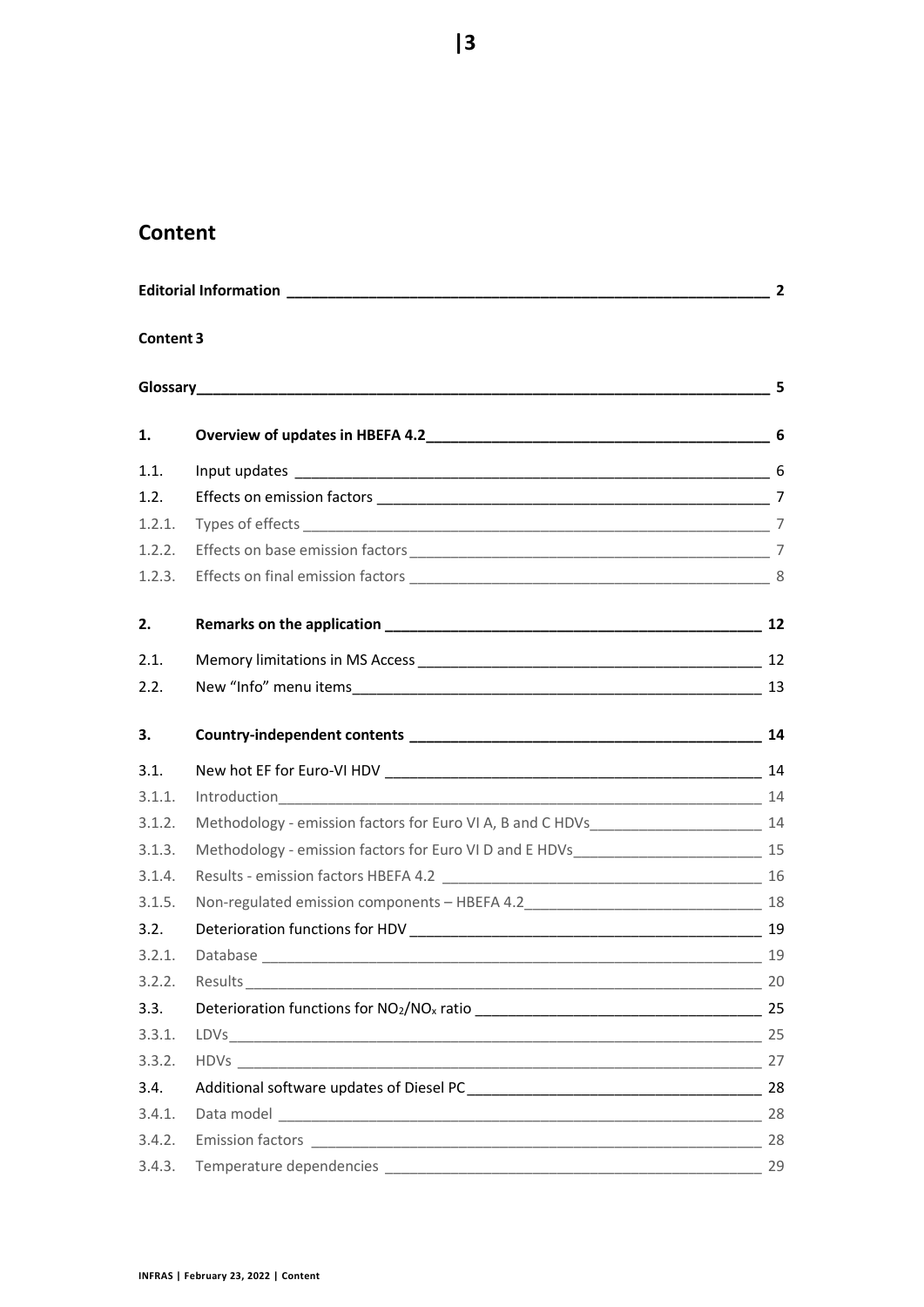| 3.5.       |                                                                                                |    |
|------------|------------------------------------------------------------------------------------------------|----|
| 3.6.       |                                                                                                |    |
| 4.         |                                                                                                |    |
| 4.1.       |                                                                                                |    |
| 4.1.1.     |                                                                                                |    |
| 4.1.2.     |                                                                                                |    |
| 4.2.       |                                                                                                |    |
| 4.2.1.     |                                                                                                |    |
| 4.2.2.     |                                                                                                |    |
| 4.2.3.     |                                                                                                |    |
| 4.2.4.     | Calculation of cumulative mileage for "foreign fleet" subscenarios_________________________ 39 |    |
| 4.3.       |                                                                                                |    |
| 4.3.1.     |                                                                                                |    |
| 4.3.2.     |                                                                                                |    |
| 4.3.3.     |                                                                                                |    |
| 4.3.4.     |                                                                                                |    |
| 4.3.5.     |                                                                                                |    |
| 4.3.6.     |                                                                                                |    |
| 4.4.       |                                                                                                |    |
| 4.4.1.     |                                                                                                |    |
| 4.4.2.     |                                                                                                |    |
| 4.4.3.     |                                                                                                |    |
| 4.4.4.     |                                                                                                |    |
| 4.4.5.     |                                                                                                |    |
| 4.4.6.     |                                                                                                |    |
| 4.5.       |                                                                                                |    |
| 4.5.1.     |                                                                                                |    |
| 4.5.2.     |                                                                                                |    |
| 4.6.       |                                                                                                |    |
| 4.6.1.     |                                                                                                | 44 |
| 5.         |                                                                                                | 44 |
| Annex 45   |                                                                                                |    |
| Literature |                                                                                                | 49 |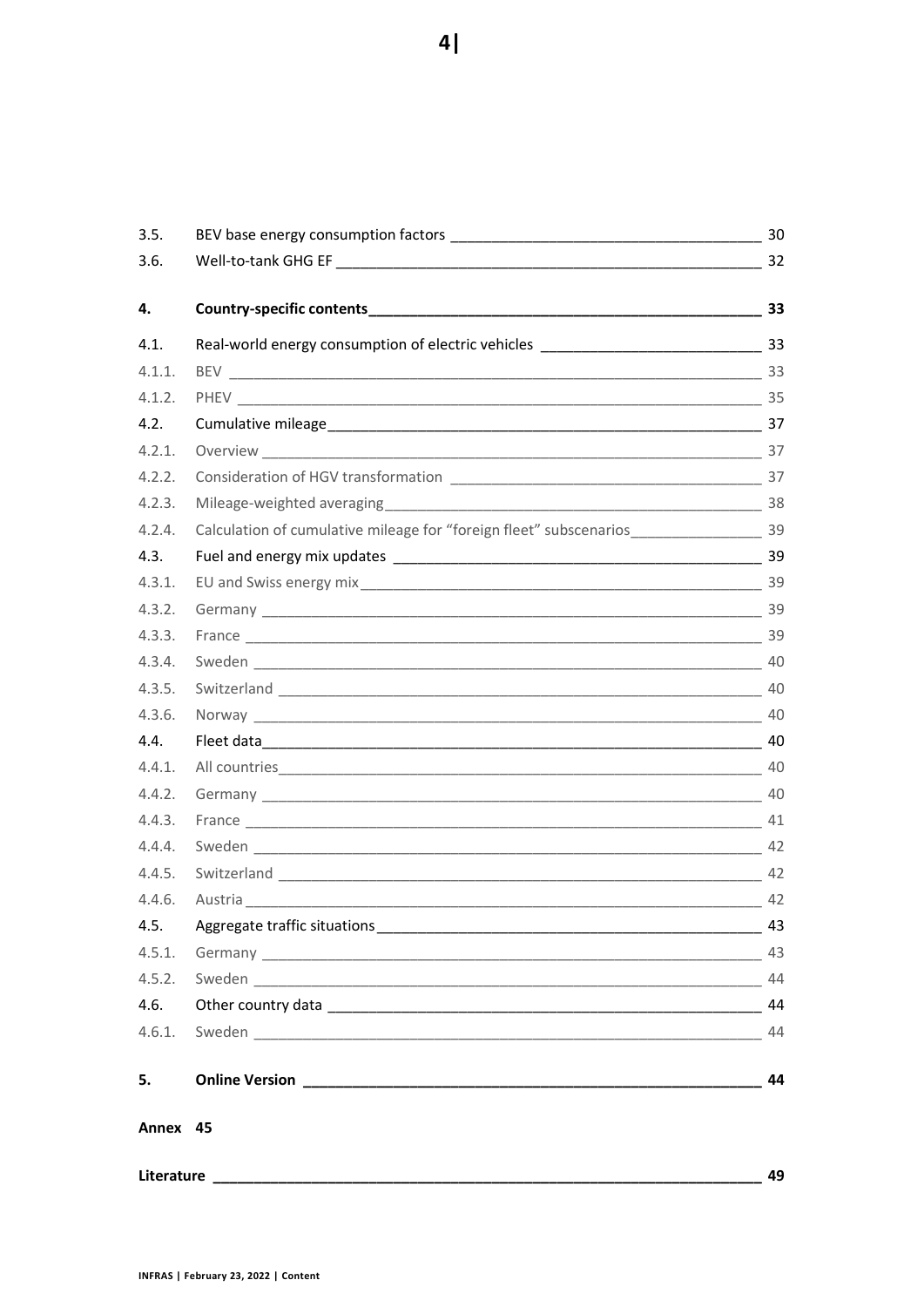# <span id="page-4-0"></span>**Glossary**

| a                 | year                                                                       |
|-------------------|----------------------------------------------------------------------------|
| <b>BEV</b>        | Battery-electric vehicle                                                   |
| CO <sub>2</sub> e | CO <sub>2</sub> equivalent                                                 |
| EV                | Electric vehicle (includes BEV, PHEV, FCEV)                                |
| <b>CNG</b>        | Compressed natural gas                                                     |
| <b>FCEV</b>       | Fuel-cell electric vehicle (fuel cell fuelled by hydrogen)                 |
| <b>GHG</b>        | Greenhouse gas (CO <sub>2</sub> , CH <sub>4</sub> , N <sub>2</sub> O)      |
| <b>GWP</b>        | Global warming potential                                                   |
| <b>HDV</b>        | Heavy-duty vehicle (trucks and buses)                                      |
| <b>HGV</b>        | Heavy goods vehicle (truck/lorry)                                          |
| kt                | kilotonnes = $103$ tonnes                                                  |
| <b>ICCT</b>       | International Council on Clean Transportation                              |
| LCV               | Light commercial vehicle                                                   |
| <b>LDV</b>        | Light-duty vehicle (includes PC and LCV)                                   |
| <b>LNG</b>        | Liquefied natural gas                                                      |
| <b>MC</b>         | Motorcycle                                                                 |
| <b>PC</b>         | Passenger car                                                              |
| <b>PHEV</b>       | Plug-in hybrid electric vehicle                                            |
| TT/AT             | Truck/trailer combination or articulated truck (as opposed to rigid truck) |
| <b>TTW</b>        | "Tank-to-wheel": direct emissions from the use of road vehicles            |
| UF                | Utility factor (share of mileage of PHEV driven on electricity, i.e. in    |
|                   | charge-depleting mode)                                                     |
| vehkm, vkm        | vehicle kilometers                                                         |
| <b>WLTP/WLTC</b>  | Worldwide harmonized Light vehicles Test Procedure/Cycle: Test proce-      |
|                   | dure and corresponding driving cycle for type approval of LDV, in force    |
|                   | in EU from 2017                                                            |
| <b>WTT</b>        | "Well-to-tank": emissions from the production of energy                    |
| <b>WTW</b>        | "Well-to-wheel": emissions from the use of road vehicles and from the      |
|                   | production of the required energy (i.e. WTW emissions = TTW emissions      |
|                   | + WTT emissions; see respective glossary entries above)                    |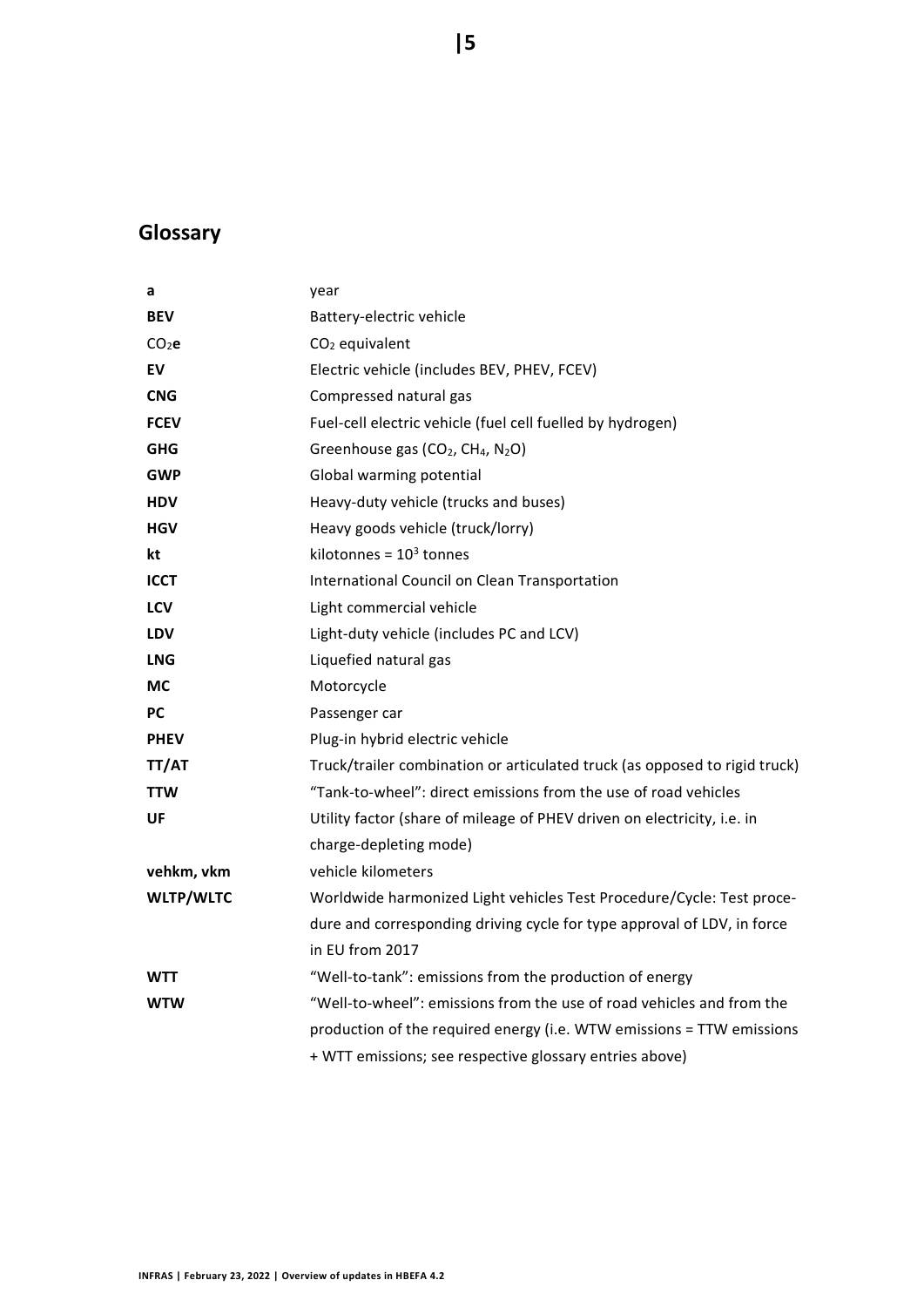# <span id="page-5-0"></span>**1. Overview of updates in HBEFA 4.2**

# <span id="page-5-1"></span>1.1. Input updates

HBEFA 4.2 can be considered a "light update" of Version 4.1 (comparable e.g. to Version 3.3 relative to 3.2). Only the most urgent updates from the point of view of the funding national environment agencies have been implemented.

The inputs into HBEFA updated with Version 4.2 are listed as an overview in [Table 1.](#page-5-2) The subsequent chapters of this documentation contain further details on each update.

| Update                                                           | <b>Remarks</b>                                                                                                                           |
|------------------------------------------------------------------|------------------------------------------------------------------------------------------------------------------------------------------|
| Hot EF for HDV Euro-VI                                           | Differentiated by steps A-C vs. D-E                                                                                                      |
| Deterioration functions HDV                                      | Based on $CONOx$ RS data; new speed-dependent input format due to                                                                        |
|                                                                  | SCR behaviour of HDV                                                                                                                     |
| Deterioration functions for NO <sub>2</sub> /NO <sub>x</sub> ra- | Accounting for lower $NO2$ shares in $NOx$ for aged catalysts                                                                            |
| tios                                                             |                                                                                                                                          |
| Additional software updates of Diesel PC                         | Software-updated PC Diesel Euro-5 other than EA189 and Euro-6ab                                                                          |
| Hot EF for PC BEV                                                | Accounting for PHEM model updates                                                                                                        |
| Well-to-tank GHG EF                                              | Addition of production types lacking so far (for PtX, bioethanol, bio-<br>diesel)                                                        |
| Real-world energy consumption of elec-                           | Integration of TA electricity consumption of BEV from EEA CO <sub>2</sub> moni-                                                          |
| tric vehicles                                                    | toring DB, real-world electricity consumption of BEVs and fuel con-                                                                      |
|                                                                  | sumption of PHEVs from Spritmonitor, and PHEV utility factors based<br>on ICCT White Paper (Plötz et al. 2020)                           |
|                                                                  |                                                                                                                                          |
| Update of cumulative mileage method-                             | HGV: transformation of registered tractors to tractor-trailor combina-                                                                   |
| ology                                                            | tions reflected in cumulative mileage; mileage-weighted averages by<br>subsegment and reference year; cumulative mileage also calculated |
|                                                                  | for fleet subscenarios that do not include vehicle stock                                                                                 |
| Country data                                                     | Comprehensive updates for Germany, France, Sweden, and Switzer-                                                                          |
|                                                                  | land; partial updates for Norway and Austria                                                                                             |
| New information included in "Info"                               | Mileage and temperature dependencies, energy/fuel properties and                                                                         |
| menu of Public Version                                           | fuel mixes                                                                                                                               |
| Derived subsegments                                              | Changes to the following subsegments (feedback from AVL):                                                                                |
|                                                                  | PC CNG/Petrol Euro 2-3                                                                                                                   |
|                                                                  | PC LPG/Petrol all Euro 2-6                                                                                                               |
|                                                                  | PC FFV Euro 4-6                                                                                                                          |
|                                                                  | ■ LCV CNG/Petrol and LNG/Petrol Euro 6                                                                                                   |
|                                                                  | UBus CNG Euro II-IV                                                                                                                      |
|                                                                  | UBus LNG Euro IV-VI                                                                                                                      |
|                                                                  | UBus Ethanol Euro II-VI                                                                                                                  |
| $CO2e$ calculation                                               | Bugfix: Now also fully calculated if $CH_4$ and N <sub>2</sub> O not selected by user                                                    |

#### <span id="page-5-2"></span>**Table 1: Overview of input updates in HBEFA Version 4.2**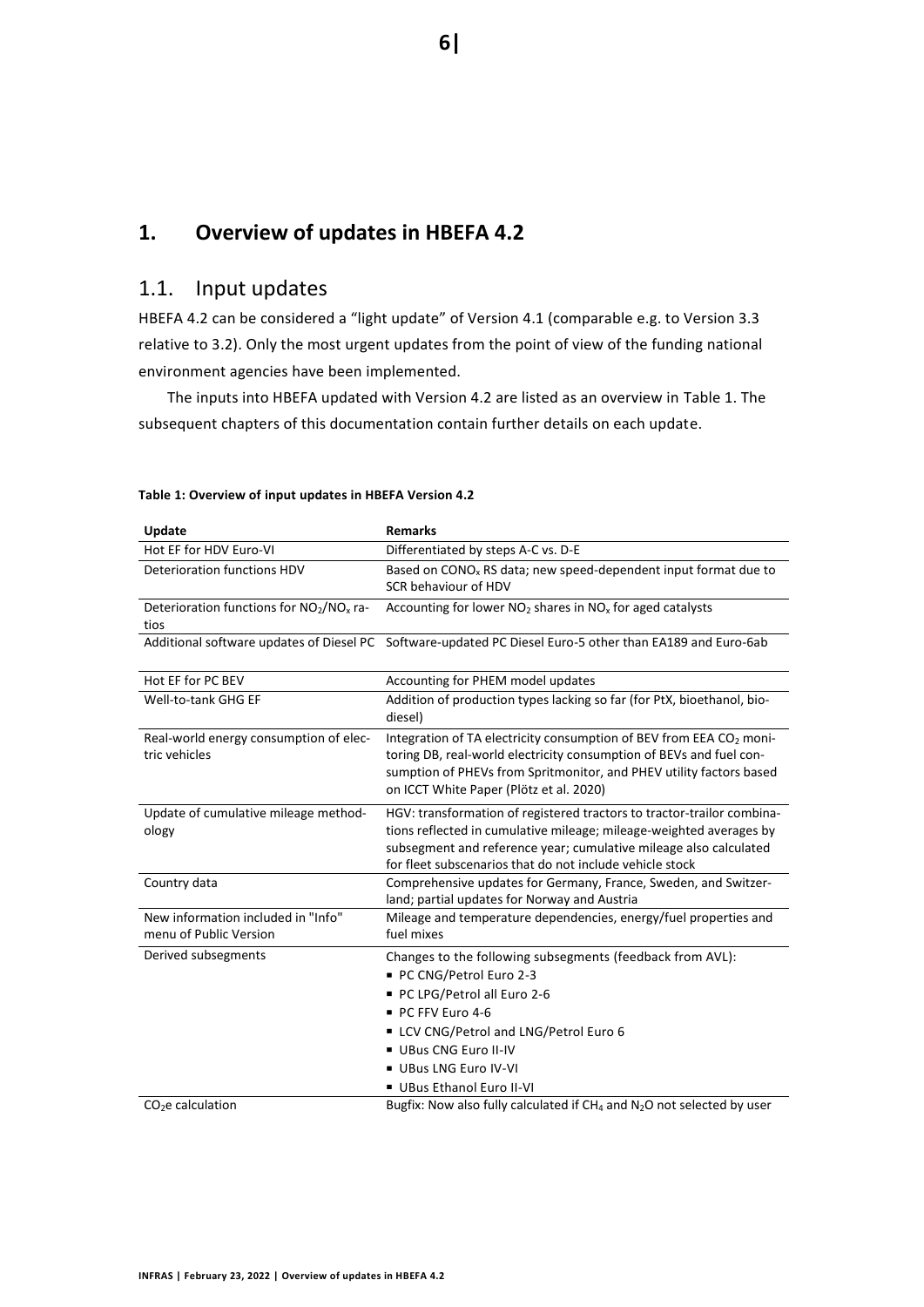# <span id="page-6-0"></span>1.2. Effects on emission factors

# <span id="page-6-1"></span>1.2.1. Types of effects

The effects on emission factors include:

- effects on base emission factors, i.e. at the most detailed level (subsegment/individual traffic situation at 50'000 km cumulative mileage and 20°C), independent of country-specific data such as fleet compositions, aging, climate etc.;
- **effects on final emission factors including the effects of country-specific activity data, e.g.** aging, climate, or utility factors, as well as all aggregations at higher levels (e.g. emission concept, technology, vehicle category) that are influenced by the fleet compositions and traffic situation distributions. Some countries (DE, FR, SE, CH) have updated their input data for HBEFA Version 4.2, while others (AT, NO) are using basically the same activity data as for HBEFA 4.1 (see also Chapter [4\)](#page-32-0).

However, the introduction of the newly differentiated HDV Euro-VI D-E and the newly considered additional Diesel PC software updates has been considered for all countries (including AT and NO).

### <span id="page-6-2"></span>1.2.2. Effects on base emission factors

The changes in base emission factors in HBEFA 4.2 compared to HBEFA 4.1 include (see Chapter [3](#page-13-0) for details):

- The hot air pollutant emission factors of Euro-VI D-E HDV decrease significantly (as a result of the stricter type approval process for these steps). E.g  $NO<sub>x</sub>$  emission factors decrease by 25% to 80% (generally more for trucks and coaches than for urban buses).
- For urban buses, emission factors have also been updated for Euro-VI A-C vehicles due to the availability of additional measurement data (for HBEFA 4.1, only one vehicle had been measured; recent RS data have shown that it was not representative for the whole fleet). The new EF are considerably higher.
- NO<sub>2</sub> decreases by varying rates for LDV and HDV as a result of the new deterioration/aging functions of the  $NO<sub>2</sub>/NO<sub>x</sub>$  ratio (see Chap[. 3.3\)](#page-24-0). The decrease rates are between 1% and 17%. Generally, the decrease is more pronounced in newer emission concepts, since the improved catalysts reduce NO<sup>x</sup> more effectively for new vehicles, which leaves relatively more  $NO<sub>2</sub>$  in the exhaust; consequently, the share of  $NO<sub>2</sub>$  in  $NO<sub>x</sub>$  decreases more strongly in the aging process.
- **The NO<sub>x</sub>** emission factors of the additional software-updated Diesel PC (i.e. Euro-5 other than the VW EA189 engines, which were already covered in HBEFA 4.1, and Euro-6ab) are lower than their non-updated counterparts (however, they display a stronger temperature dependence, see Chap. [3.4\)](#page-27-0).

**|7**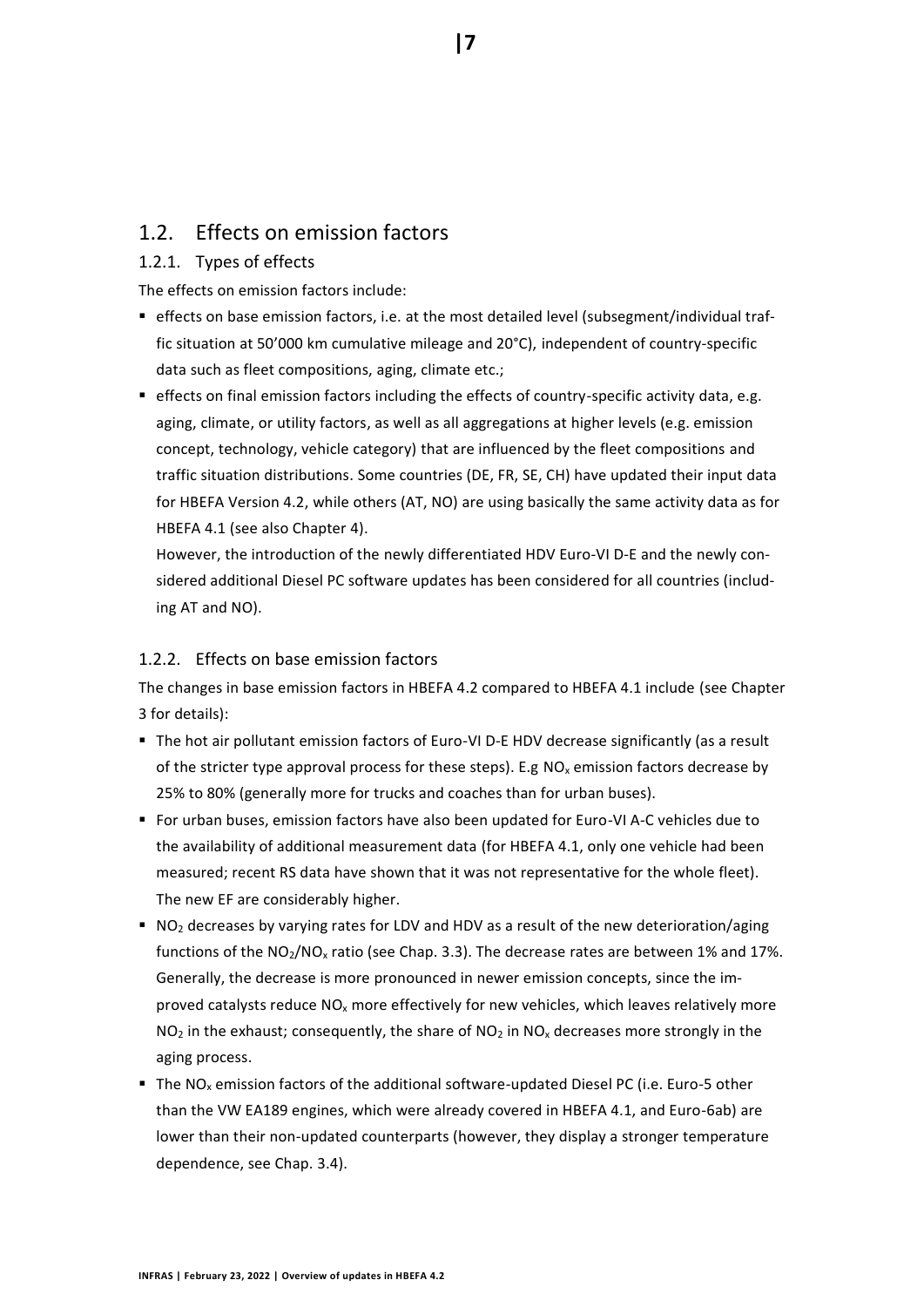**The base energy consumption factors of PC BEV are slightly reduced, mainly for traffic situa**tions with higher average speed (see Chapter [3.5\)](#page-29-0).

### <span id="page-7-0"></span>1.2.3. Effects on final emission factors

For countries that have not significantly updated their activity data with the HBEFA light update 4.2, the average emission factors by vehicle category mostly reflect the changes to the base emission factors (see previous chapter). [Figure 1](#page-8-0) illustrates this with average EF by vehicle category for the year 2020 for Norway:

- $\blacksquare$  NO<sub>x</sub> and CO EF have increased for all HDV categories. The effect of the updated deterioration functions dominates over the lower emission factors of the Euro-VI D-E vehicles, which account for approximately 8% of total HDV mileage in 2020.
- The effect of the additional software updates (Euro-5 other than EA189 and Euro-6ab) results in a roughly <8% reduction of average  $NO<sub>x</sub> PC EF$ . The affected vehicles account for about 6.5% of the passenger car fleet mileage in 2020.
- $\blacksquare$  NO<sub>2</sub> EF have decreased for all vehicle categories except MC and urban buses. The decrease of the  $NO_2/NO_x$  ratios due to the consideration of catalyst aging overrides the  $NO_x$  aging effect for HGV and coaches. Fur urban buses, conversely, the increased  $NO<sub>x</sub>$  EF due to additional measurements overrides the lowering effect of the  $NO<sub>2</sub>/NO<sub>x</sub>$  ratios.
- $\bullet$  CO<sub>2</sub> (reported) has changed for Norway for all vehicle categories because a new fuel mix was added that now contains biofuels.
- The EF of other pollutants have not changed at all, or only slightly due to the above-mentioned updates.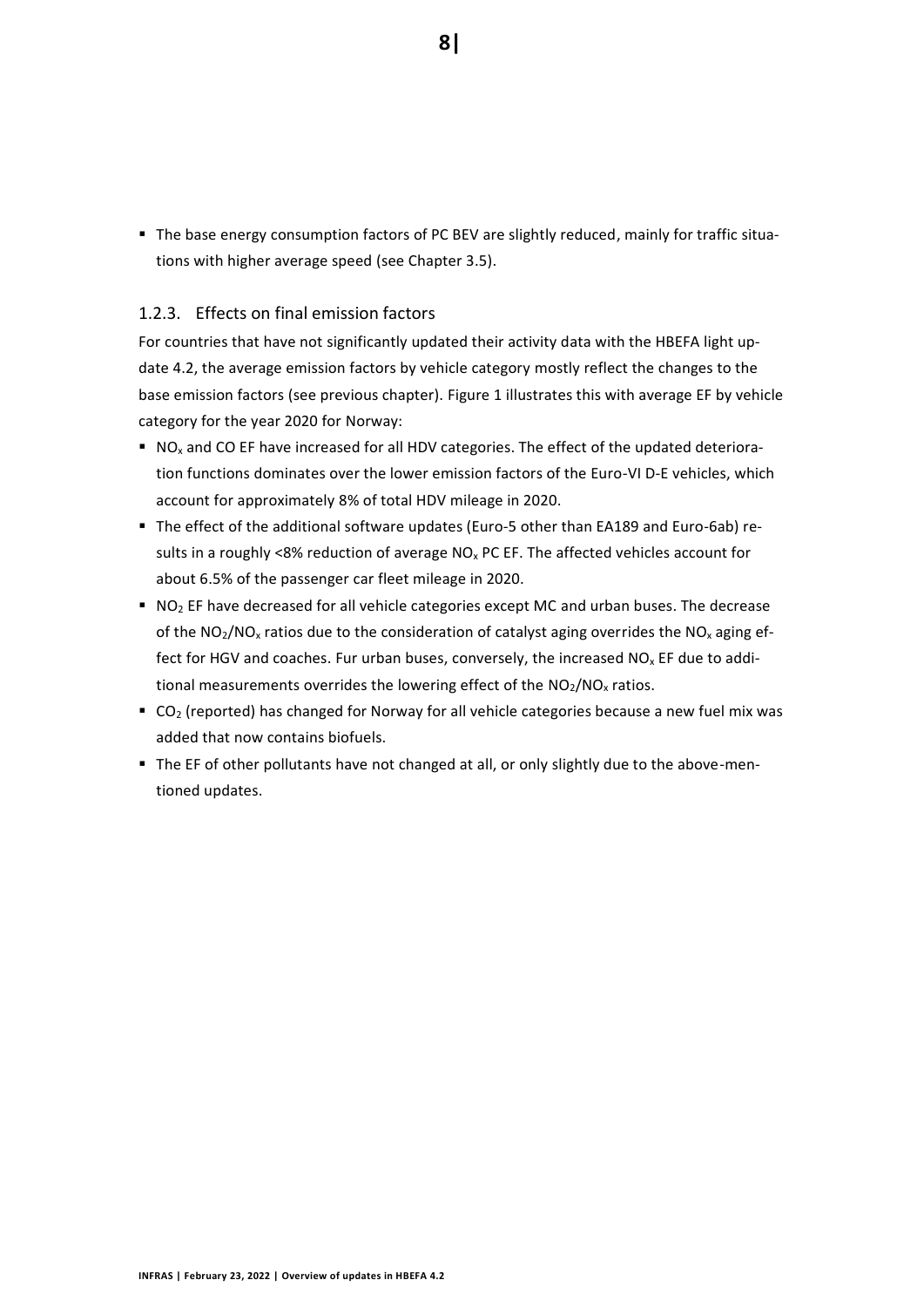

<span id="page-8-0"></span>**Figure 1: Average emission factors by vehicle category for the year 2020 for Norway (unchanged activity data from HBEFA 4.1 to 4.2)**

For countries with updated activity data, there are additional considerable changes in the resulting average EF due to effects of changed fleet composition (e.g. different fleet compositions, different traffic situation distributions, different weights of hot/cold start emissions etc.). A comparison between emission factors from HBEFA 4.1 and HBEFA 4.2 for Germany is shown

in [Figure 2.](#page-9-0)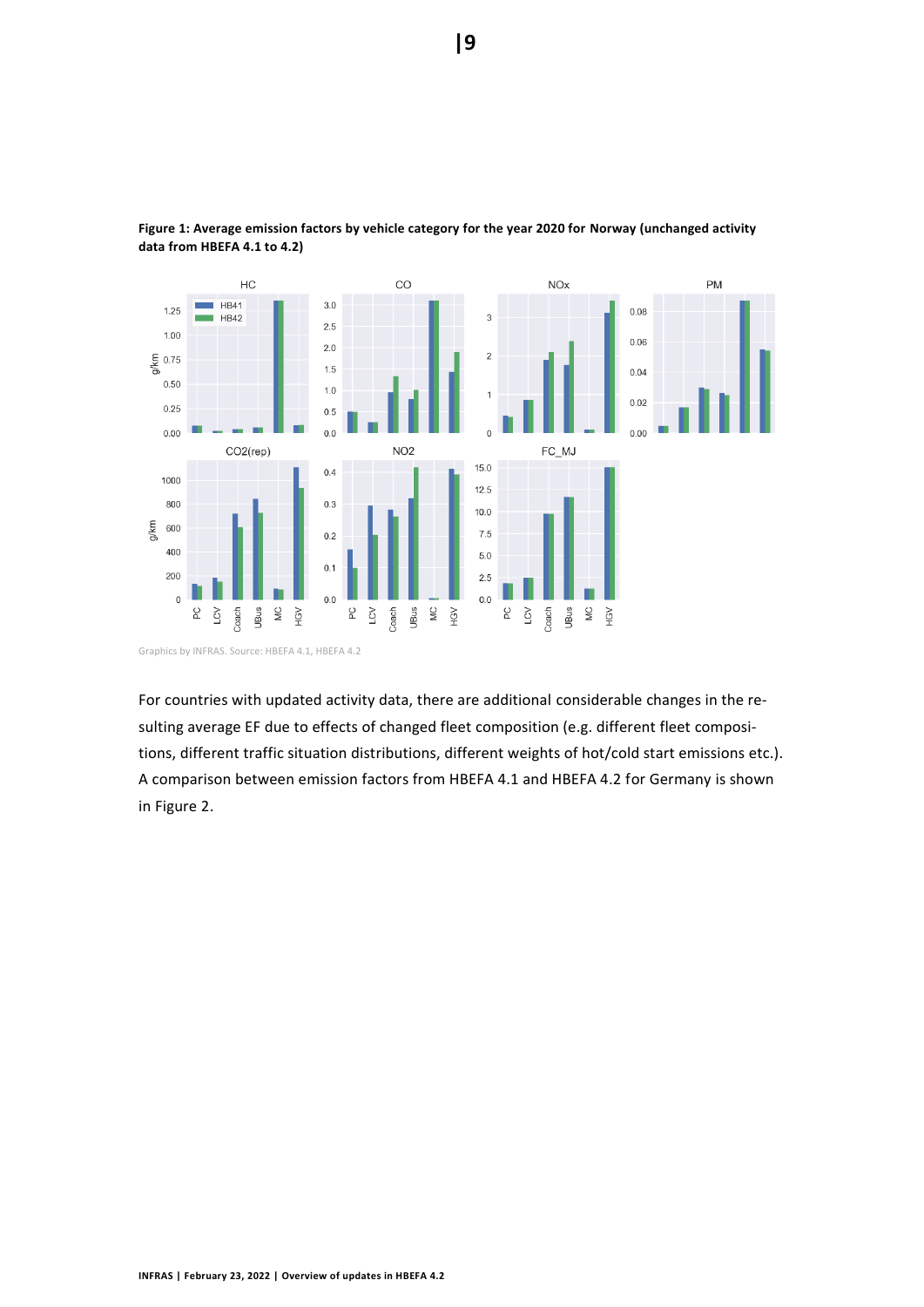

#### <span id="page-9-0"></span>**Figure 2: Average emission factors by vehicle category for the year 2020 for Germany**

Graphics by INFRAS. Source: HBEFA 4.1, HBEFA 4.2

Over the whole timeseries,  $NO<sub>x</sub>$  emissions for HDV increase or decrease depending on the reference year [\(Figure 3\)](#page-10-0):

- For years before Euro VI vehicles enter the fleet there is no change in emission factor.
- For reference years in which Euro-VI A-C vehicles dominate in terms of total mileage (i.e. around the year 2023), an increase is observed due to the updated deterioration functions
- For reference years in which Euro-VI D-E vehicles dominate, the decrease of the D-E emission factors overrides the effect of aging.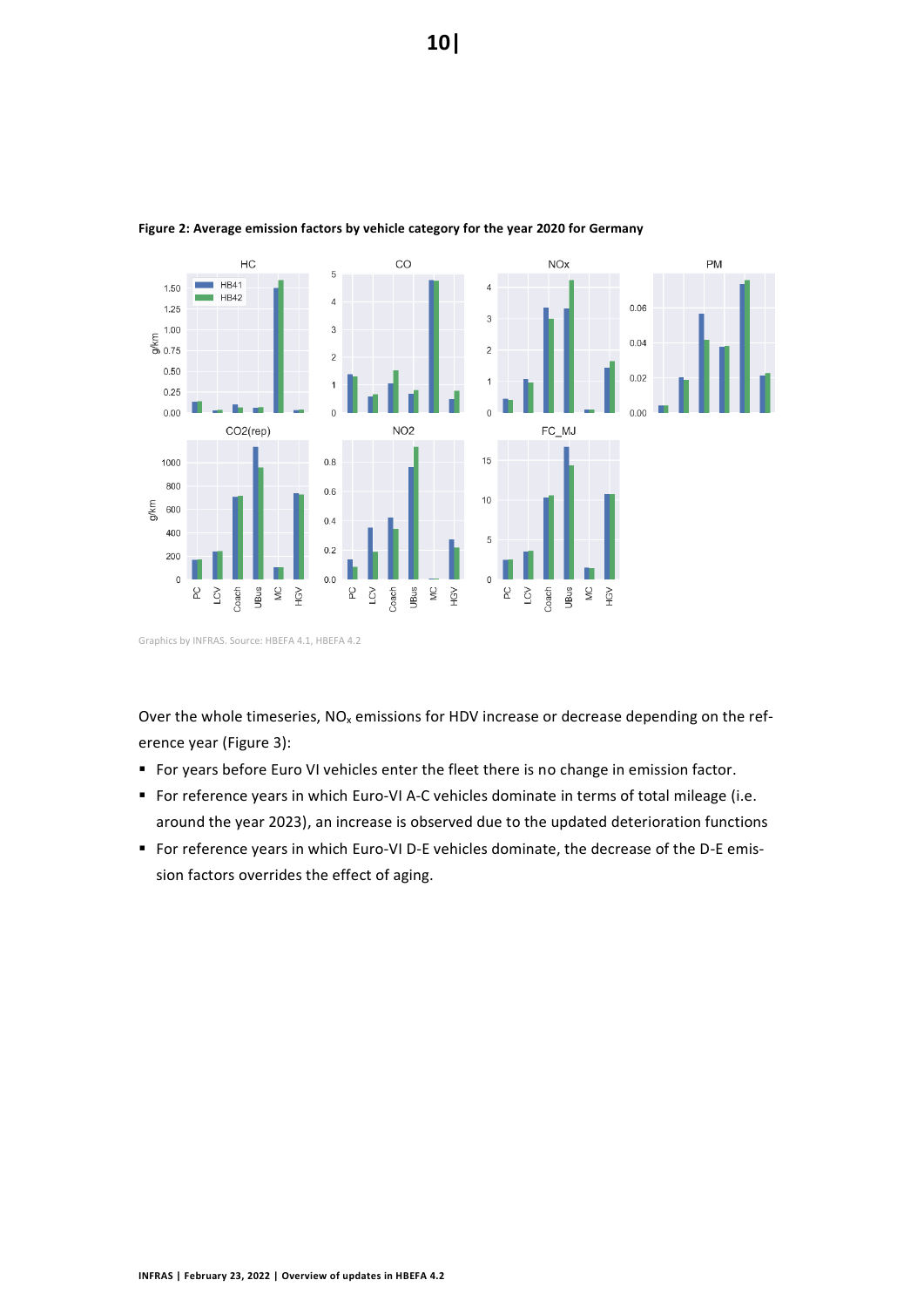

<span id="page-10-0"></span>**Figure 3: Average NO<sup>x</sup> EF for HDV in Norway, 1990 – 2035, in HBEFA 4.1 and 4.2**

Overall road transport related NO<sub>2</sub> emissions in Norway decrease by about 7% (around the year 2010) to over 55% (after 2030) due to the consideration of catalyst aging and the associated decrease of the  $NO<sub>2</sub>$  to  $NO<sub>x</sub>$  ratio with age. The decrease of the base emission factors (see above) overcompensates the aging effect even for Euro-VI A-C HDV [\(Figure 4\)](#page-10-1).



<span id="page-10-1"></span>**Figure 4: Total road transport NO<sup>2</sup> emissions for Norway, 1990 – 2035, using HBEFA 4.1 and 4.2**

Graphics by INFRAS. Source: HBEFA 4.1, HBEFA 4.2

Average final energy consumption (FC\_MJ) of BEV PC has not changed considerably with the update. Since a base correction factor has been derived on the basis of Spritmonitor real-world consumption for both HBEFA 4.1 and 4.2, which scaled the HBEFA 4.1 base EF down to the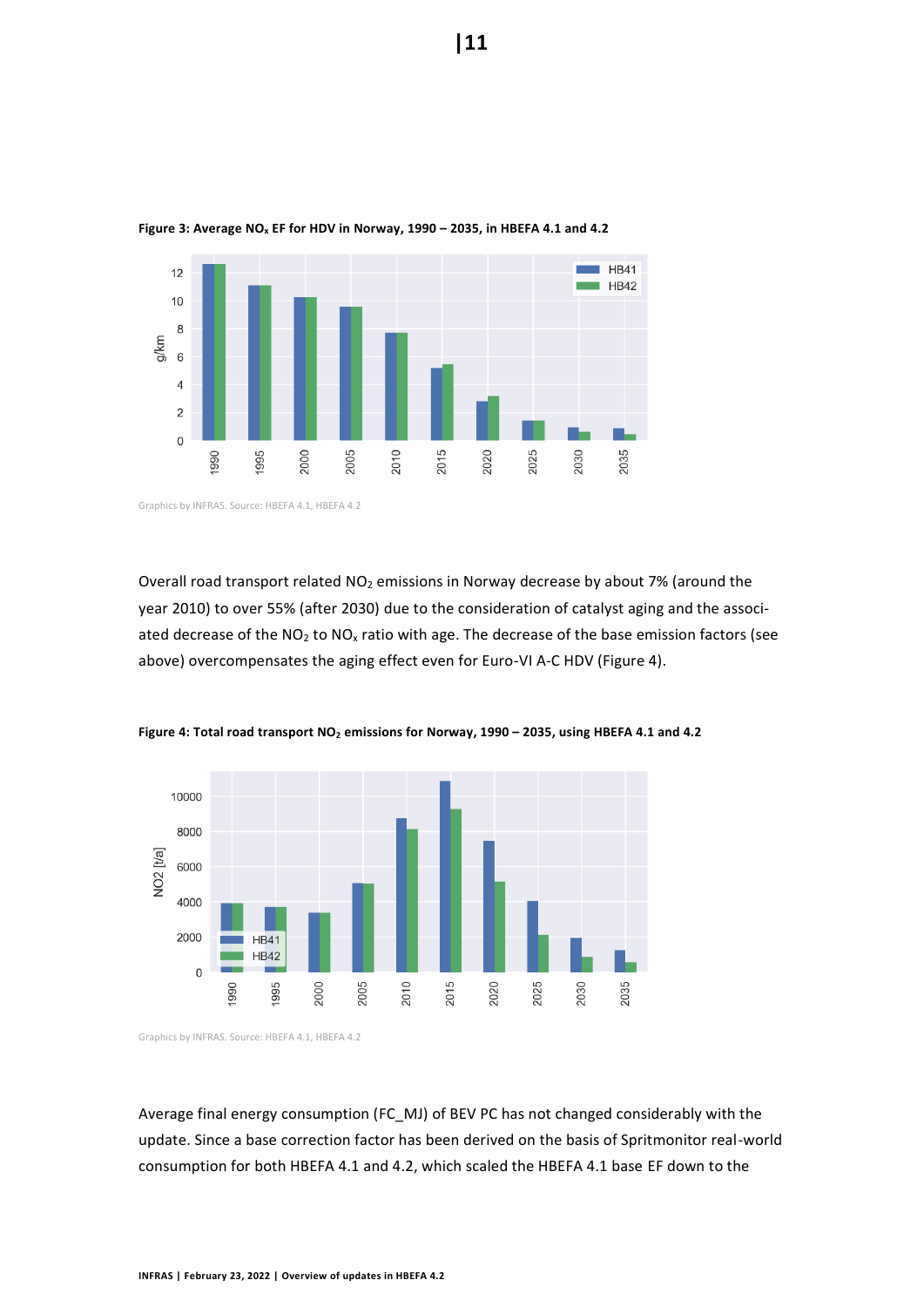average level of the HBEFA 4.2 base EF, the differences are minimal. Since at the level of individual traffic situations, mainly the high-velocity situation EF have decreased, this results in an overall decrease by < 1% for a country like Germany with a high share of high-velocity motorway TS, and an overall increase by < 1% for most other countries.

PHEV PC have experienced rather large increase in energy consumption (and air pollutant emissions) due to the lower utility factors<sup>1</sup> (UF, i.e. electric driving shares) derived from the ICCT White Paper on PHEV (Plötz et al. 2020). Furthermore, an error in the base correction factors for PHEV in combustion mode for all countries was corrected that results in an additional increase in energy consumption in charge sustaining mode. The overall increase in final energy consumption of PHEV PC ranges from -5% (Norway) to approx. 30% (Germany), depending on the country. It must be stressed, however, that the uncertainty in PHEV utility factors for the HBEFA countries is subject to large uncertainty – on one hand due to the fact that the ICCT (2020) White Paper did not cover most HBEFA countries, and on the other hand due to the effect of company cars, which tend to display lower UF nowadays, which may rapidly change in the near future.

# <span id="page-11-0"></span>**2. Remarks on the application**

# <span id="page-11-1"></span>2.1. Memory limitations in MS Access

HBEFA sometimes reaches the limits of random-access memory available to MS Access. This problem has occurred more frequently with each new HBEFA version due to the increasing data amounts. Already in Version 4.1, it occurred more frequently than in the 3.x versions due to a significant increase in both the number of subsegments and traffic situations. In Version 4.2, the data amount has increased again, so this error is to be expected even more frequently. Since it is a limitation of MS Access, i.e. the software platform in which HBEFA is implemented, the solution for this problem will be migrating HBEFA to a different software platform. This is planned for the next major version 5.1.

For the current Version 4.2, however, users of HBEFA unfortunately still have to accept this inconvenience. In order to raise the awareness of HBEFA users of this problem, an "important information" box with a bold red outline has been added on the start screen of HBEFA 4.2. A button "memory limitations in MS Access" displays the most important pieces of advice to cope with the memory limitations [\(Figure 5\)](#page-12-1).

The same information has already been available in the Help file for HBEFA 4.1 and it continues to be available there, but the new info box should make sure users do not overlook it.

<sup>&</sup>lt;sup>1</sup> With the exception of Norway and France, which had rather conservative UF for PHEV PC in HBEFA 4.1.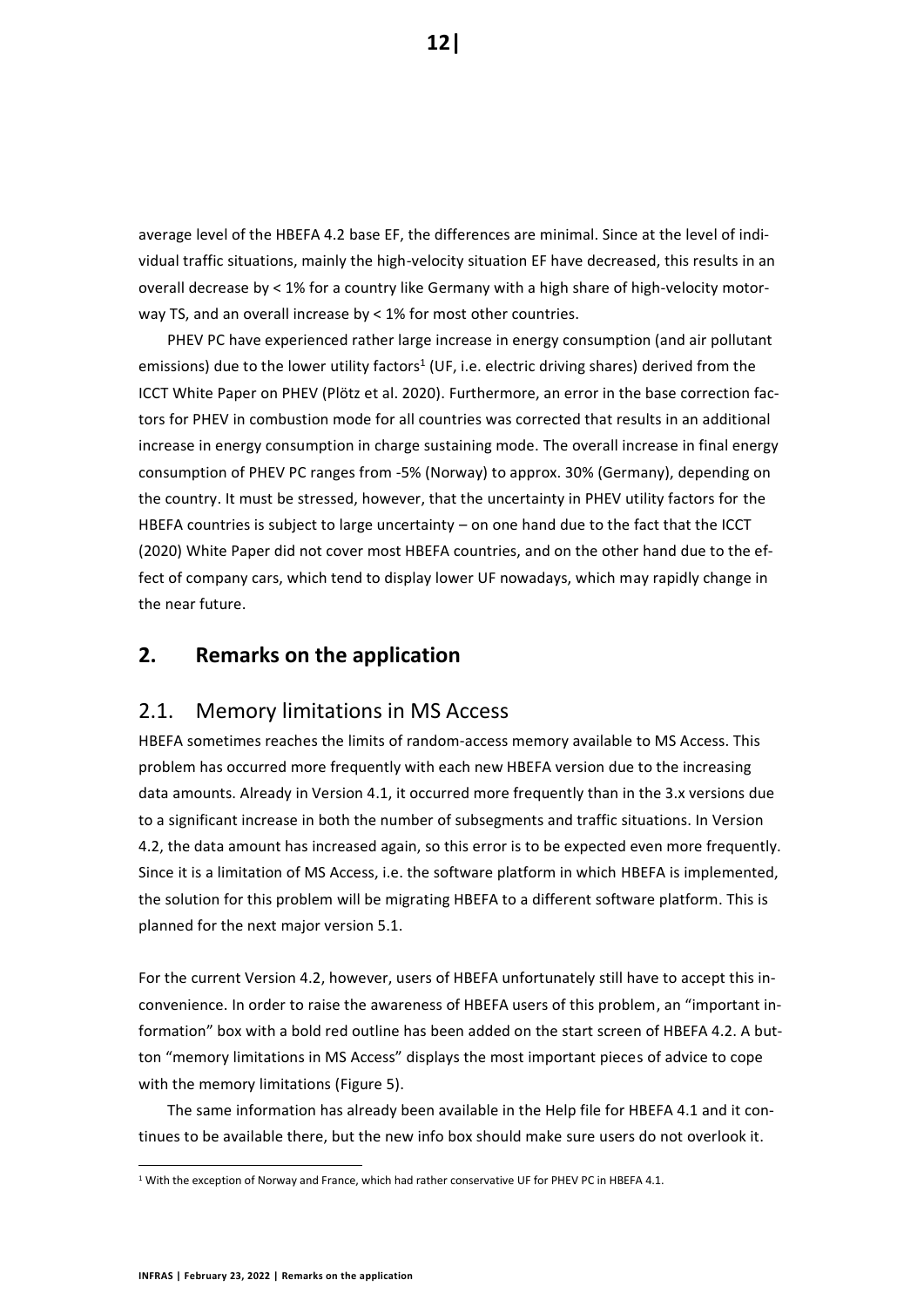| <b>HBEFA</b>                  |                        | <b>Handbook Emission Factors for Road Transport</b> |                                                                                                                 |                                                                                     |
|-------------------------------|------------------------|-----------------------------------------------------|-----------------------------------------------------------------------------------------------------------------|-------------------------------------------------------------------------------------|
| <b>Version</b><br><b>Date</b> | 4.2 Beta<br>31.10.2021 | Selected Language:<br>En                            | Selected Country:<br>$\backsim$<br>D                                                                            | $\checkmark$                                                                        |
| <b>Model developed by</b>     |                        | <b>INFRAS CH</b><br>infras                          | Inputs provided by:<br><b>AVI MTC SE</b><br><b>EMPA CH</b>                                                      | <b>Important information:</b>                                                       |
|                               |                        |                                                     | <b>IFEU DE</b><br><b>IFSTTARF</b><br><b>IVL SE</b><br><b>JRC</b><br><b>LAT/Emisia GR</b><br><b>Statistics N</b> | <b>Memory limitations in MS Access</b><br><b>Disclaimer</b><br>News (www.hbefa.net) |
|                               |                        |                                                     | <b>TNO NL</b><br><b>TU Graz A</b><br><b>HSDAC DE</b><br><b>WSP SE</b>                                           | close                                                                               |

<span id="page-12-1"></span>**Figure 5: Start screen of HBEFA 4.2 with the "important information" box outlined in red.**

Graphics by INFRAS. Source: HBEFA 4.2

# <span id="page-12-0"></span>2.2. New "Info" menu items

We have included some additional background information under the menu "Info" ([Figure 6\)](#page-12-2):

- **Energy properties**
- Fuel mixes
- Deterioration functions
- Ambient temperature functions

#### <span id="page-12-2"></span>Figure 6: Additional "Info" menu items in HBEFA 4.2.

| EF CO2, Pb, SO2                | Fuel qualities RVP                             | Ambient temperature corr. Factors | Fuel properties |  |
|--------------------------------|------------------------------------------------|-----------------------------------|-----------------|--|
| EF NO2 (% of NO <sub>x</sub> ) | Mileage correction factors                     |                                   | Fuel mix        |  |
|                                | EF HC components (%) Mileage corr. factors HDV |                                   |                 |  |
|                                | EF Info                                        |                                   | Fuel/Energy     |  |
|                                |                                                |                                   |                 |  |

Graphics by INFRAS. Source: HBEFA 4.2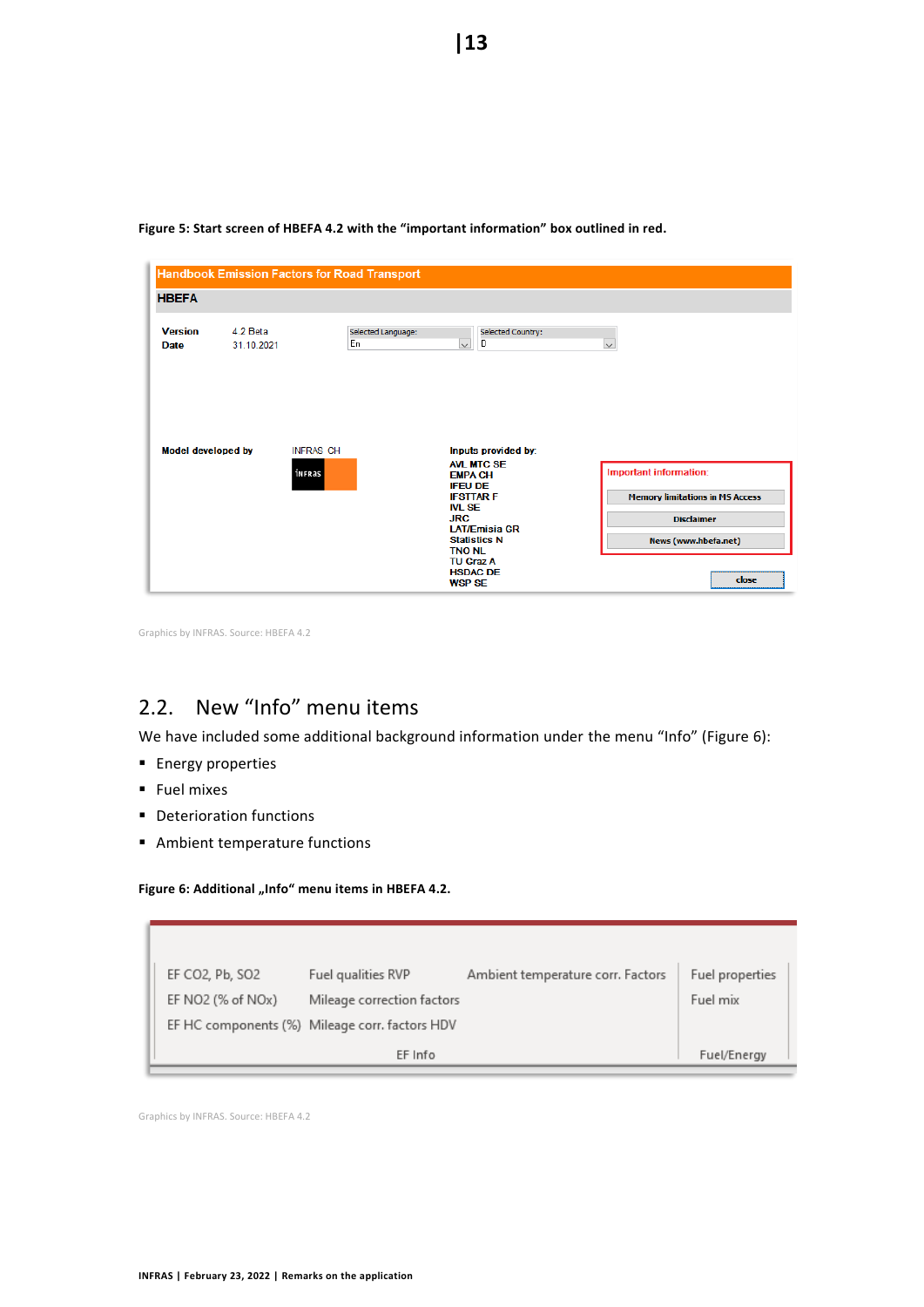# <span id="page-13-0"></span>**3. Country-independent contents**

# <span id="page-13-1"></span>3.1. New hot EF for Euro-VI HDV

#### <span id="page-13-2"></span>3.1.1. Introduction

The introduction of the emission standard Euro VI step  $D<sup>2</sup>$  extends the regulatory test conditions in in-service conformity (ISC) tests. The main challenge is the reduction of the average engine power for valid moving average windows (MAW) from 20 % to 10 %. Since the EURO VI emission limits have to be met from EURO VI D on also at lower loads, this leads to an improved real world emission behaviour of HDV especially regarding NO<sub>x</sub>. This effect is proven by measurement results in the HBEFA 4.2 data set. This reduction in  $NO<sub>x</sub>$  emissions was achieved by enhanced catalyst technologies and thermal management strategies.

Since the beginning of 2021 the first vehicles with emission standard Euro VI E are on European roads. Euro VI E includes the cold start phase<sup>3</sup> in the evaluation of ISC tests and requires on-board measurement of PN<sup>4</sup>. To evaluate the effect of these modifications on the real world emission behaviour measurement data is necessary, but until now no emission tests data of Euro VI E vehicles is available. However, it is not expected that Euro VI E comes along with a similar real word hot emission reduction like Euro VI D compared to Euro VI A, B and C. Consequently, Euro VI E hot emission level is assumed to be similar to the one of Euro VI D vehicles at this point.

To consider the improved real world emission behaviour of new HDVs, the category Euro VI is split in 2 groups:

- HDV with emission standard Euro VI A, B and C
- HDV with emission standard Furo VI D and F

#### <span id="page-13-3"></span>3.1.2. Methodology - emission factors for Euro VI A, B and C HDVs

The HDV Euro VI database in HBEFA 4.1 consisted only of vehicles with emission standard Euro VI A, B and C. Since no relevant additional test data for EURO VI A, B and C was available in the meantime, the emission factors of Euro VI A, B and C HGVs and coaches in HBEFA 4.2 are equal to the Euro VI emission factors in HBEFA 4.1.

However, HBEFA 4.2 includes an update of the emission factors of Euro VI ABC city busses. The Euro VI emission factors in HBEFA 4.1 were based on measurement results of only 2 city busses from the same manufacturer and these vehicles seem not to represent the fleet

**14|**

<sup>&</sup>lt;sup>2</sup> 9/2018 for new types, 9/2019 for all new registrations [(EC) 2019/1939]

<sup>3</sup> Evaluation starts after reaching 30°C coolant temperature. The final result is calculated by use of the 100 percentile MAW including cold start phase (weighted with 14 %) and the 90 percentile MAW for the hot phase after reaching a coolant temperature of 70°C (weighted with 86 %).

<sup>4</sup> Until Euro VI D PN was only measured on the test bed.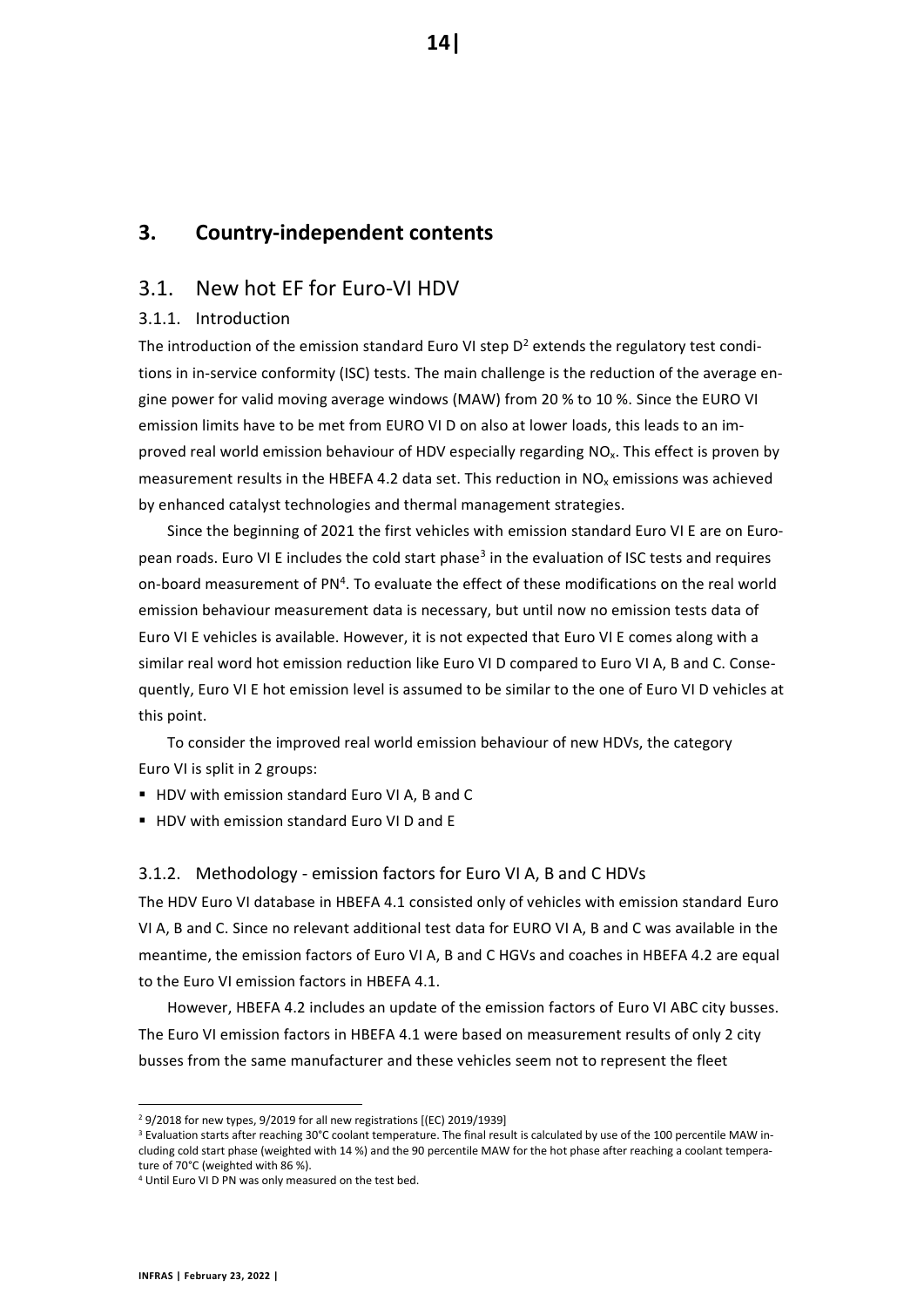average as remote sensing results show<sup>5</sup>. Consequently, all Euro VI measurement data (HGVs, coaches and city busses) was pooled together to generate the updated city bus emission model in PHEM as input for HBEFA 4.2. This model was used to calculate the emission factors of city busses according to emission standard Euro VI A, B and C.

#### <span id="page-14-0"></span>3.1.3. Methodology - emission factors for Euro VI D and E HDVs

The database for HBEFA 4.2 comprises 13 vehicles from different vehicle categories (tractor trailer and rigid trucks) with emission standard Euro VI D. The dataset covers vehicles from the OEMs<sup>6</sup> with the highest market shares in Europe and gives consequently a good overview on the current fleet. The different HDV measurement campaigns for HBEFA 4.2 were executed by TU Graz and AVL MTC and were funded by UBA Germany and the Swedish government.

#### **Table 2: Overview on measurement data of Euro VI D vehicles for HBEFA 4.2**

| Laboratory     | <b>HGV</b> | City bus                 | Total |
|----------------|------------|--------------------------|-------|
| TUG            | 10         |                          | --    |
| <b>AVL MTC</b> |            | $\overline{\phantom{a}}$ |       |
| Total          |            |                          | 14    |

The Euro VI dataset for HBEFA 4.1 has already shown that a sample of 2 city busses does rather not give representative emission factors for this vehicle category, although the 2 city busses are from different OEMS. Consequently, city busses were pooled together with HGVs to one comprehensive emission model.

The methodology for the creation of the emission models was exactly the same as already used for the emission model in HBEFA 4.1. This method is explained in detail in [Weller 2020]:

- **Driving resistance parameters: Euro VI DE vehicles come along with improvements of the air** drag resistance and the axle efficiency rates.
- All emission data was used to set up emission maps for CO, HC, PM and PN.
- $\blacksquare$  NO<sub>x</sub>: Detailed emission models<sup>7</sup> have been set up for 5 vehicles which provided the necessary data ( $NO<sub>x</sub>$  engine out, temperatures up- and downstream SCR). In order to meet the  $NO<sub>x</sub>$  emission behaviour of these single vehicles the emission model PHEM was extended and offers now the possibility to integrate special heating strategies for the exhaust gas after treatment system. The entire set of tested vehicles has been used for model calibration.

<sup>5</sup> The emission levels in g/kg CO2 measured by remote sensing tests in Frankfurt were similar between buses and trucks (Diegmann, 2021)

<sup>6</sup> Mercedes Benz, MAN, Scania, Iveco, DAF and Volvo

 $7$  The detailed NO<sub>x</sub> model in PHEM is using engine out emission maps and simulates the NO<sub>x</sub>-conversion in the SCR as function of space velocity in the catalyst and the catalyst temperature.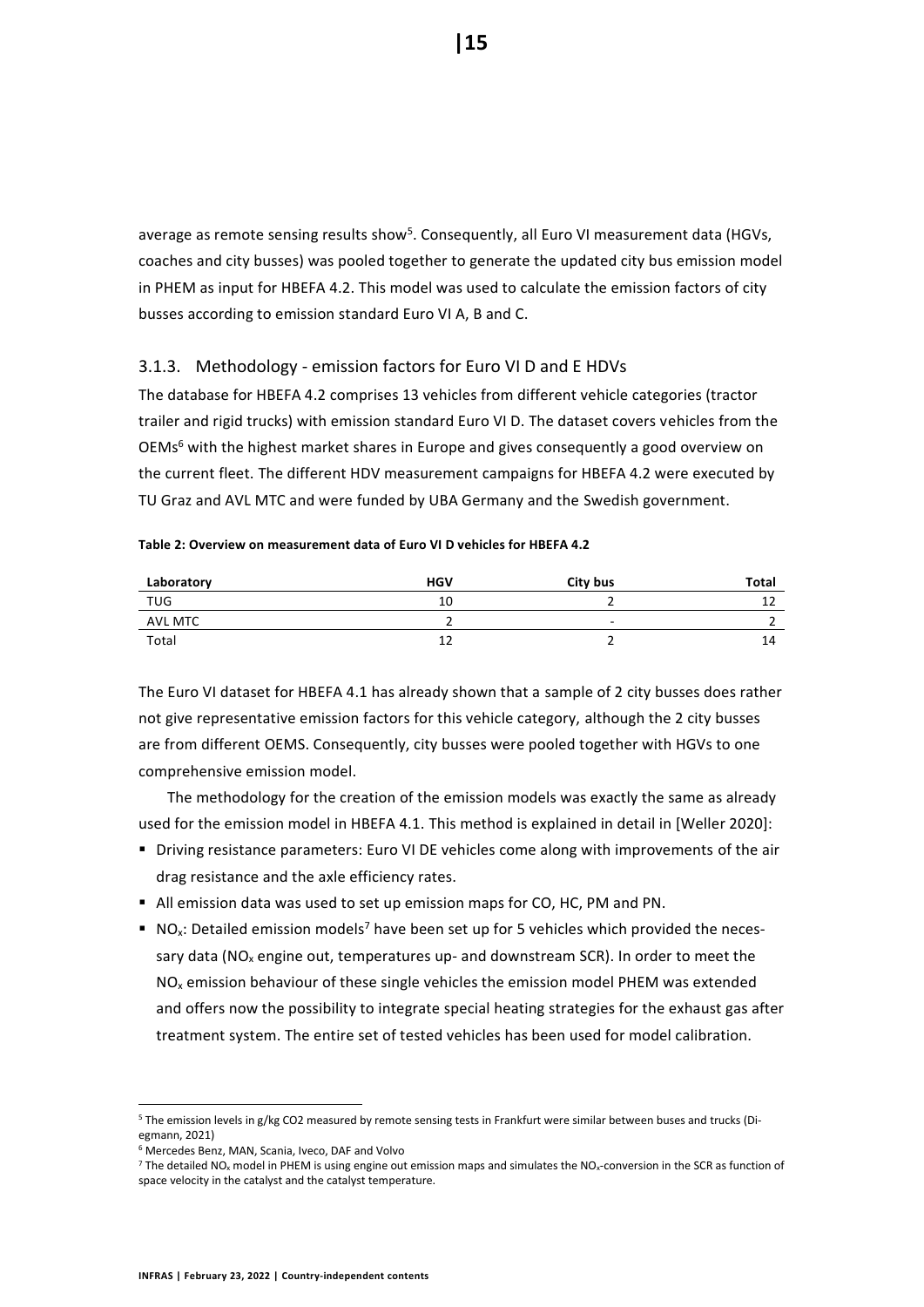#### <span id="page-15-0"></span>3.1.4. Results - emission factors HBEFA 4.2

This section gives an overview of the final emission factors for HDVs in HBEFA 4.2. [Table 3](#page-15-1) shows a comparison of the emission factors for the most important rigid truck and tractor trailer groups in the average German traffic situation. The results show that Euro VI DE vehicles come along with a reduction in fuel consumption, CO emissions and  $NO<sub>x</sub>$ . HC and PN emissions are increased, but they remain on a low level compared to the specific emission limits.

| Vehicle category | <b>Emission</b><br>standard | FC [g/km] | $CO$ [g/km] | HC[g/km] | $NOx$ [g/km] | PN[g/km] |
|------------------|-----------------------------|-----------|-------------|----------|--------------|----------|
|                  | Euro VI ABC                 | 194.0     | 0.187       | 0.016    | 0.403        | 4.8 E10  |
| RT 14-20t HL     | Euro VI DE                  | 189.0     | 0.153       | 0.024    | 0.142        | 7.1 E10  |
|                  | Euro VI ABC                 | 290.7     | 0.215       | 0.022    | 0.491        | 6.8 E10  |
| TT/AT 34-40t HL  | Euro VI DE                  | 287.3     | 0.062       | 0.032    | 0.213        | 1.0 E11  |

<span id="page-15-1"></span>**Table 3: Emission factors for RT and TT/AT, Euro VI ABC and Euro VI D, average German traffic mix**

[Figure 7](#page-16-0) and [Figure 8](#page-16-1) show the emission factors for a typical tractor trailer combination in the German traffic mix from pre Euro (called Euro 0) to Euro VI DE. The first graph shows the improvement in NO<sup>x</sup> emissions from Euro VI ABC to Euro VI DE, which is small regarding absolute values compared to the step from Euro V to Euro VI ABC. The second one illustrates the low level of PN emissions of Euro VI vehicles independent of Euro VI ABC or Euro VI DE compared to all former Euro classes. This can be related to the introduction of a PN limit with Euro VI and consequently the comprehensive installation of DPFs in the HDV fleet.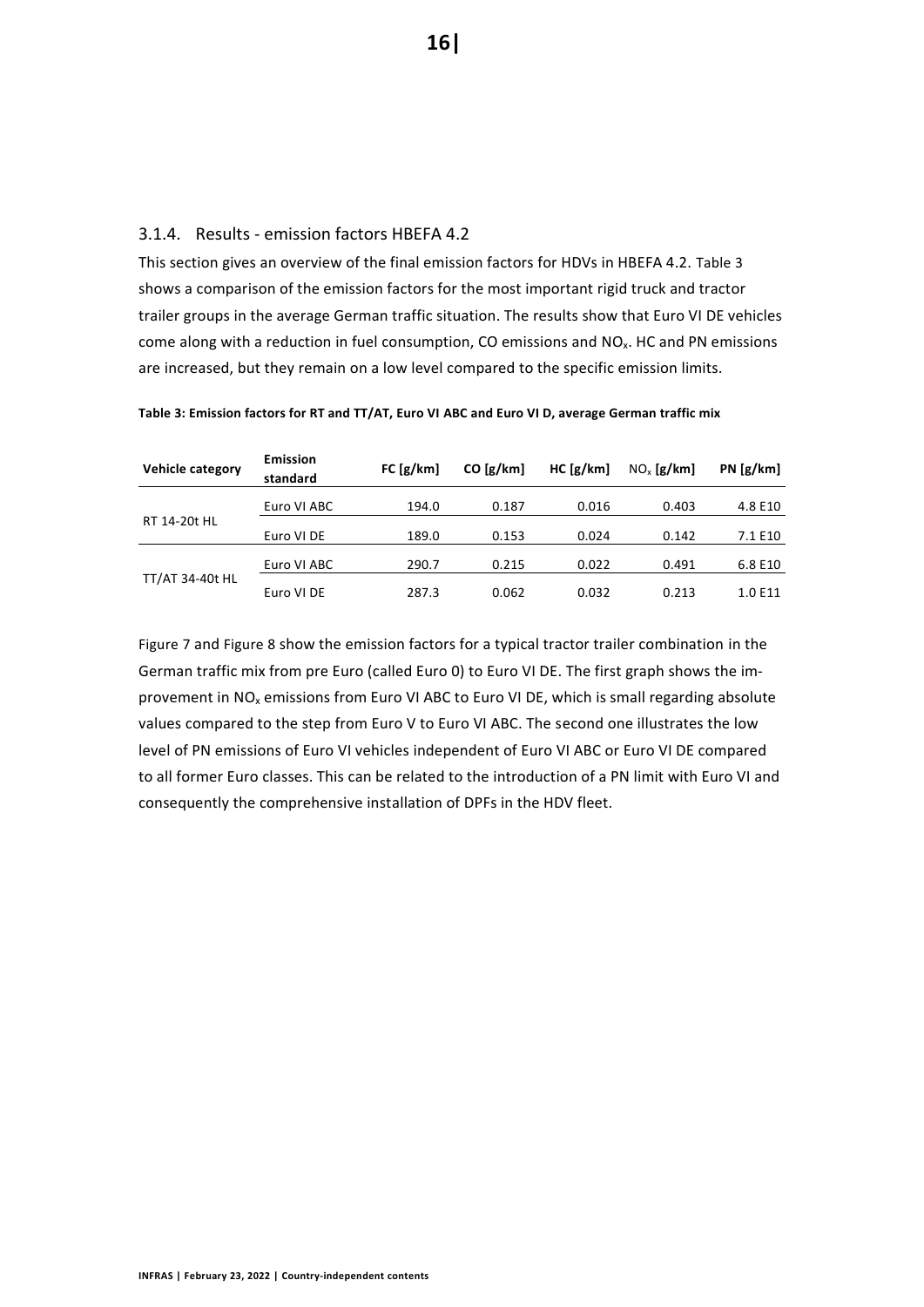

<span id="page-16-0"></span>**Figure 7: NO<sup>x</sup> emission factors HBEFA 4.2, TT 34-40t HL, average German traffic mix**

<span id="page-16-1"></span>**Figure 8: PN emission factors HBEFA 4.2, TT 34-40t HL, average German traffic mix**

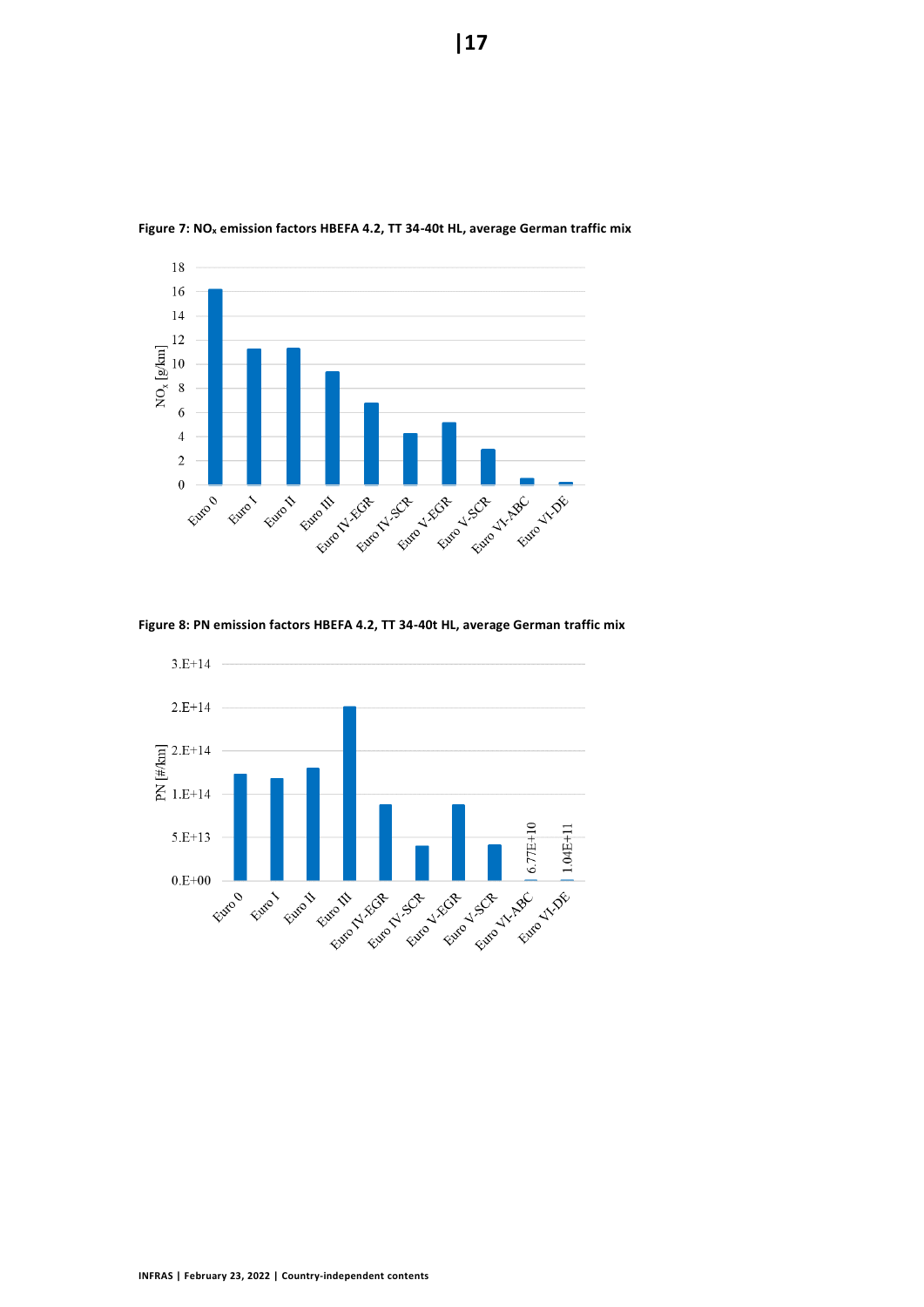[Figure 9](#page-17-1) shows the  $NO<sub>x</sub>$  emission factors for city busses in the average German urban traffic. The updated Euro VI ABC emission model leads to higher emissions compared to the Euro VI ABC model used in HBEFA 4.1. This follows the update of the emission model triggered by the remote sensing measurement results.

The  $NO<sub>x</sub>$  results for the Euro VI D urban bus is on a lower  $NO<sub>x</sub>$  level than for EURO VI ABC. The level of the EURO VI D city buses is principally proven by measurement results of 2 urban busses (category CB > 18t) in real world traffic. The average  $NO<sub>x</sub>$  emissions of these 2 busses on standard urban bus routes was 0.207 g/kWh. For a reduction of the uncertainty related to the limited sample of measured buses measurement data of more different makes and models would be necessary.



<span id="page-17-1"></span>**Figure 9: NO<sup>x</sup> emission factors, CB 15-18t HL, average German urban traffic**

#### <span id="page-17-0"></span>3.1.5. Non-regulated emission components – HBEFA 4.2

In the past HBEFA versions, Emission factors for non-regulated emission components were based on EMEP/EEA 2019 data. These emission factors have been already used in HBEFA 4.1 and will also be used in HBEFA 4.2. These values do not divide the groups Euro VI ABC and Euro VI DE, consequently the emission factors are equal.

More accurate data however, could be based on recent measurement activities. The use of FTIR measurement systems in the last years enables a detailed look on the emission situation of non-regulated pollutants in real world traffic scenarios. TUG set up emission maps for the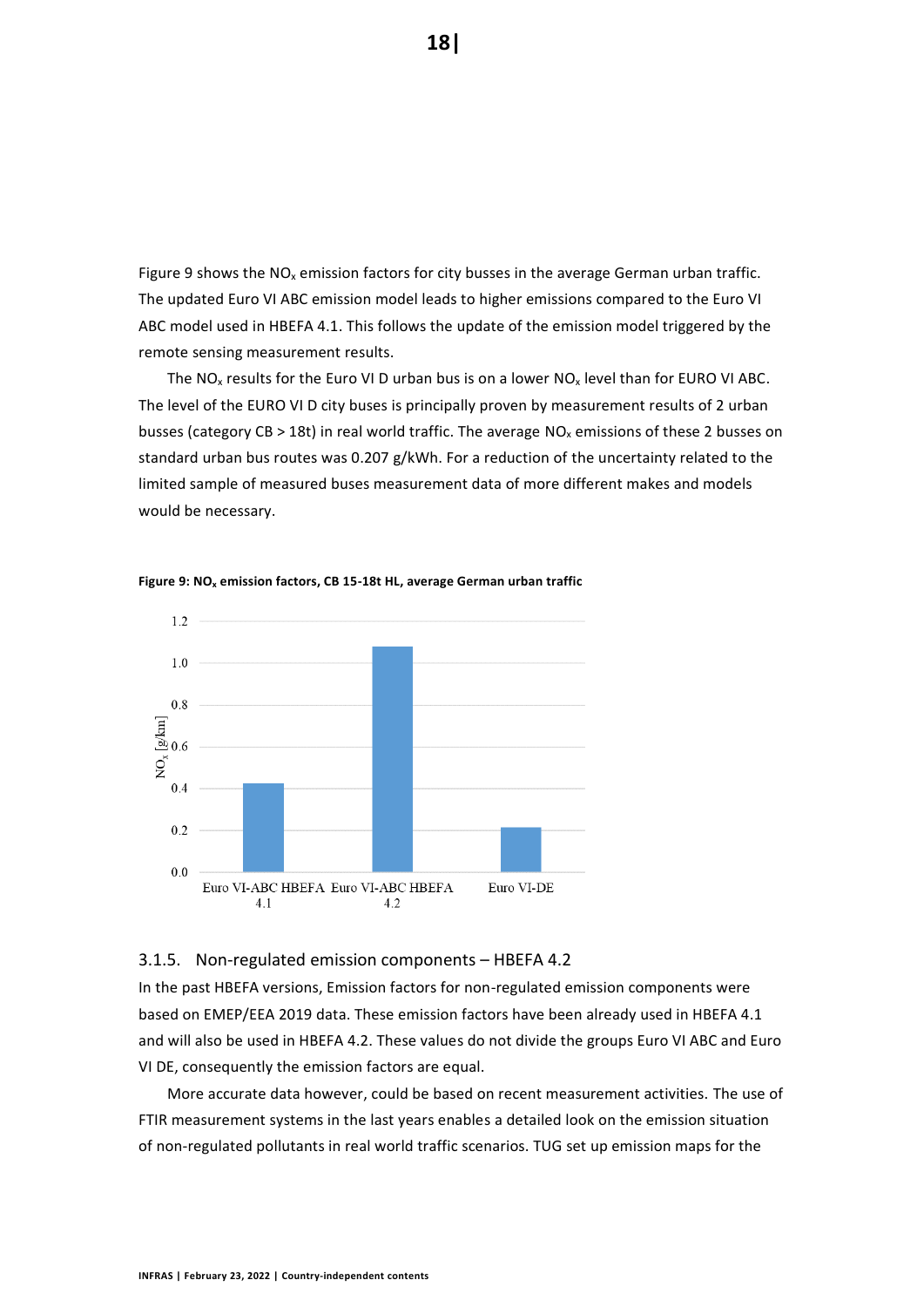main non-regulated emission components based on these measurement data and calculated the emission factors. The results are split in the 2 groups Euro VI ABC and Euro VI DE.

[Table 4](#page-18-2) compares the emission factors based on measurement data and on the EMEP/EEA 2019 data for a tractor trailer combination with emission standard Euro VI ABC and DE. The FTIR measurement based  $N_2O$  emission factor is nearly twice as high as the one from EMEP/EEA data used in HBEFA. The measured  $N_2O$  emission factor increases the total CO<sub>2</sub> equivalent exhaust emissions<sup>8</sup> by 2.7 % while the HBEFA emission factor raises the value only by 1.5 %. This difference is remarkable regarding the effect of  $CO<sub>2</sub>$  on the climate change. The ammonia emission factors are both on a low level. However, the measurement-based value is 35 % higher than the HBEFA value. The CH<sub>4</sub> emission factors are on a very low level independent of using HBEFA results or measurement-based ones.

#### <span id="page-18-2"></span>**Table 4: Emission factors for TT/AT 34-40t HL Euro VI/Euro VI DE, average German traffic mix**

|                                                        | N2O[g/km] | NH3 [g/km] | CH4 $[g/km]$ |
|--------------------------------------------------------|-----------|------------|--------------|
| HBEFA 4.1/4.2 - Euro VI ABC/DE from<br>EMEP/EEA 2019   | 0.054     | 0.014      | 0.001        |
| Measurement based simulation results for<br>Euro VI DE | 0.095     | 0.020      | 0.000        |

For HBEFA 5 we suggest using the emission factors based on the model PHEM using existing measurement data. We assume that EMEP/EEA has not updated these emission factors. The rather high  $N_2O$  emissions measured at modern HDVs are mainly a result of optimising the SCR substrates for better low temperature  $NO<sub>x</sub>$  conversion for EURO VI. This topic can be discussed with the developers of the EMEP/EEA emission guidebook (Emisia).

# <span id="page-18-0"></span>3.2. Deterioration functions for HDV

#### <span id="page-18-1"></span>3.2.1. Database

For the assessment of deterioration factors for HDVs individual vehicle measurements by TUG and AVL MTC and most recently also remote sensing data are available. The remote sensing data come from various European countries and have already been published in individual reports (Hooftman 2020, Schmidt 2021, Sjödin 2021, Grange 2021, Sintermann 2020). The individual vehicle measurements give us detailed emission values per vehicle in different driving situations and for all exhaust gas components, but only for a relatively small number of different vehicles. The individual results of remote sensing data, on the other hand, only represent a

<sup>8</sup> The CO2 equivalent emissions of N2O are based on 5th IPCC report 100years GWP values (EMEP/EEA 2019).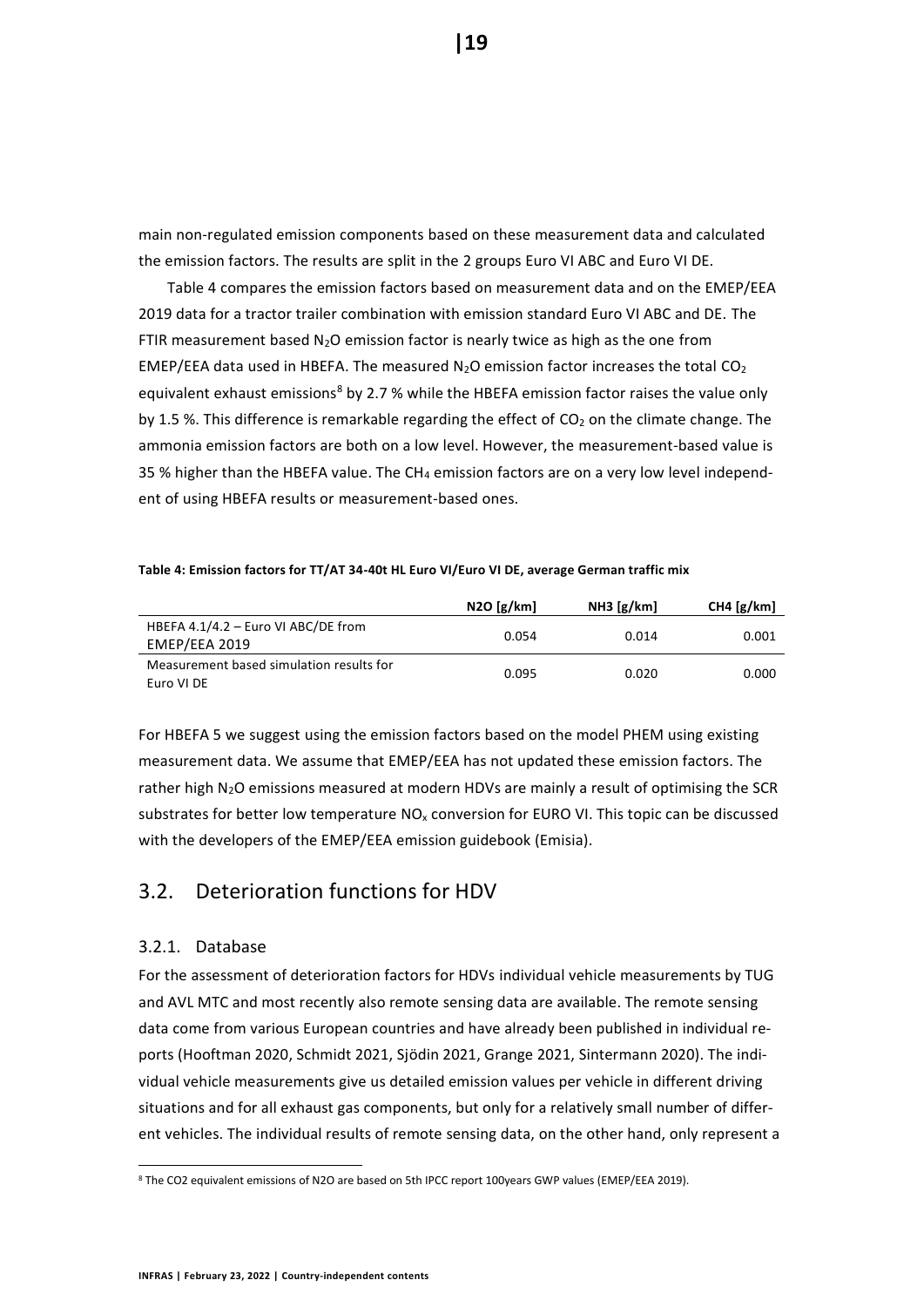single driving situation of ca 1 second duration per vehicle, namely exactly at the measurement position, and the method also entails certain uncertainties. However, due to the large number of vehicles, remote sensing data provide a good overview of the actual fleet on the road.

[Table 5](#page-19-1) gives an overview on the available Euro VI measurement data for the elaboration of deterioration functions for HDVs.

<span id="page-19-1"></span>**Table 5: measurement database in number of vehicles for the elaboration of deterioration functions**

| <b>Emission standard</b> | TUG | <b>AVL-MTC</b> | <b>Remote Sensing</b> |
|--------------------------|-----|----------------|-----------------------|
| Euro VI A, B und C       | 28  | 48             | $\sim$                |
| Euro VI D                |     |                | $\sim$                |
| Euro VI                  | 40  | 50             | 20'425                |

The deterioration functions for all Euro VI sub-categories (ABC and DE) are elaborated on data of Euro VI ABC vehicles, because no Euro VI DE measurement data of vehicles with high mileage is available until now due to the short time since the introduction of Euro VI DE 2/3 years ago. The exhaust aftertreatment hardware of Euro VI DE vehicles is in principal the same as of Euro VI ABC vehicles, consequently this assumption is reasonable.

In addition to EURO VI, ageing functions for Euro V vehicles have also been elaborated from the remote sensing data.

#### <span id="page-19-0"></span>3.2.2. Results

This section illustrates the final deterioration functions for the different emission components of HDV.

**HC:** Both the results of the remote sensing data and the individual vehicle measurements show no significant influence of mileage on the emission level of Euro V and Euro VI vehicles.

**PN:** According to the measurement data, the particle number also does not change over the mileage of the vehicles.

- Euro V: The remote sensing data does not show a deterioration of the PN emissions for Euro V trucks. Although combustion may get worse over vehicle life time, the impact seems to be not significant enough to be detected by remote sensing analysers.
- Euro VI: On the one hand the ash load in the filter increases, which leads to a higher filtration efficiency, but on the other hand this ash load becomes so high after approx. 400'000 km that the filter has to be changed or emptied. As a result, the filtration efficiency starts again at the level of a new filter and increases again with increasing ash loading. In addition, the filtration efficiency can be significantly reduced by mechanical damage to the filter.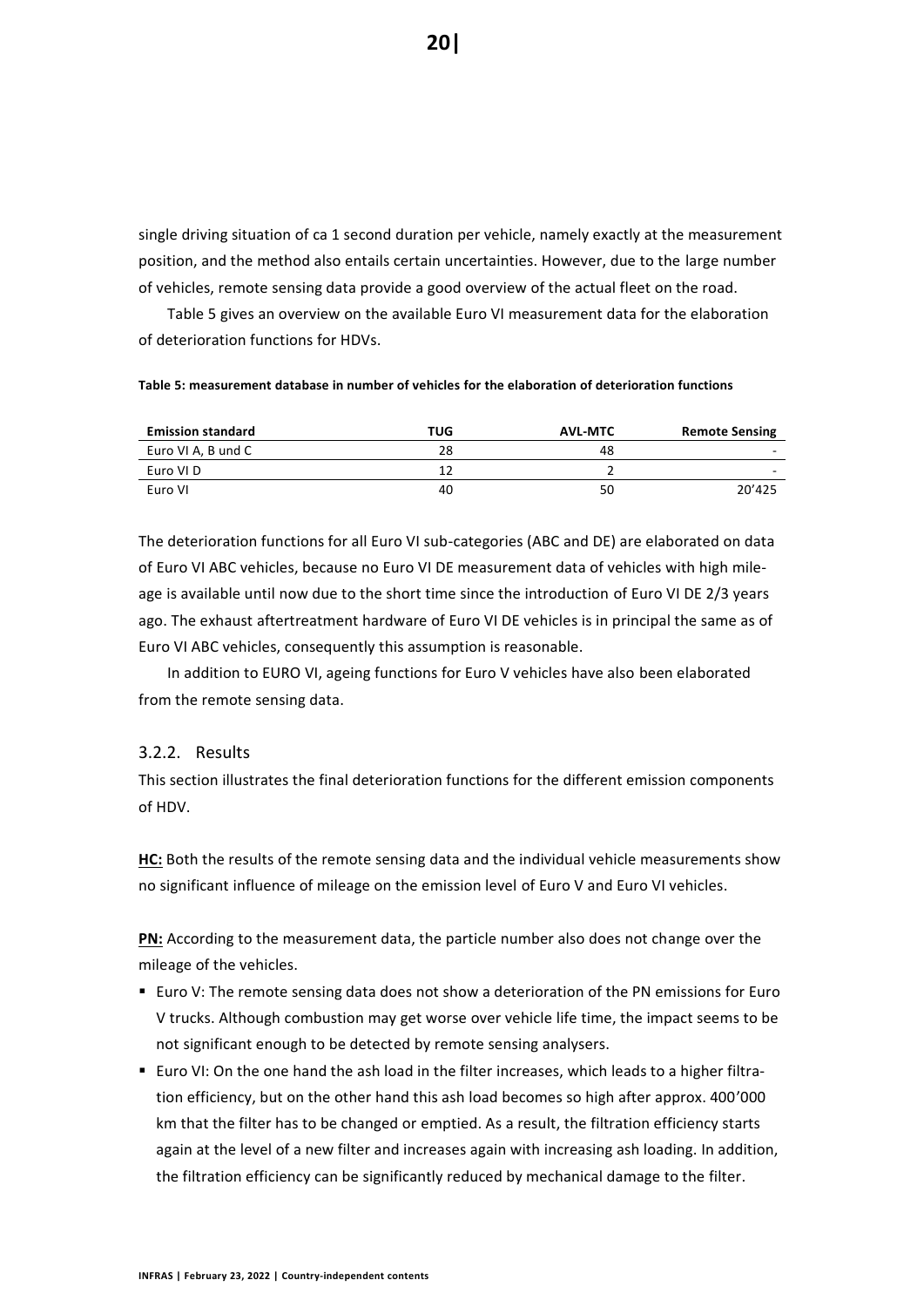These various effects result obviously in a PN emission level that is independent of mileage when considering the fleet average.

**CO:** The CO emissions of Euro V and Euro VI vehicles increase with mileage for both distribution and long-distance vehicles. For Euro V vehicles there is no difference in ageing between rigid and long-haul trucks. In contrary Euro VI shows a higher ageing over the mileage for rigid trucks compared to long-haul vehicles. It should be noted, however, that distribution trucks cover fewer kilometres per year on average than long-distance vehicles. This means that not only the mileage, but also the vehicle age, i.e. the operating hours, has an influence on age-related emission increases. For HBEFA 5.1 we should consider basing the HDV deterioration functions on vehicle age instead of vehicle mileage<sup>9</sup>.

The age-related increase in CO emissions can mainly be attributed to the deterioration in the conversion efficiency of the oxidation catalyst due to chemical and thermal ageing.

Figure 5 shows the CO ageing functions versus mileage in motorway driving for Euro VI vehicles. Distribution trucks (dotted) and long-distance vehicles (dashed) are shown separately.



#### **Figure 10: Deterioration function CO, motorway driving, Euro VI**

[Table 6](#page-21-0) shows the different results of the Euro VI CO ageing function versus mileage for both urban and motorway traffic for distribution and long-haul trucks. Between the individual grid points, the values can be calculated by linear interpolation.

<sup>9</sup> A city bus drives more than 8 hours for approx. 250 days per year at ca. 25 km/h, leading to 50.000 to 60.000 km p.a. while a 40t articulated truck drives in the same operation hours more than 60 km/h and thus ca. 120.000 km p.a. obviously the operation time is more relevant for the aging effects than the distance driven in this time. Furthermore, remote sensing data provides always the age of the vehicles but often not their mileage.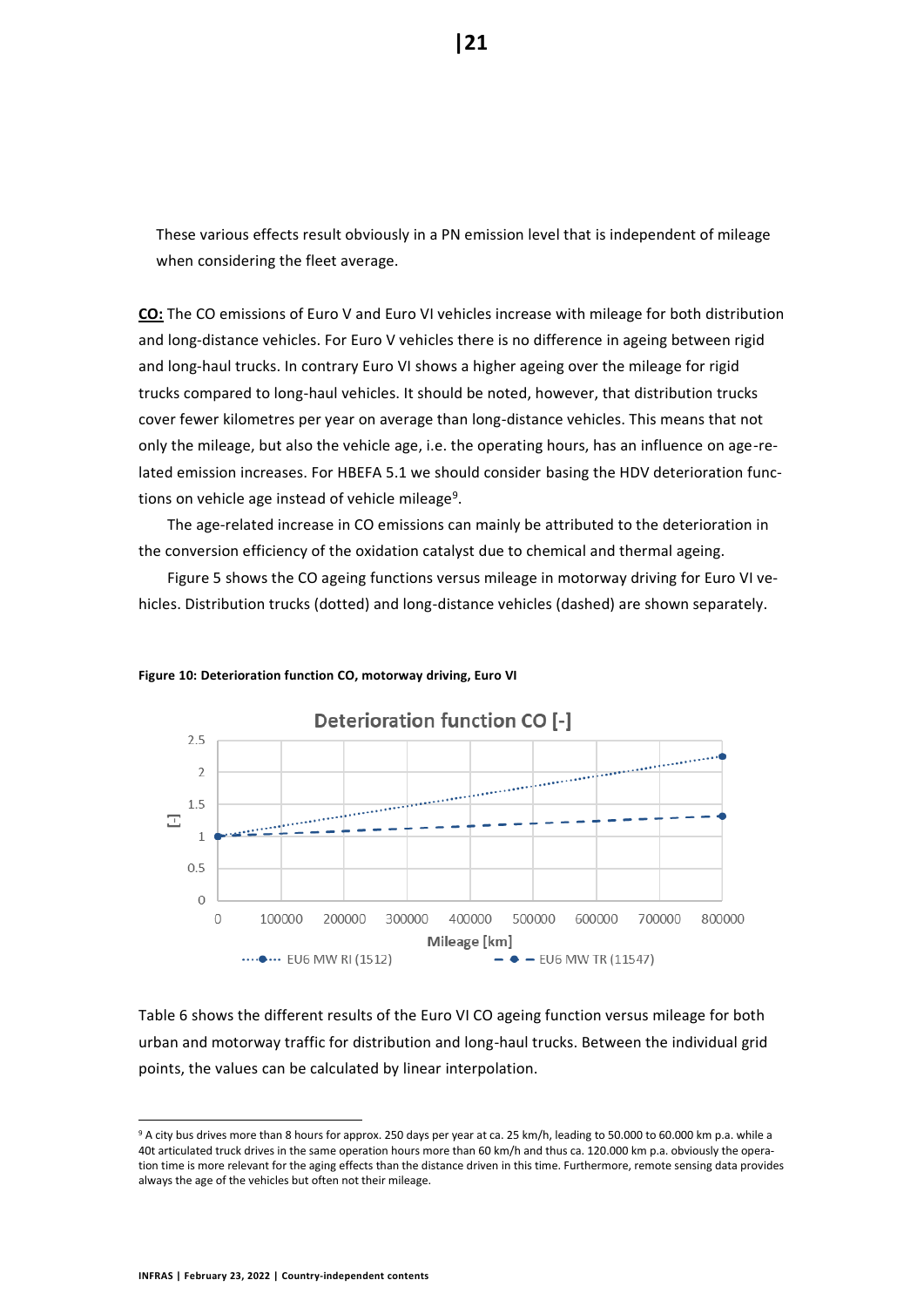For the distribution truck it can be seen that the ageing is capped at a factor of two. This assumption was made because the highest measurement points are in the range of 500'000 to 600'000 km (ageing factor just below two) and no more measured data are available for higher mileages. Since there is no clear evidence of further degradation, the values were capped at two.

| Mileage [km] |                    | Urban driving   |                    | <b>Traffic situation</b><br><b>Motorway driving</b> |
|--------------|--------------------|-----------------|--------------------|-----------------------------------------------------|
|              | <b>Rigid truck</b> | Long-haul truck | <b>Rigid truck</b> | Long-haul truck                                     |
| 50'000       | 1.00               | 1.00            | 1.00               | 1.00                                                |
| 300'000      | 1.20               | 1.10            | 1.44               | 1.11                                                |
| 700'000      | 1.52               | 1.26            | 2.00               | 1.28                                                |
| 800'000      | 1.60               | 1.30            | 2.00               | 1.32                                                |

#### <span id="page-21-0"></span>**Table 6: Deterioration function, CO, Euro VI**

NOx**:** NO<sup>x</sup> emissions also increase with mileage. Euro VI trucks show a stronger deterioration for distribution trucks compared to long-haul vehicles. For Euro V no difference between distribution and long-haul trucks is visible.

Regarding Euro VI, the age-related increase in  $NO<sub>x</sub>$  emissions is mainly due to the deterioration in the effectiveness of the diesel oxidation catalyst and of the SCR catalyst. If the oxidation capacity of the DOC decreases, the ratio of  $NO<sub>2</sub>$  to NO at the downstream SCR catalyst drops and thus the so-called "fast SCR reaction", which requires equal proportions of NO and NO<sub>2</sub>, can only take place to a limited extent. This reduces the SCR efficiency. In addition, the SCR itself also ages (chemically and thermally), which reduces its effectiveness, too.

The individual Euro VI vehicle measurements have not shown any significant influence of mileage on the raw emissions due to e.g. deterioration of the exhaust gas recirculation system. The raw emissions can therefore be considered to be equal over the vehicle age and the ageing is mainly due to the exhaust gas aftertreatment.

[Figure 11](#page-22-0) shows the ageing functions for  $NO<sub>x</sub>$  versus mileage for Euro VI vehicles on the motorway.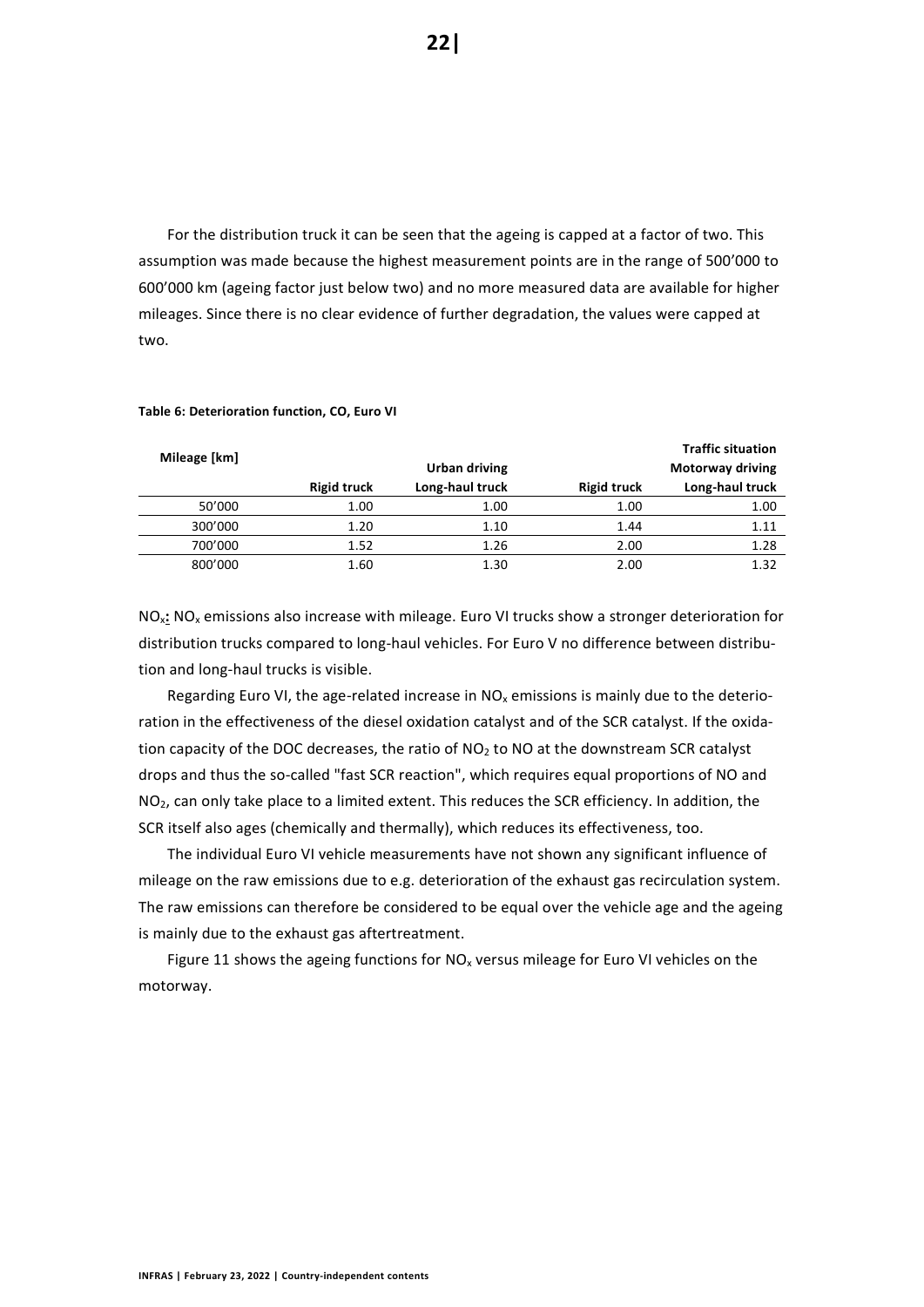

#### <span id="page-22-0"></span>**Figure 11: Deterioration function NOx, motorway driving, Euro VI**

The ageing for Euro VI ABC and Euro VI D vehicles is assumed to be the same, since, as already described, no measurement data from aged vehicles are yet available for Euro VI D vehicles. Nevertheless, these two categories are differentiated in the following due to different OBD limits for NO<sub>x</sub>. These different OBD limits have an influence on the upper limit above which no further degradation is to be expected.

- Vehicles in the Euro VI ABC category have an OBD limit of 1.5 g/kWh in the WHTC [(EC) 582/2011]. However, since vehicles in real traffic do not drive in the WHTC, it is assumed that the OBD comes up with a fault message at 1.75 g/kWh [Weller 2020]. Due to the resulting repairs, this level can be assumed as the upper limit. This results in a maximum ageing of 2.6.
- For Euro VI D, the OBD limit was reduced to 1.2 g/kWh [(EC) 582/2011]. The assumption that the limit is exceeded in the same proportion as the 1.5 g/kWh limit for Euro VI ABC, but that the base emission level is lower, results in a maximum ageing factor of 4.8<sup>10</sup>.

[Table 7](#page-23-0) shows the final ageing functions for Euro VI ABC vehicles in urban and motorway traffic based on remote sensing data.

Distribution vehicles age faster than long-distance vehicles, which again indicates the dependence of the ageing on the operating hours. Distribution vehicles reach the OBD limit on the motorway after less than 300'000 km, while long-distance vehicles have not yet reached the limit at 800'000 km. This can also be attributed to the legislation in which vehicles in the N2 and N3 < 16 tonne category (distribution transport) can be subjected to ISC tests for a maximum of 6 years or a mileage of 300'000 km. Vehicles of the category N3 > 16 tons (long-

<sup>&</sup>lt;sup>10</sup> The average absolute emission values at the maximum deterioration rate are still lower for EURO VI d than for EURO VI ABC. How to organise this prerequisite on single emission factor level needs to be discussed during the beta version test phase.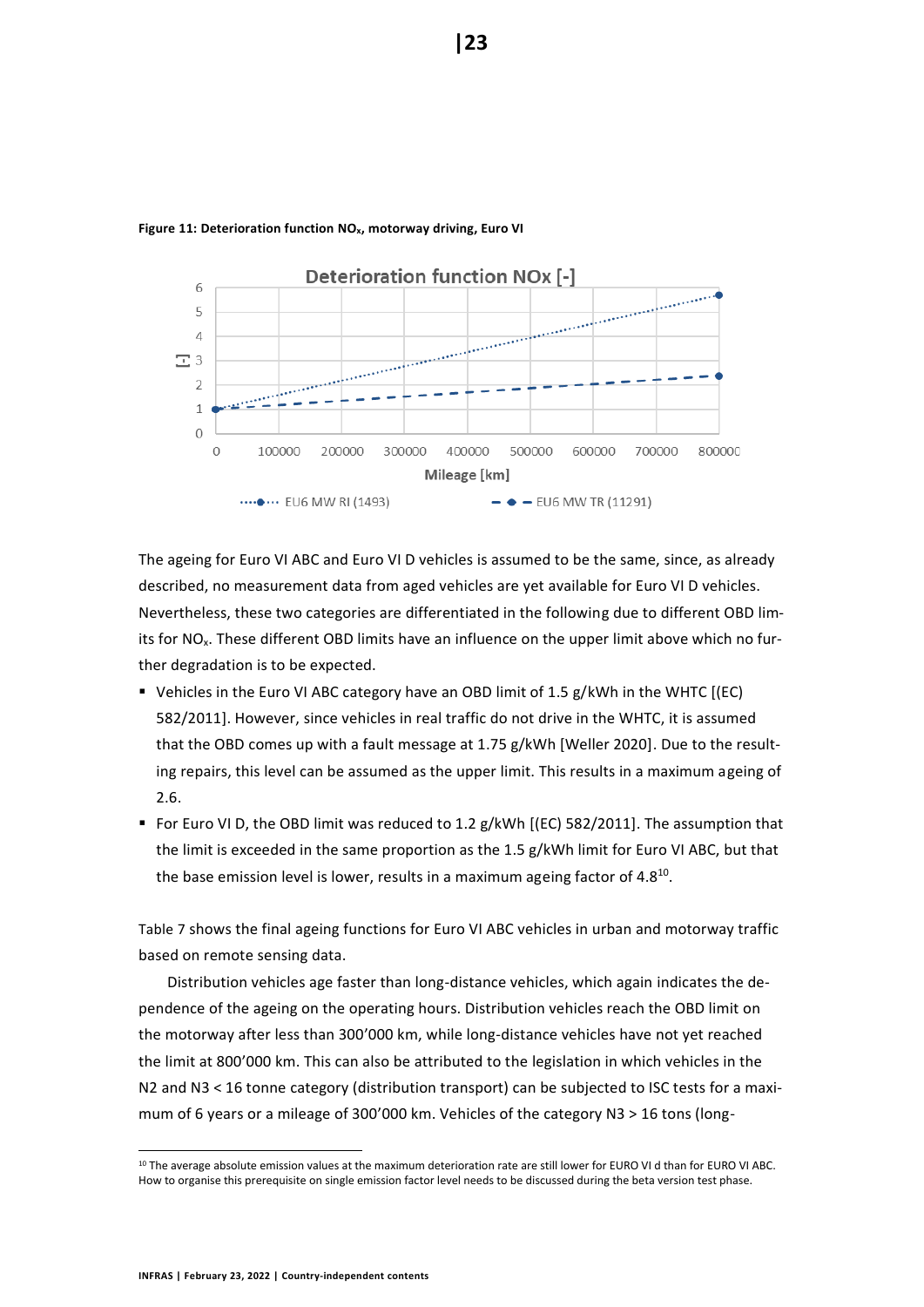distance traffic), on the other hand, can be subjected to ISC tests up to a maximum service life of seven years or a mileage of 700'000 km. These vehicles must therefore comply with the Euro VI emission limits for longer mileages [(EC) 595/2009]. The measured data of the distribution vehicles with a mileage of more than 300'000 km do not show a significant increase in emissions after this limit, but the number of available measured data in this range is quite limited.

[Table 8](#page-23-1) shows the results of the single vehicle measurements in ISC on-board emission tests for Euro VI. The ageing functions are not shown separately for urban and motorway traffic, but for typical driving of the different vehicle categories. When comparing these values with the motorway ageing functions from the remote sensing data, it can be seen that distribution trucks age even faster according to the individual on-board vehicle measurements than in the remote sensing data. Without limitation, the ageing factor of the remote sensing data at approx. 308'000 km would be just under 3 (see [Figure 11\)](#page-22-0) compared to 4.14 for the single vehicle measurements. Long-distance vehicles also age somewhat faster according to single vehicle PEMS measurements. At approx. 600'000 km the ageing factor is 2.58 and with remote sensing 2.08. In any case, the results of the single vehicle measurements confirm the trends of the remote sensing results. However, due to the higher visual sample, the remote sensing results are considered to be the final ageing functions.

| Mileage [km] | Traffic situation  |                 |                    |                 |
|--------------|--------------------|-----------------|--------------------|-----------------|
|              | Urban driving      |                 | Motorway driving   |                 |
|              | <b>Rigid truck</b> | Long-haul truck | <b>Rigid truck</b> | Long-haul truck |
| 50'000       | 1.00               | 1.00            | 1.00               | 1.00            |
| 300'000      | 1.74               | 1.22            | 2.60               | 1.49            |
| 700'000      | 2.60               | 1.49            | 2.60               | 2.08            |
| 800'000      | 2.60               | 1.67            | 2.60               | 2.48            |

<span id="page-23-0"></span>**Table 7: Deterioration function based on remote sensing data, NOx, Euro VI ABC**

#### <span id="page-23-1"></span>**Table 8: Deterioration function based on single vehicle PEMS measurements, NOx, Euro VI ABC**

| Mileage [km] | Traffic situation<br>ISC tests, urban bus routes |                          |
|--------------|--------------------------------------------------|--------------------------|
|              | <b>Rigid truck</b>                               | Long-haul truck          |
| 15'114       | 1.00                                             |                          |
| 33'871       | ۰                                                | 1.00                     |
| 308'250      | 4.14                                             | $\overline{\phantom{a}}$ |
| 615'583      | ۰                                                | 2.58                     |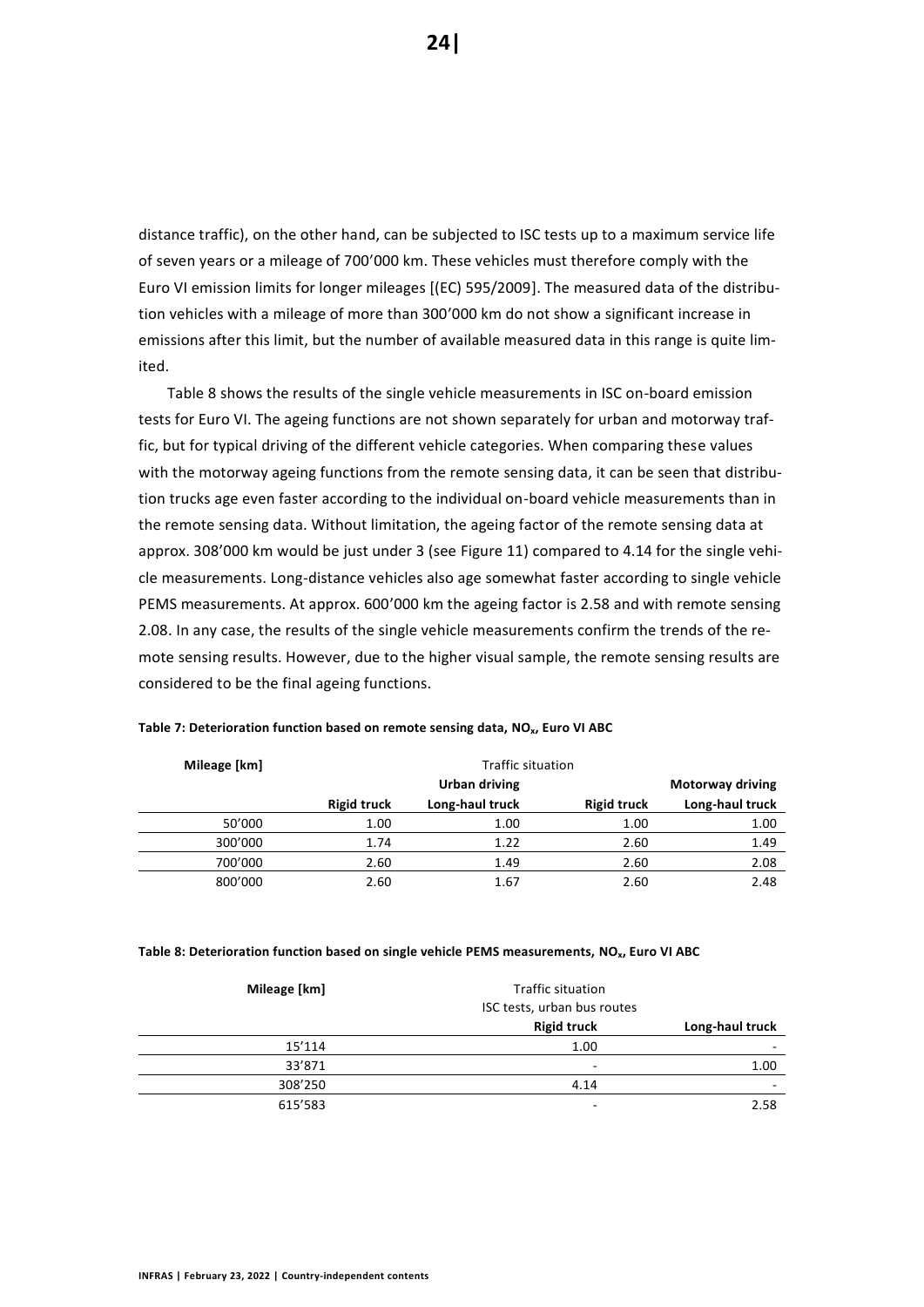For Euro VI D vehicles, the same ageing function is used as for Euro VI ABC, but the upper limit are higher despite the lower OBD limit due to the lower base emission level. The results are shown in [Table 9.](#page-24-2)

| Mileage [km] | <b>Traffic situation</b> |                 |                    |                         |
|--------------|--------------------------|-----------------|--------------------|-------------------------|
|              | Urban driving            |                 |                    | <b>Motorway driving</b> |
|              | <b>Rigid truck</b>       | Long-haul truck | <b>Rigid truck</b> | Long-haul truck         |
| 50'000       | 1.00                     | 1.00            | 1.00               | 1.00                    |
| 300'000      | 1.74                     | 1.22            | 2.66               | 1.49                    |
| 700'000      | 2.93                     | 1.58            | 4.80               | 2.28                    |
| 800'000      | 3.23                     | 1.67            | 4.80               | 2.48                    |

<span id="page-24-2"></span>**Table 9: Deterioration function based on remote sensing data, NOx, Euro VI DE**

# <span id="page-24-0"></span>3.3. Deterioration functions for  $NO<sub>2</sub>/NO<sub>x</sub>$  ratio

#### <span id="page-24-1"></span>3.3.1. LDVs

The share of  $NO<sub>2</sub>/NO<sub>x</sub>$  drops over lifetime for passenger cars and light commercial vehicles (LCVs). The reduction of  $NO<sub>2</sub>$  shares is mainly caused by the loss in conversion efficiency of the diesel oxidation catalysts (DOCs) over vehicle lifetime resulting from thermal and chemical ageing processes. Similar to HDVs the ageing effect has an impact on  $NO<sub>2</sub>/NO<sub>x</sub>$  ratios only in driving situations, where the DOC is operating close to and above light-off temperature (typically, at ca. 180°C, depending on catalytic material). Below the light-off, i.e. mainly during the cold start phase, low  $NO<sub>2</sub>/NO<sub>x</sub>$  ratios are expected, since the engine out  $NO<sub>x</sub>$  consist mainly of NO due to the high combustion temperatures $11$ . The DOCs from LDVs are typically located close to the engine. Thus, in normal hot running conditions DOC converts NO to  $NO<sub>2</sub>$  efficiently and so far no significant impact of the traffic situation on the  $NO<sub>2</sub>/NO<sub>x</sub>$  ratio was found from vehicle and from remote sensing tests analysed for HBEFA  $4.1<sup>12</sup>$ . The data newly available from literature also does not indicate impacts of the traffic situation on the  $NO<sub>2</sub>/NO<sub>x</sub>$  ratio. However, in contrary to the HDVs analysis, a collection and analysis of all available remote sensing data was not part of the quick update for HBEFA 4.2.

For the quick update, we used the analysis of  $NO<sub>x</sub>$  and  $NO<sub>2</sub>$  emission levels from remote sensing data from York and London given in (Carslaw, 2019). No other literature was identified which analysed NO<sub>2</sub> and NO<sub>x</sub> emission levels per EURO class and per year of registration<sup>13</sup>.

<sup>&</sup>lt;sup>11</sup> The thermodynamic equilibrium is at almost 100% NO2/NOx at ambient temperatures while it is below ca. 5% NO2/NOx at the high engine out temperatures.

<sup>&</sup>lt;sup>12</sup> Since NO2 produced in the DOC is used to oxidise soot in the DPF (C + 2 NO2  $\rightarrow$  CO2 + 2 NO) above ca. 250°C, the NO2/NOx ratio at tailpipe is expected to drop above ca. 250°C exhaust gas temperature. However, from the test data available, we did not see significantly lower NO2/NOx shares e.g. in highway cycles compared to urban driving.

<sup>13</sup> Since a lot of new remote sensing data is available but yet not analysed for NO2/NOx effects, we suggest to include an updated analysis in the HBEFA 5.1, if made available from any parallel project.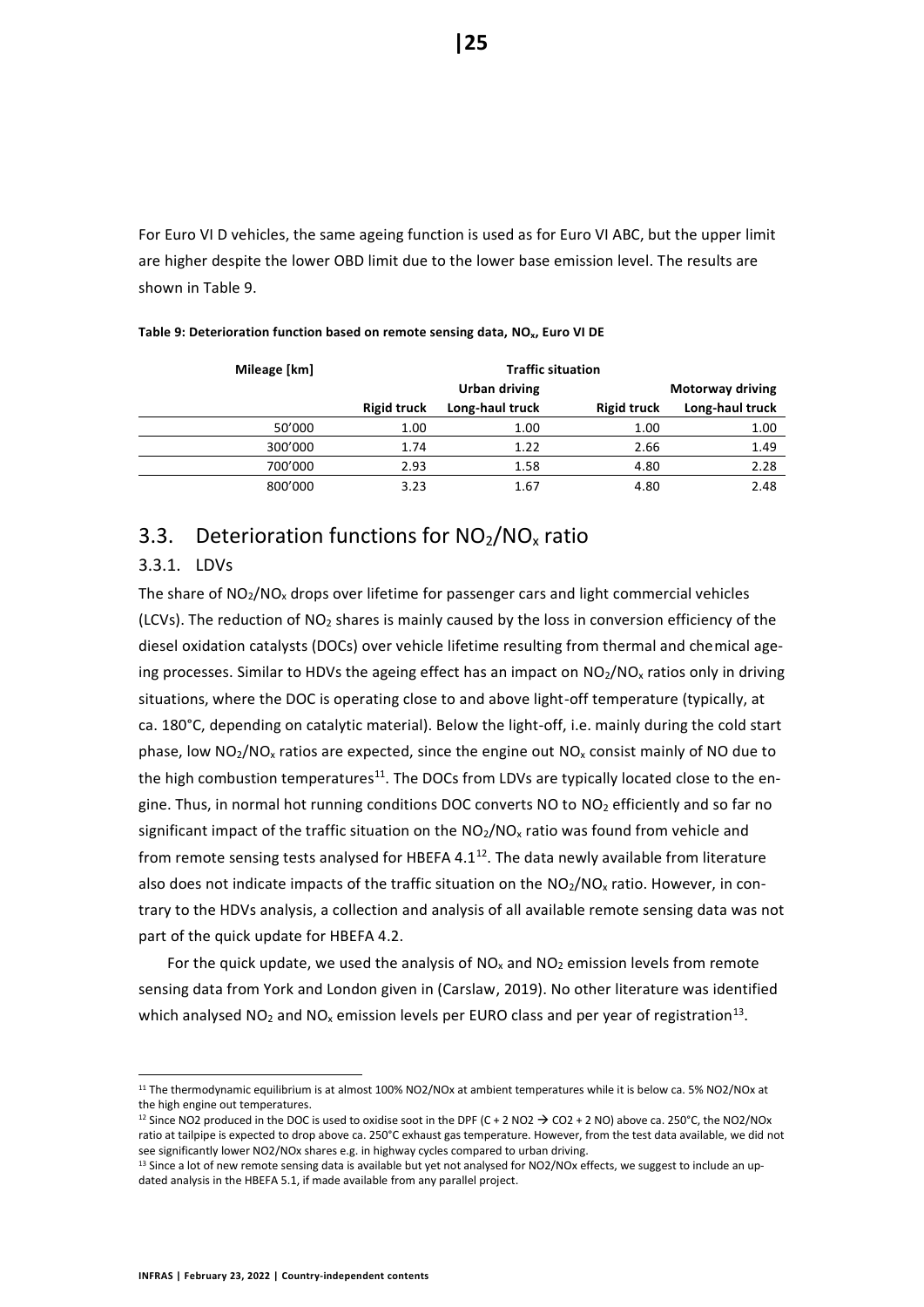The resulting trends for the  $NO<sub>2</sub>/NO<sub>x</sub>$  ratio of diesel cars over the vehicles cumulated mileage are shown i[n Figure 12.](#page-25-0) The highest reduction rates of the  $NO<sub>2</sub>/NO<sub>x</sub>$  ratio are found for EURO 6abc. The reason for the quite massive drop in  $NO<sub>2</sub>$  shares for the new cars compared to former EURO classes is unclear yet. It may be a due to e.g. ageing of  $NO<sub>x</sub>$  storage catalysts, a technology rather not applied on former EURO classes, but also uncertainties in remote sensing measurements (lower absolute concentrations for EURO 6 compared to former EURO classes). Since the mileages of the vehicles passing the remote sensing area were gained from the vehicles licence plate using a link to the data base from the yearly inspection, the mileage data seems to be robust.

Before EURO 3 almost no DOCs were used in cars, thus no significant deterioration effects on the NO<sub>2</sub>/NO<sub>x</sub> ratio exist for these old technologies.



<span id="page-25-0"></span>**Figure 12: NO2/NO<sup>x</sup> ratios for diesel passenger cars elaborated from remote sensing data with average 10°C ambient temperature; base data from (Carslaw, 2019)**

Beside the mileage effects we also analysed possible effects from different ambient temperatures. The data available (remote sensing and vehicle chassis dyno tests) did not show a significant impact of the ambient temperature on the  $NO<sub>2</sub>/NO<sub>x</sub>$  ratio. For vehicles with SI engine (gasoline engines) neither a mileage not a temperature effects was identified in the analysis. However, due to the low NO<sub>2</sub> shares of SI engines possibly existing effects would be in the range of measurement accuracy.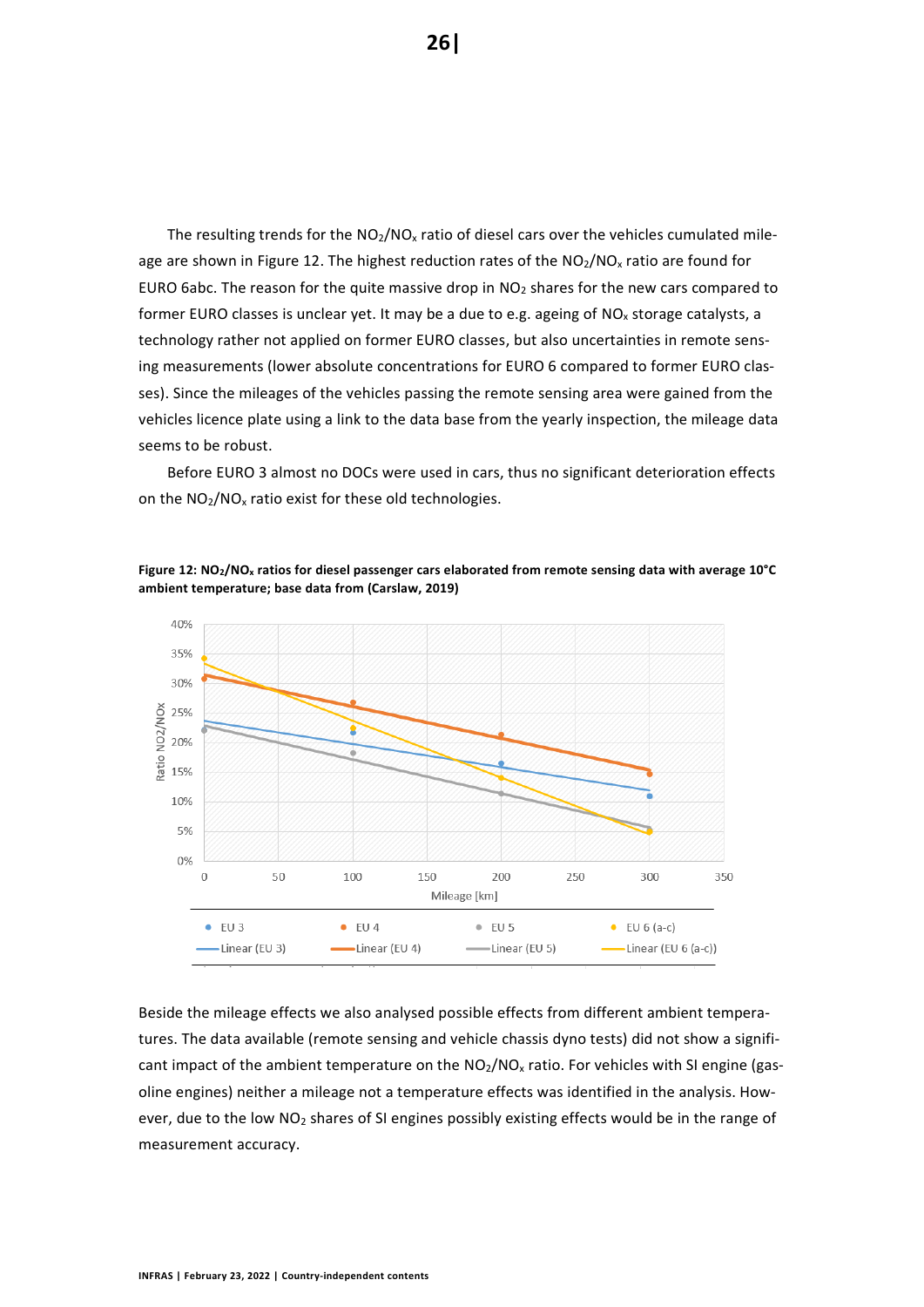The correction factors applied in HBEFA 4.2 for the  $NO<sub>2</sub>/NO<sub>x</sub>$  ratio of diesel cars are shown in [Table 10.](#page-26-1) For gasoline driven vehicles no correction is used. In HBEFA 4.1 the  $NO<sub>2</sub>/NO<sub>x</sub>$  ratio did not drop with increasing mileage, thus the  $NO<sub>2</sub>$  emissions from older vehicles are overestimated while NO emissions are underestimated in HBEFA 4.1.

<span id="page-26-1"></span>**Table 10: Reduction rates of the NO2/NO<sup>x</sup> ratio from diesel cars as function of the cumulated vehicle mileage implemented in HBEFA 4.2**

| Mileage [km] | EU 3 | EU 4 | EU 5 | EU $6$ (a-c) | EU 6d-temp |
|--------------|------|------|------|--------------|------------|
|              | 100% | 100% | 100% | 100%         | 100%       |
| 100'000      | 98%  | 87%  | 83%  | 66%          | 65%        |
| 200'000      | 74%  | 69%  | 52%  | 41%          | 41%        |
| 300'000      | 49%  | 48%  | 24%  | 15%          | 12%        |

#### <span id="page-26-0"></span>3.3.2. HDVs

HDVs show similar effects as passenger cars and LCVs. The NO<sub>2</sub>/NO<sub>x</sub> ratio decreases over lifetime also mainly caused by the ageing of the DOC.

The functions for HDVs are elaborated based on remote sensing data from various European countries already published in individual reports (Hooftman 2020, Schmidt 2021, Sjödin 2021, Grange 2021, Sintermann 2020).

[Table 11](#page-26-2) shows the reduction rates of the  $NO<sub>2</sub>/NO<sub>x</sub>$  ration from HDVs as function of the cumulated vehicle mileage implemented in HBEFA 4.2 for the different Euro V and Euro VI HDVs. The data illustrates the same deterioration of the  $NO<sub>2</sub>/NO<sub>x</sub>$  ratio for rigid and long- haul trucks. Consequently, these categories are not split in this case for the HBEFA 4.2. The remote sensing data are not detailed enough for a distribution in the different Euro V groups. Consequently, the deterioration ratio is the same for all Euro V sub categories.

The  $NO_2/NO_x$  ratios at 50'000 km have not changed from HBEFA 4.1 to HBEFA 4.2.

<span id="page-26-2"></span>**Table 11: Reduction rates of the NO2/NO<sup>x</sup> ratio from HDVs as function of the cumulated vehicle mileage implemented in HBEFA 4.2**

| <b>Traffic</b><br>situation | Mileage [km] | <b>EU V EGR</b> | <b>EUVEGR</b><br>(DPF) | EU V SCR | EU V SCR<br>(DPF) | EU VI |
|-----------------------------|--------------|-----------------|------------------------|----------|-------------------|-------|
| Urban driving               | 50'000       | 100%            | 100%                   | 100%     | 100%              | 100%  |
|                             | 800'000      | 90%             | 88%                    | 86%      | 88%               | 29%   |
| Rural driving               | 50'000       | 100%            | 100%                   | 100%     | 100%              | 100%  |
|                             | 800'000      | 71%             | 72%                    | 71%      | 72%               | 46%   |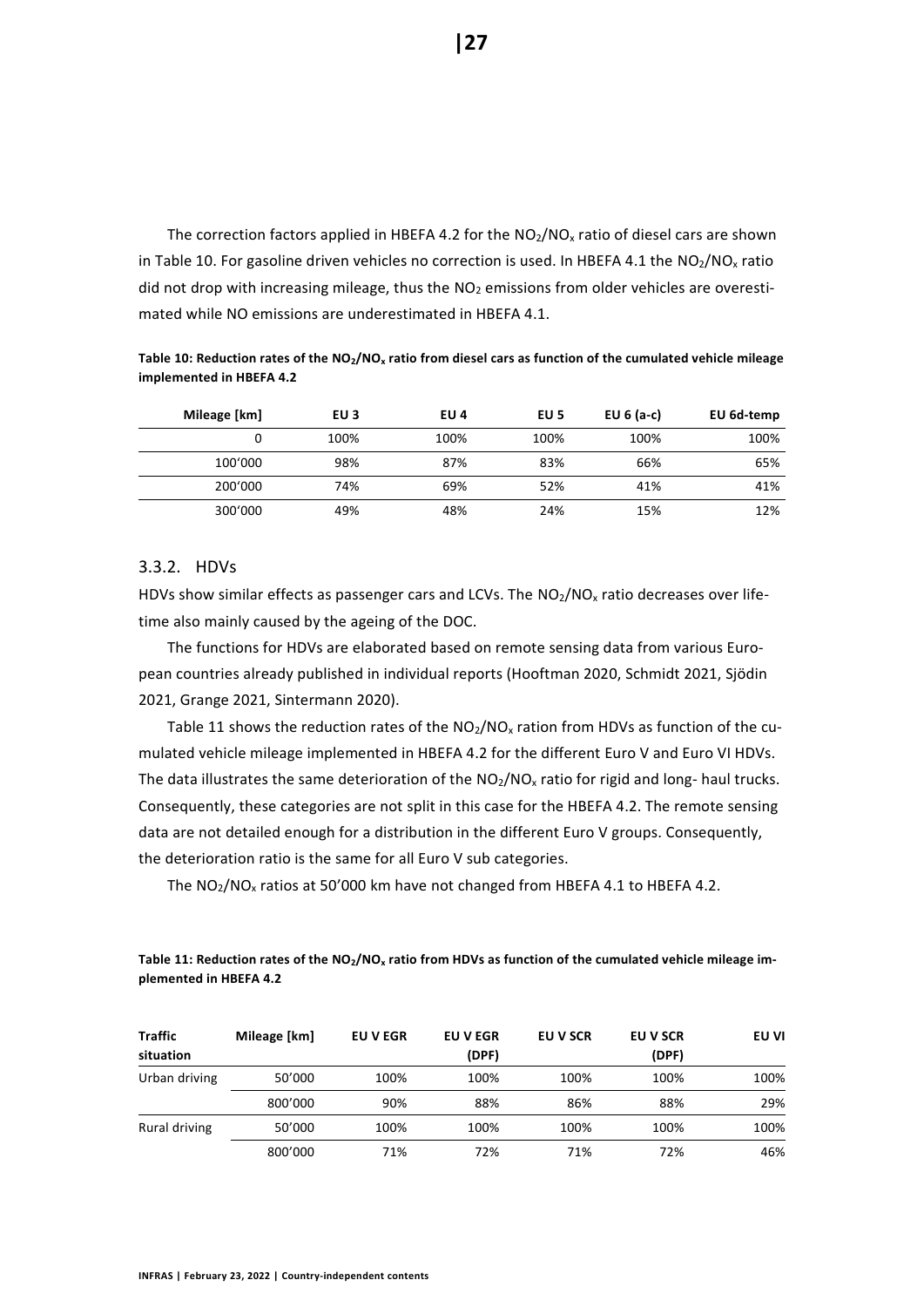# <span id="page-27-0"></span>3.4. Additional software updates of Diesel PC

### <span id="page-27-1"></span>3.4.1. Data model

Software updates for Diesel PC have been implemented already in HBEFA 4.1 in such a way that not only emission factors for the updated PC are available in addition to the "normal" emission factors, but also the effect of vehicles being updated on the non-updated rest of the fleet is accounted for (see also INFRAS et al. 2019).

This is achieved by differentiating three subsegments for every source subsegment in which software updates take place:

- The vehicles not affected by the update (i.e. subsegments "PC diesel Euro-5", "PC diesel Euro-6ab")
- The affected vehicles before the update (i.e. the subsegment "PC diesel Euro-5 EA189 before software update" – already available in HBEFA 4.1 – and the new subsegments "PC diesel Euro-5 other SU before software update" and "PC diesel Euro-6ab SU before software update")
- The affected vehicles after the update (i.e. the subsegment "PC diesel Euro-5 EA189 after software update" – already available in HBEFA 4.1 – and the new subsegments "PC diesel Euro-5 other SU after software update" and "PC diesel Euro-6ab SU after software update")

This way, when querying HBEFA at subsegment levels, EF for all three subsegments are produced. When HBEFA is queried at more aggregated levels (e.g. emission concept, Diesel Euro-5), the effect of the software updates becomes visible by changing average emission factors over time.

#### <span id="page-27-2"></span>3.4.2. Emission factors

For the update of the SU vehicles in the HBEFA, KBA, DUH und TU Dresden performed measurements on Euro 5 (9 vehicles) and 6 (23 vehicles) cars with mandatory and voluntary software updates. The measurements included on-road measurements (RDE measurements) with portable measurement technology (PEMS) at different temperatures as well as measurements on the chassis dynamometer in the WLTC driving cycle at temperatures 5 °C, 10 °C and 15 °C. With the RDE data from KBA and TU-Dresden, engine emission maps for the emission model PHEM were generated for each measured vehicle using the HBEFA method (9 data sets for Euro 5 and 23 data sets for Euro 6). In order to use all RDE tests, including those that have been run below 15 °C and are usually not used directly in the HBEFA basic method, the HBEFA approach has been slightly modified here. With this new approach, all measurement data were weighted according to fleet shares of the SUs to an average map (separated before / after SU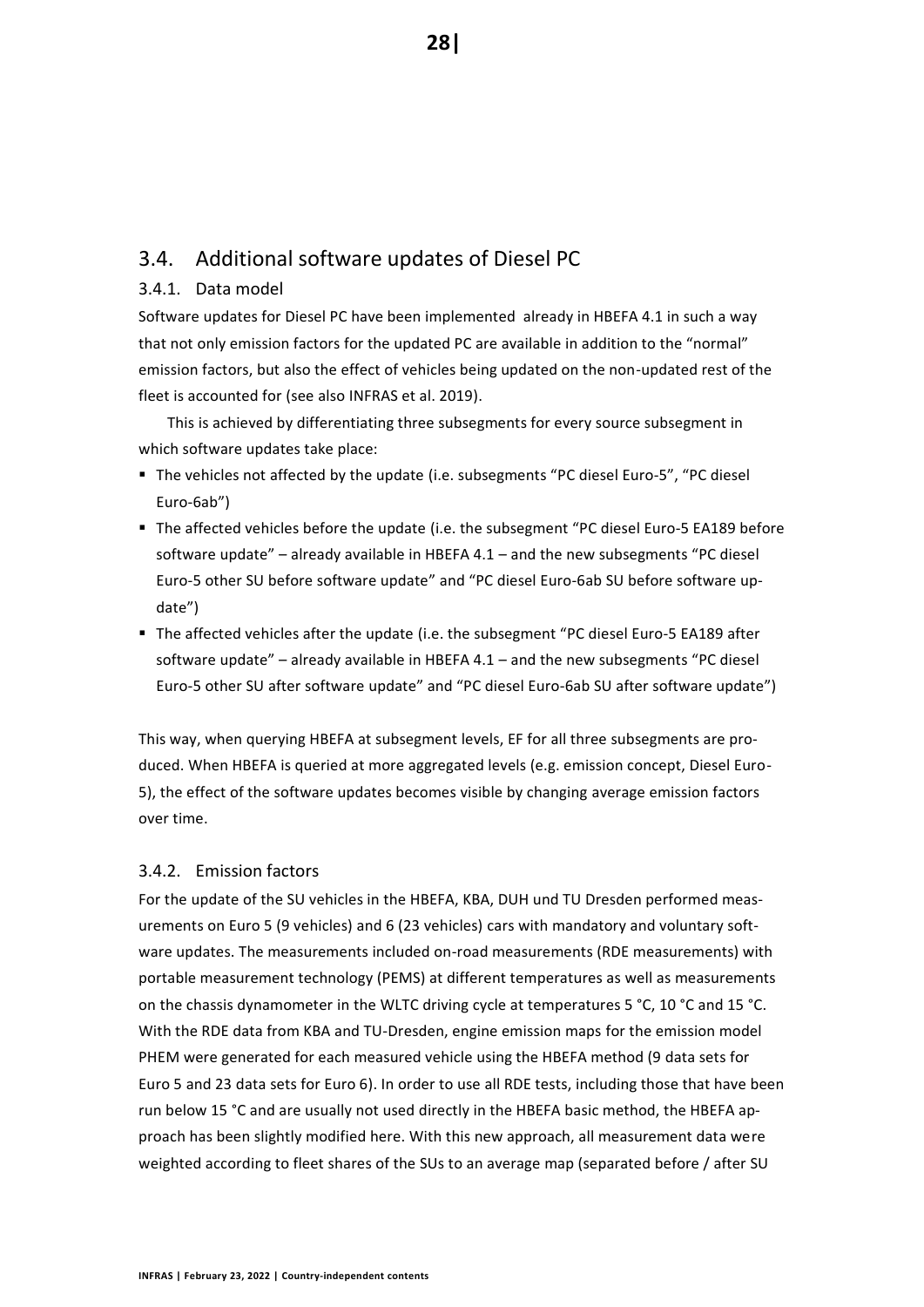as well as Euro 5 and Euro 6). The weighted temperatures of the RDE measurements were determined analogously. This resulted in mean temperatures of approx. 19 °C for Euro 5 vehicles before / after SU and approx. 10 °C for Euro 6 vehicles before / after SU. By applying the temperature correction functions explained later, the hot emission maps were then transformed into the standard 20°C maps.

As part of this work, it was checked whether vehicles with a particularly large number of software updates had a particularly strong influence on the results. This was not the case.

| Fahrzeug                           | Weighted CO2 in | <b>Weighted CO in</b> | <b>Weighted NO<sub>x</sub></b> in |
|------------------------------------|-----------------|-----------------------|-----------------------------------|
|                                    | g/km            | g/km                  | g/km                              |
| Euro 5 (HBEFA 4.1)                 | 175.3           | 0.032                 | 0.812                             |
| Euro 5 after SU                    | 177.1           | 0.039                 | 0.503                             |
| Euro 5 (HBEFA 4.1 EA189 SW-update) | 181.5           | 0.007                 | 0.583                             |
| Euro 6ab (HBEFA 4.1)               | 175.3           | 0.078                 | 0.461                             |
| Euro 6 after SU                    | 176.1           | 0.058                 | 0.447                             |

#### **Table 12: HBEFA4.1 German fleet mix weighted emissions at 20°C**

#### <span id="page-28-0"></span>3.4.3. Temperature dependencies

To create the temperature correction functions, WLTC data were available for a total of 8 Euro 5 vehicles and 6 Euro 6 vehicles. From these measurements, the emission values of phases 2 to 3 of the WLTC were used for the three measured temperature ranges (5 °C, 10 °C and 15 °C). The measurement data of the individual vehicles were then weighted according to the fleet shares of the individual vehicle models in the SUs to an average measured value per temperature and emission standard. The temperature correction functions were derived from these average values per temperature.

For Euro 5 before SU, we found no major differences compared to the temperature correction function currently used in the HBEFA for Euro 5 diesel cars. Therefore the same correction function was used for Euro 5 before SU than for the average Euro 5. The Euro 5 vehicles after SU showed no temperature dependence down to 5°C. Because there are no measurement data available below 5° C an estimate of the course below 5°C was made due to the reduced usability of EGR. In the case of the Euro 6 before SU, a very strong temperature dependency was determined and a separate correction curve was created from the measurement results, while the Euro 6 after SU showed no significant temperature dependence. The same correction curve was therefore assumed for them as for the Euro 6d-Temp of HBEFA 4.1.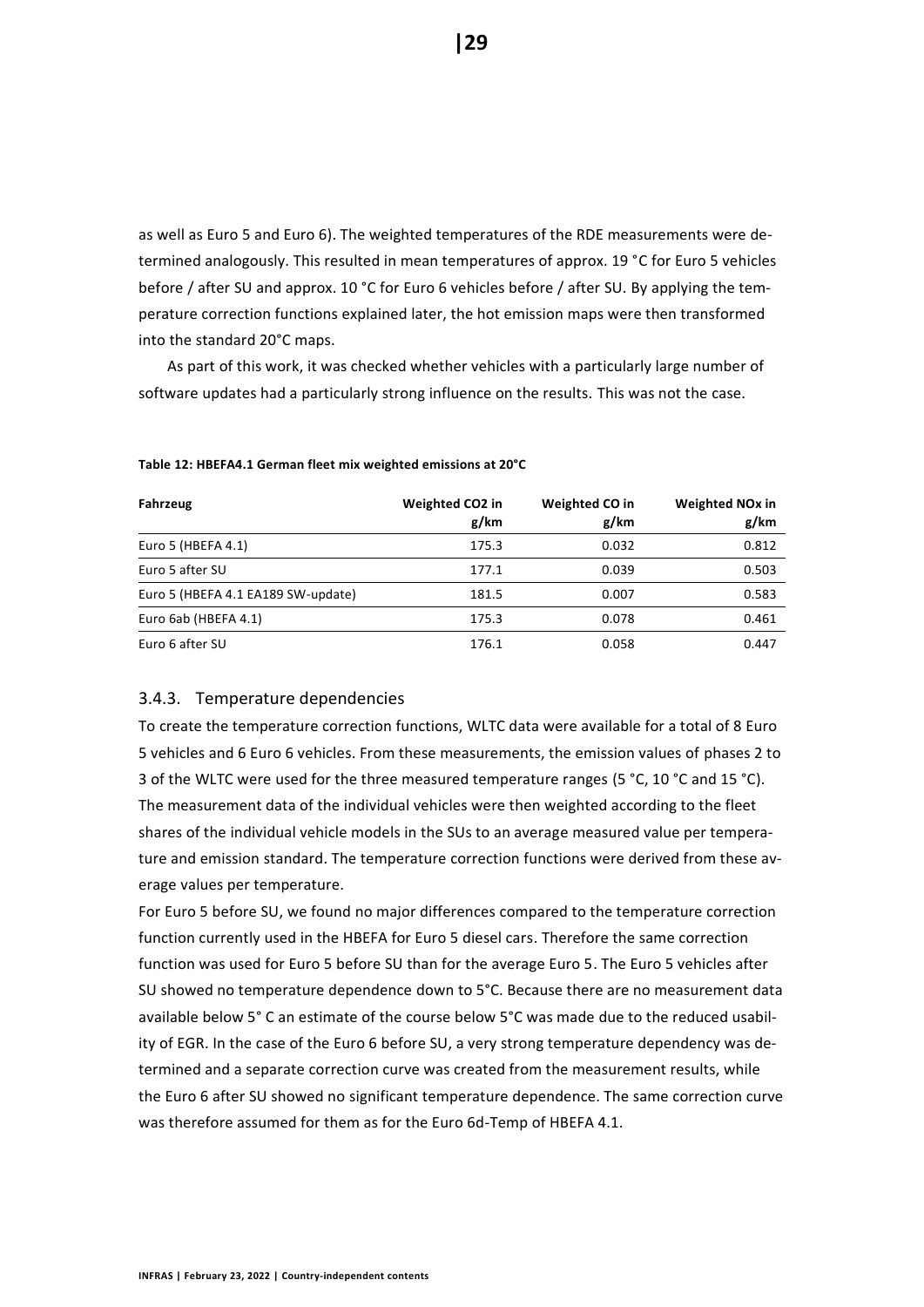

**Diesel Pkw Euro 5 und Euro 6 vor und nach Softwareupdate**

**Figure 13: NOx- Temperature functions**

ohne Pkw mit Motor EA-189 Quelle: eigene Darstellung, TU Graz

# <span id="page-29-0"></span>3.5. BEV base energy consumption factors

The technical data of the average German BEV for HBEFA 4.2 was determined by weighting the technical data of each electric passenger car model according to its share in the German fleet. The fleet shares of BEV models was obtained from the KBA, which provides the monthly new registrations broken down by car make and model. All new registrations of 50 different car models between 2014 and June 2021 were considered (nearly 480 000). The car's empty weight, drag coefficient, cross sectional area, rated engine power and speed were compiled from various sources. When available, manufacturers' product catalogues were used, if not, the data was obtained from different sources<sup>14</sup> where such data is collected. For the loading a value of 110 kg (about 1.5 persons) was set. The rolling resistance factors were taken from the

<sup>14</sup> Mainly: https://www.automobile-catalog.com/, https://automobil-guru.de/cw-werte-tabelle-stirnflaeche/ and https://www.adac.de/rund-ums-fahrzeug/autokatalog/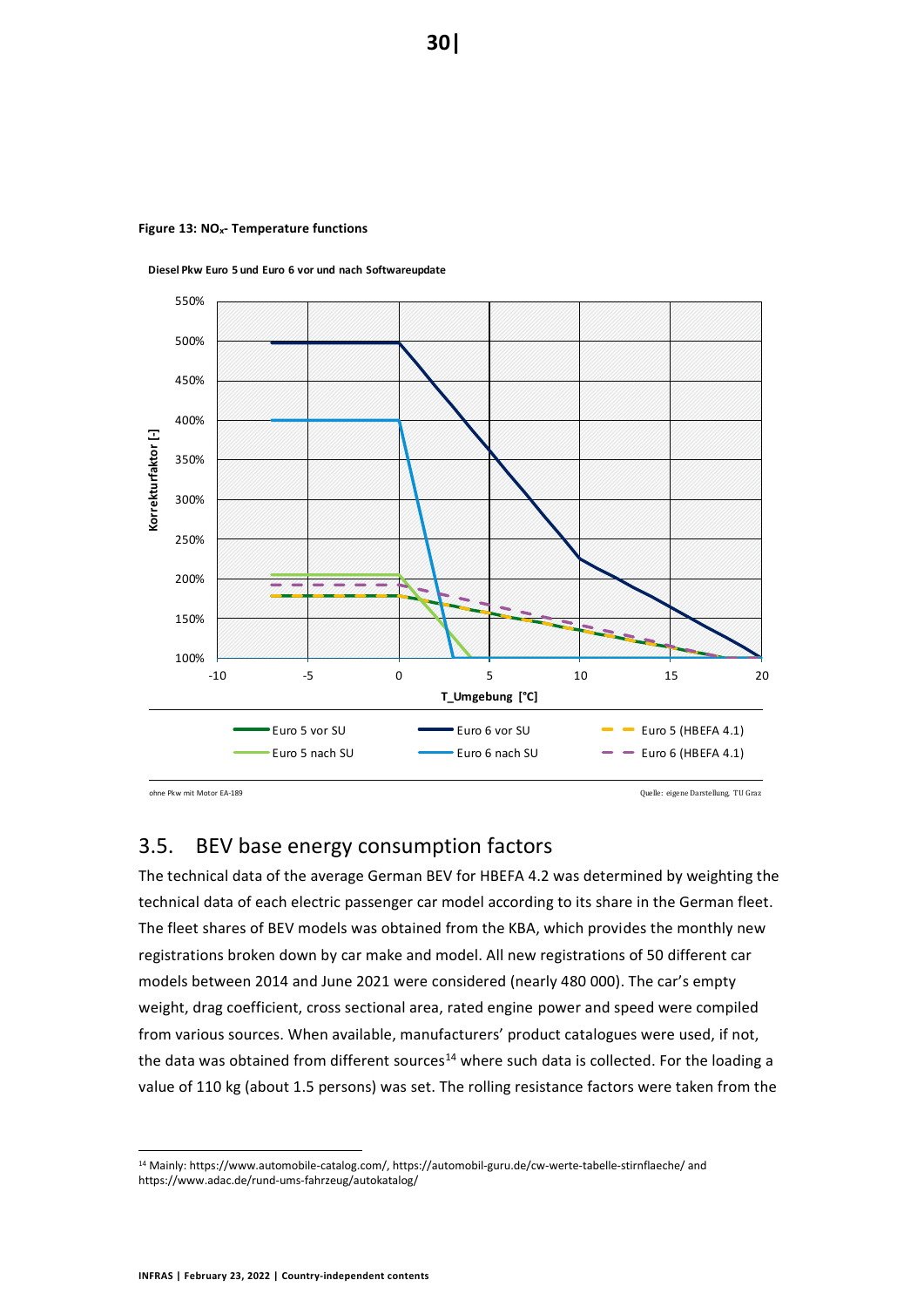HBEFA 4.2 Euro 6d-Gasoline car and reduced by about 20 %, corresponding to tyres with very low rolling resistance.

The battery of the average German BEV, which was calculated together with the other technical data, has a capacity of 47.1 kWh. The state of charge at the start of each driving cycle was set to 90 %.

The motor efficiency map was taken over unchanged from HBEFA 4.1, since the efficiency map of the motor is normalized (values are divided by the rated engine power or speed respectively) and is thus independent of the rated engine power set in the vehicle data. Furthermore, the full load curve of the electric motor was needed, which was also taken over from HBEFA 4.1.

In addition to the technical specifications, the real energy consumptions of the battery electric vehicles in the German fleet were determined based on entries in Spritmonitor and a weighted average of 174 Wh/km was calculated. On the one hand, this result is very useful as it is based on the values of real drivers, but on the other hand it is subject to many uncertainties, e.g. charging losses might be included if some people measured the energy via a wattmeter, and questions like "What was the driving behaviour like?" or "What kind of roads did they drive on?" cannot be answered. Comparing the simulated and the real energy consumption shows that the value of the simulation is about 10 % higher (195 Wh/km for the German traffic mix).

Real world tests by TU Graz showed that some battery electric have an energy consumption of about 170 Wh/km when the speed limit on motorways is 100 km/h and that some cars have a consumption in the range of 200 Wh/km when there is no speed limit (130 km/h). Therefore, both the results from the simulation and those of Spritmonitor are plausible since we may assume that current BEV drivers, who fill in their data into spritmonitor.de are rather eco- than aggressive drivers. Since HBEFA does not use different shares of traffic situations for BEVs than for conventional cars, the average weighted HBEFA result may overestimate real BEV energy consumption, as long as (or if) BEVs are driven more ecological than the conventional cars.

The specifications of the average German BEV for HBEFA 4.2 are shown in [Table 13](#page-31-1) and are compared with those of HBEFA 4.1.

**|31**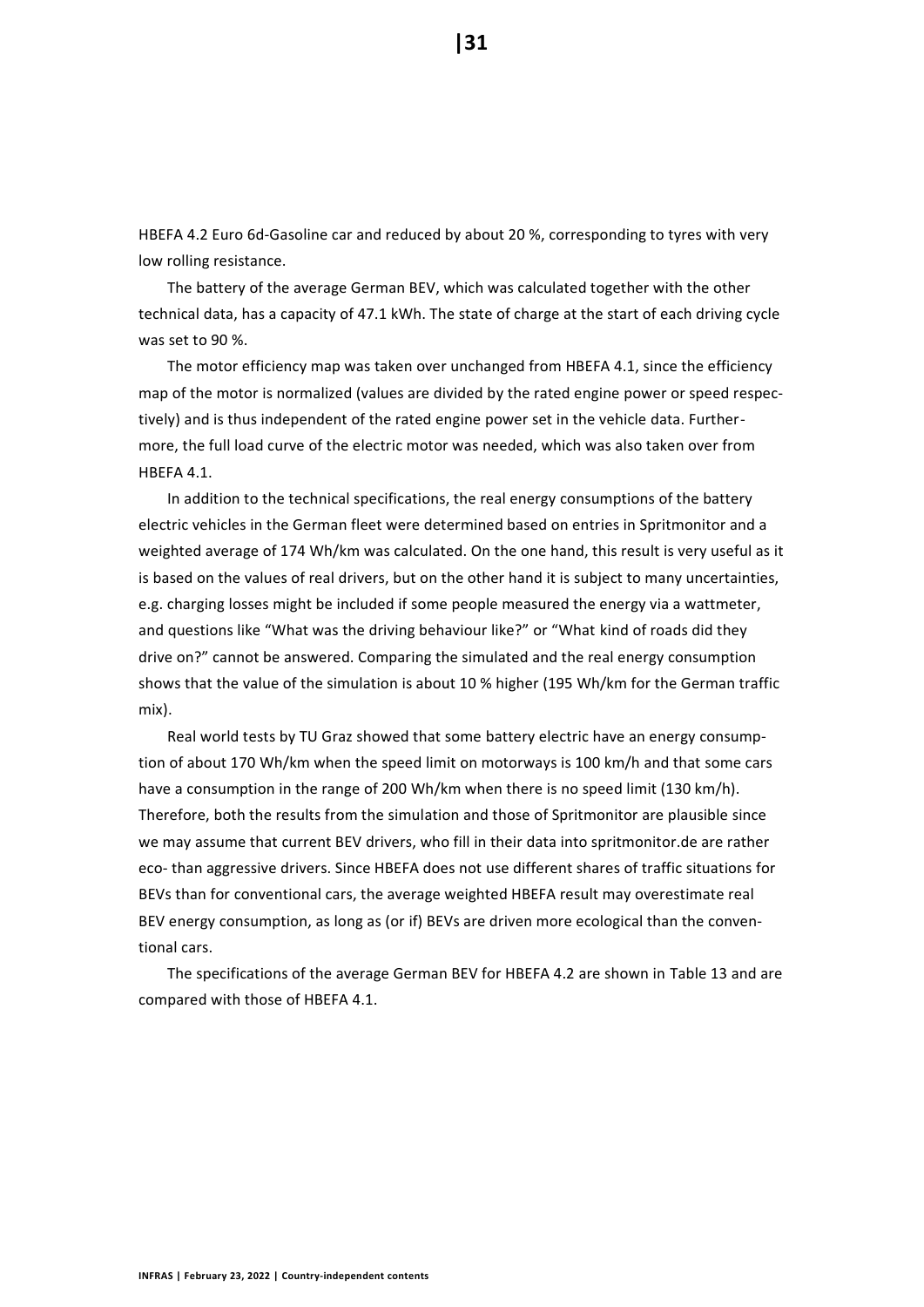| Parameter<br>Empty weight (without a driver) |     | Unit               | HBEFA 4.1 | HBEFA 4.2 |
|----------------------------------------------|-----|--------------------|-----------|-----------|
|                                              |     | [kg]               | 1503      | 1556      |
| Loading                                      |     | [kg]               | 94        | 110       |
| Drag coefficient                             |     | [-]                | 0.321     | 0.298     |
| Cross sectional area                         |     | $\lceil m2 \rceil$ | 2.34      | 2.29      |
| Rolling resistance factors                   | Fr0 | [-]                | 0.00537   | 0.00761   |
|                                              | Fr1 | [s/m]              | 4.00E-05  | 6.02E-05  |
| Rated engine power                           |     | [kW]               | 99        | 133       |
| Rated engine speed                           |     | $[min-1]$          | 2865      | 4165      |
| Empty weight (without a driver)              |     | [kg]               | 1503      | 1556      |

<span id="page-31-1"></span>**Table 13: Technical data of the average German battery electric vehicles from 2019 and 2021**

# <span id="page-31-0"></span>3.6. Well-to-tank GHG EF

Factors for fuel and energy types that were missing in HBEFA 4.1 have been included HBEFA 4.2. Furthermore, existing factors have been updated based on new versions of previously used data sources (See [Table 14\)](#page-32-3). [Table 16](#page-44-1) in the annex describes which datasets are new, updated and unchanged as well as the data sources used in more detail. In general, the WtT emission factors are based where possible on a cradle-to-grave life cycle perspective (new in HBEFA 4.2) also include upstream impacts for renewable electricity production technologies. As with HBEFA 4.1, we use the method of GWP100 to convert non-CO<sub>2</sub> climate pollutants to CO<sub>2</sub>- eq.

WtT emission factors taken from the Renewable Energy Directive (2018) are the default values and include cultivation, processing, transport and distribution only. Where multiple production pathways from the RED 2018 are available for a fuel type, an unweighted average of all matching production types is used to determine the WtT EF used in HBEFA 4.2.

WtT emission factors from ecoinvent 3.8 (2021) are calculated using the cut-off system model. The exact datasets used are listed in [Table 16](#page-44-1) in the annex.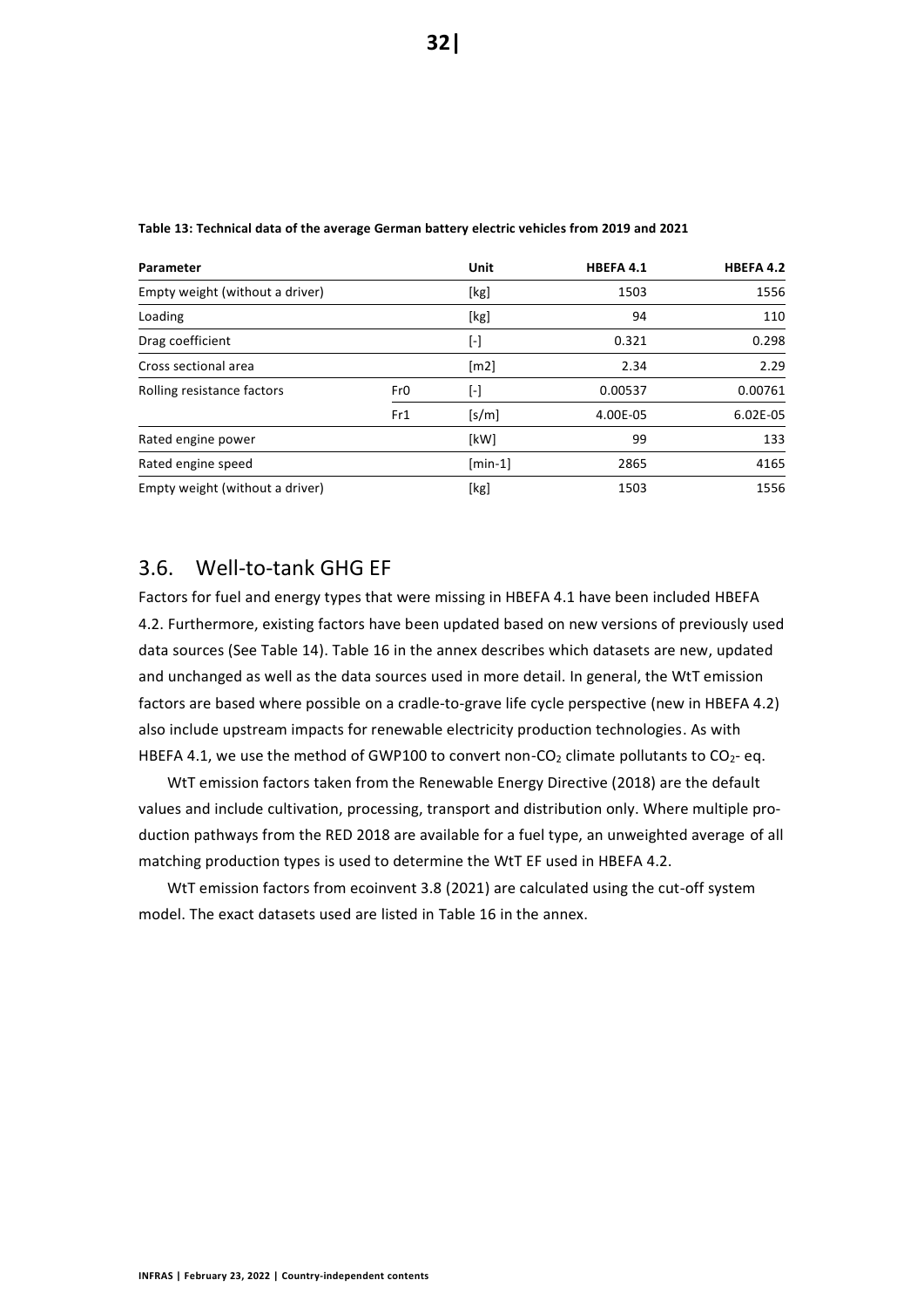| <b>Energy</b>                                                          | <b>Production Type</b>                                                                                 | Source / Comment                                                                                           |
|------------------------------------------------------------------------|--------------------------------------------------------------------------------------------------------|------------------------------------------------------------------------------------------------------------|
| Petrol, Petrol 2s, Diesel, CNG, Average<br>Kerosene, LPG, Propane, LNG |                                                                                                        | Updated from Ecoinvent 2021                                                                                |
| Ethanol (bio)                                                          | Maize-to-liquid, rye, sugar beet, wheat Renewable Energy Directive 2018<br>straw, wood Fischer-Tropsch |                                                                                                            |
| Ethanol (bio)                                                          | what-by-gas, wheat-by-waste, lignocel- Unchanged from HBEFA 4.1<br>lulose                              |                                                                                                            |
| Biodiesel                                                              | FAME rapeseed oil, FAME soya oil,<br>FAME palm oil, HVO palm oil, HVO<br>waste, wood Fischer-Tropsch   | Renewable Energy Directive 2018                                                                            |
| <b>Biokerosene</b>                                                     | HVO palm oil, HVO waste, wood<br>Fischer-Tropsch                                                       | Assume same as Biodiesel                                                                                   |
| <b>Biogas</b>                                                          | Maize-to-gas, Waste-to-gas                                                                             | Unchanged from HBEFA 4.1                                                                                   |
| Electricity                                                            | All types except Biomass-waste                                                                         | Updated from Ecoinvent 2021                                                                                |
| Electricity                                                            | Biomass-waste                                                                                          | Pfadt-Trilling et al. 2021                                                                                 |
| Hydrogen                                                               | Electrolysis (from all electricity types)                                                              | Conversion efficiency and infrastructure<br>emissions from Romain Sacchi, Paul<br>Scherrer Institute (PSI) |
| Hydrogen                                                               | SMR, SMR with CCS                                                                                      | Antonini et al. 2020                                                                                       |
| Petrol PtX, Diesel PtX, Gas<br>PtX, Kerosene PtX                       | Electrolysis (from all electricity types)                                                              | Conversion efficiency and infrastructure<br>emissions from Romain Sacchi, Paul<br>Scherrer Institute (PSI) |

#### <span id="page-32-3"></span>**Table 14: Overview of updated well-to-tank GHG emission factors**

# <span id="page-32-0"></span>**4. Country-specific contents**

# <span id="page-32-1"></span>4.1. Real-world energy consumption of electric vehicles

# <span id="page-32-2"></span>4.1.1. BEV

In this task the real-world energy consumption of electric passenger cars was analysed. In the first step, the average type approval energy consumption values for new BEV for each year was calculated based on the CO<sub>2</sub> Monitoring datasets provided by the EEA (2020) and Swiss statistical data [\(www.ivz-opendata.ch\)](http://www.ivz-opendata.ch/). These are shown [Figure 14.](#page-33-0) Note that energy consumption for Norwegian BEV was incomplete so values for Sweden were used, which show similar shares of new models and average weights.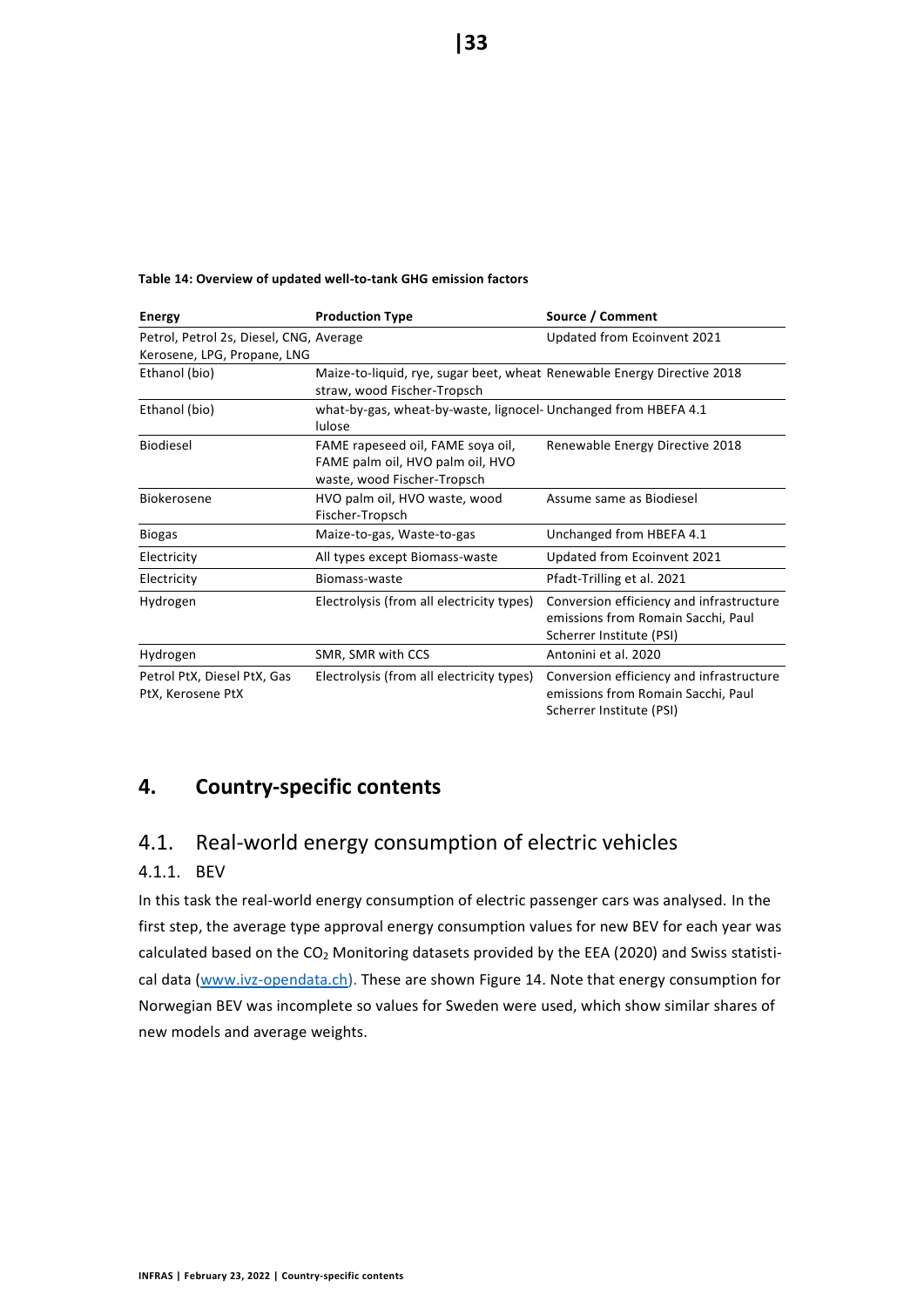

<span id="page-33-0"></span>**Figure 14: Type approval energy consumption (WLTP) for new electric passenger cars**

The next step was to calculate the "real-world" energy consumption for electric vehicles, which was done using data from [www.spritmonitor.de,](http://www.spritmonitor.de/) which contains measured energy consumption data by vehicle model and year for German drivers. Energy consumption data were gathered from SpritMonitor for the 30 BEV with the highest sales share in Europe in 2020. Using these energy consumption values and the type approval and new registration data described above, the average real-world energy consumption and real-world factor for all six HBEFA countries could be calculated using a weighted average based on new registrations (see [Figure](#page-33-1)  [15\)](#page-33-1).



<span id="page-33-1"></span>**Figure 15: Real world and type approval energy consumption of new battery electric passenger cars in 2020**

Graphics by INFRAS. Source: Own calculation.

Graphics by INFRAS. Source: CO<sub>2</sub> Monitoring datasets by the EEA (2020) and Swiss statistical data [\(www.ivz-opendata.ch\)](http://www.ivz-opendata.ch/).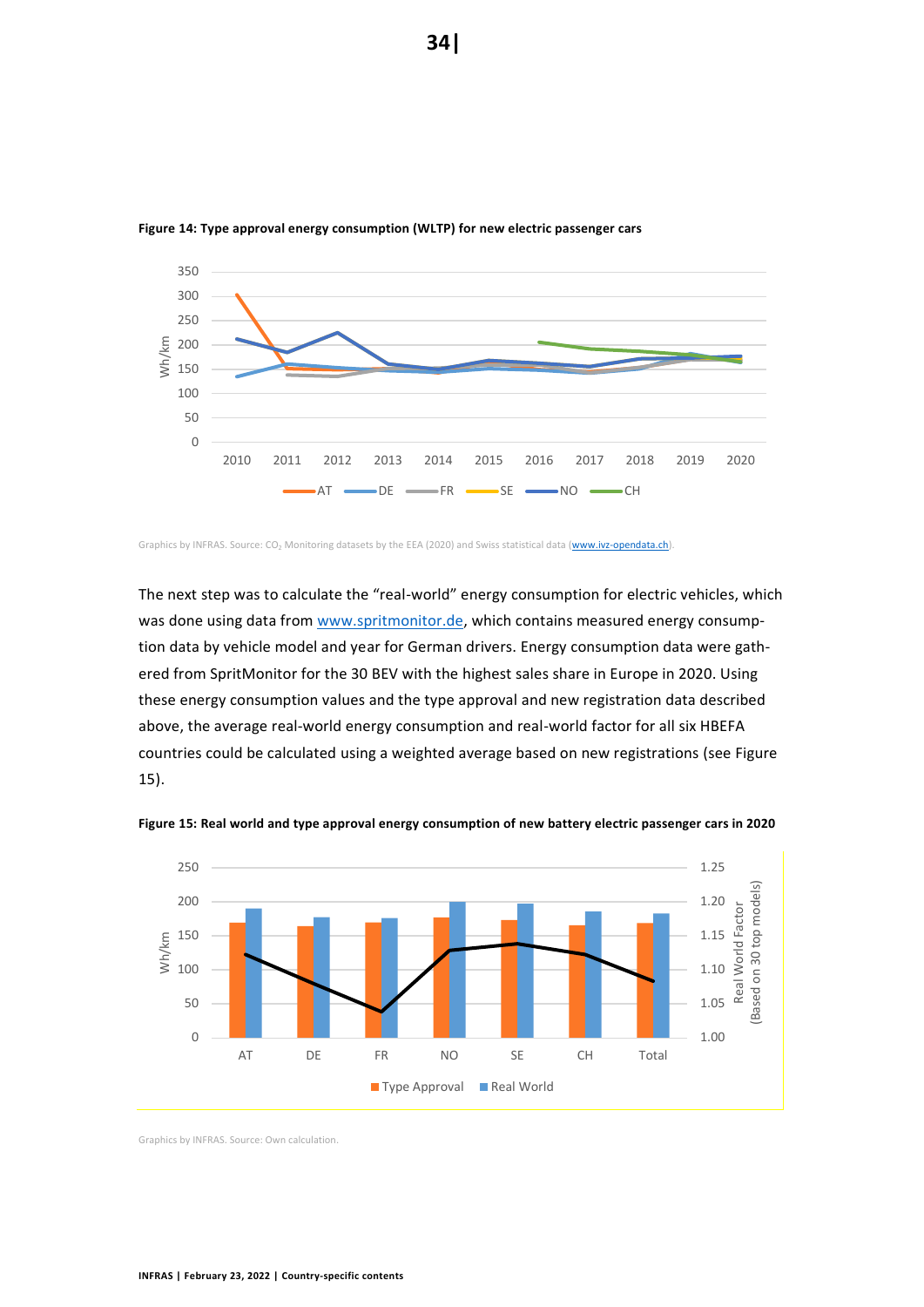Finally, the time series data real-world energy consumption for new battery electric cars could be calculated by multiplying the type approval energy consumption shown in [Figure 14](#page-33-0) with the European average real-world factor of 1.083 shown in [Figure 15.](#page-33-1) Energy consumption for electric cars for all countries starting in the year 2021 is assumed to be 195<sup>15</sup> Wh/km (see section [3.5\)](#page-29-0). See [Figure 16.](#page-34-1)



<span id="page-34-1"></span>**Figure 16: Real world energy consumption of new battery electric passenger cars in HBEFA 4.2**

Graphics INFRAS. Source: Own calculation

# <span id="page-34-0"></span>4.1.2. PHEV

Utility factors for plug-in hybrid (PHEV) passenger cars were updated for all countries based on a white paper published by the ICCT (2020) (See [Table 15\)](#page-34-2). The current utility factor for German plug-in hybrids is quite poor because of the very high share of company owned vehicles. The ICCT study finds company owned PHEV in Germany to be charged too infrequently, leading to low average utility factors. We assume that German PHEV utility factors will improve in the future and approach the values for other countries as a) a larger share of PHEV reach the private market, and b) companies become more aware of this problem and promote regular charging of their PHEV.

<span id="page-34-2"></span>

|  |  | Table 15: Plug-in hybrid passenger car electric driving shares (utility factors) for HBEFA 4.2 |  |  |
|--|--|------------------------------------------------------------------------------------------------|--|--|
|--|--|------------------------------------------------------------------------------------------------|--|--|

| <b>Road Category</b> | All countries except Germany | Germany before 2021 | <b>Germany from 2025</b> |
|----------------------|------------------------------|---------------------|--------------------------|
| <b>MW</b>            | 17%                          | 11%                 | 17%                      |
| Rural                | 56%                          | 36%                 | 56%                      |
| Urban                | 67%                          | 44%                 | 67%                      |

<sup>15</sup> The base correction factor for all countries was modified accordingly.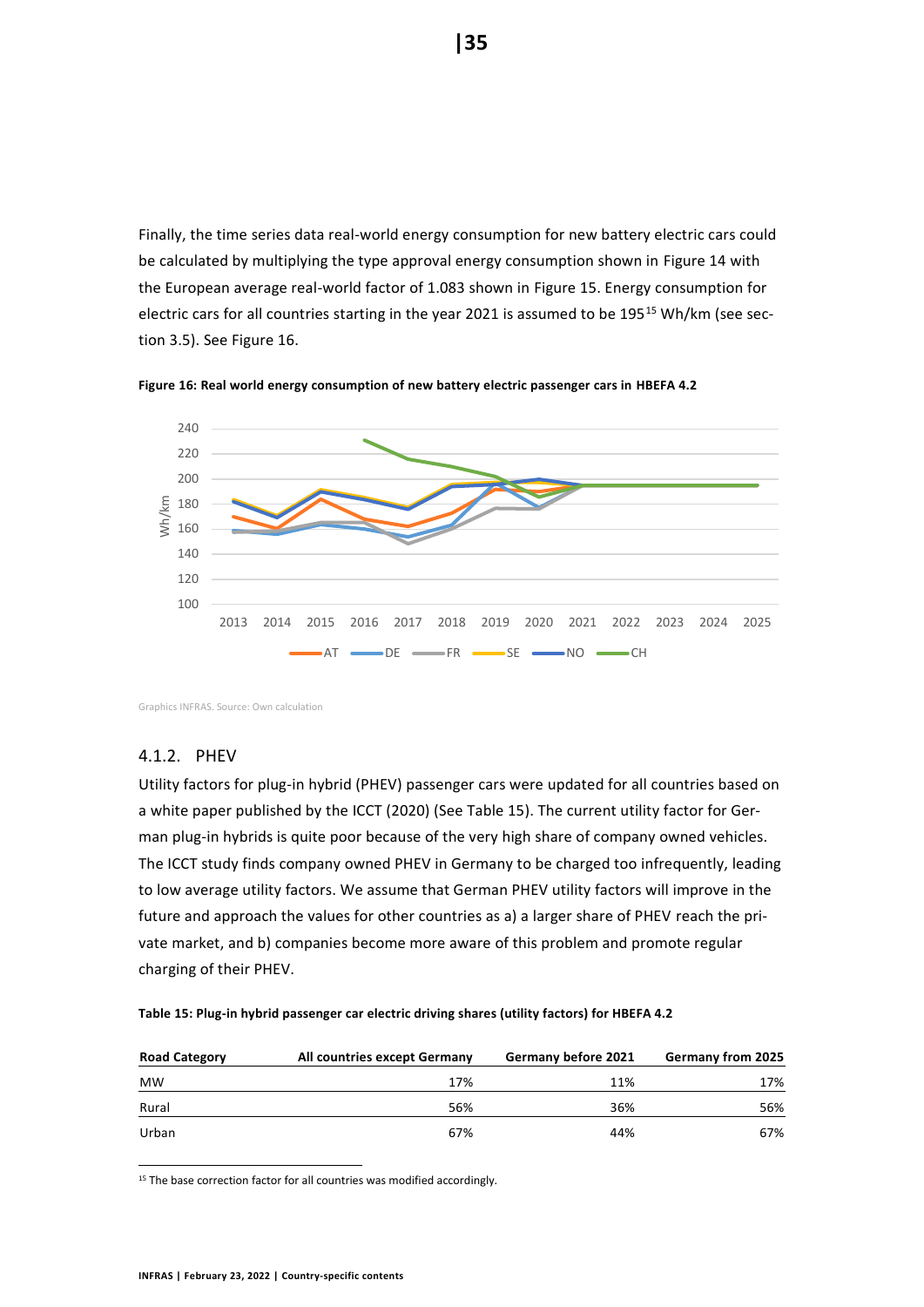Furthermore, the energy consumption of passenger car PHEV were calibrated based on "realworld" data from [www.spritmonitor.de.](http://www.spritmonitor.de/) Data were taken from SpritMonitor for German PHEV with the production years 2017-2021 seperately for each year. Only data for vehicles with more than 1500 km of registered data were used. The calibration was done by using the above German average UF for German PHEVs to back-calculate the  $CO<sub>2</sub>$  emissions of the vehicles from the SpritMonitor data in charge sustaining mode. These values were then compared to the HBEFA values for German average PHEV in charge sustaining mode to yield a correction factor for both petrol and diesel fuelled PHEV in charge sustaining mode. [Figure 17](#page-35-0) shows the results of this calibration for German PC PHEV in charge sustaining mode compared to the calculated charge sustaining mode  $CO<sub>2</sub>$  emissions from the SpritMonitor dataset. The improvements in the HBEFA energy consumption starting in 2021 are due to the assumed fuel reduction rates assumed in the German country input data. [Figure 18](#page-36-3) shows the overall average  $CO<sub>2</sub>$  emissions from German PC PHEV, considering the new electric utility factors. The improvement in the  $CO<sub>2</sub>$ emissions in the HBEFA 4.2 datasets starting in 2021 are due to the compounding of the above mentioned fuel reduction rates for PHEV and also the improved Utility Factors for Germany described in [Table 15](#page-34-2) above.



<span id="page-35-0"></span>**Figure 17: CO<sup>2</sup> emissions of average German plug-in hybrid passenger cars in charge sustaining mode in HBEFA 4.2 compared to data from SpritMonitor**

Graphics INFRAS. Source: Own calculation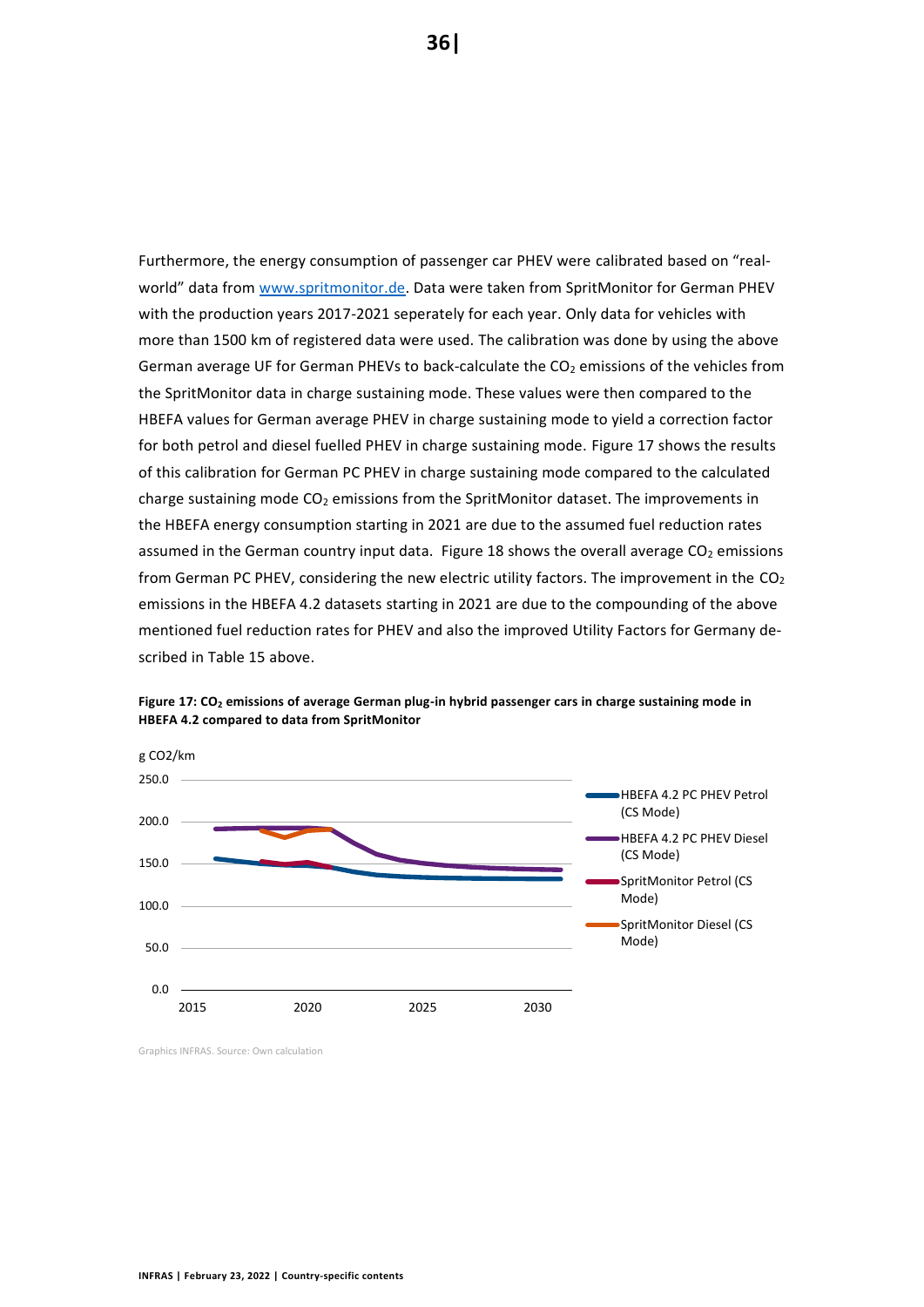

<span id="page-36-3"></span>

Graphics INFRAS. Source: Own calculation

# <span id="page-36-0"></span>4.2. Cumulative mileage

#### <span id="page-36-1"></span>4.2.1. Overview

Cumulative mileage – i.e. the mileage performed by a vehicle in its lifetime up to a given age, which can usually be read on its odometer - is an important input for all pollutants and vehicle types affected by catalyst deterioration (compare Chapters [3.2](#page-18-0) or [3.3\)](#page-24-0). The fleet model behind HBEFA calculates an average cumulative mileage for every subsegment and reference year based on annual mileage inputs and associated age dependencies.

A review of the cumulative mileage calculation in the context of the updates of the deterioration functions (see Chapters [3.2](#page-18-0) and [3.3\)](#page-24-0) led to the adaption of two aspects of the methodology, which are described in the following two subchapters.

#### <span id="page-36-2"></span>4.2.2. Consideration of HGV transformation

The HBEFA fleet model includes an optional "transformation" step for HGV, which can be used depending on the input fleet data available: HGV tractors often circulate, combined with trailers, in a different size class than the one they are registered as. E.g. a 28t rigid truck can also be used together with a trailer as a 40t TT/AT. The HBEFA fleet model offers the possibility to enter the 28t stock and individual annual mileage as obtained from registration data, plus the mileage shares driven by these vehicles as different size classes. The latter are then used for the "transformation" from registered stock/mileage by size classes into the mileage shares on the road.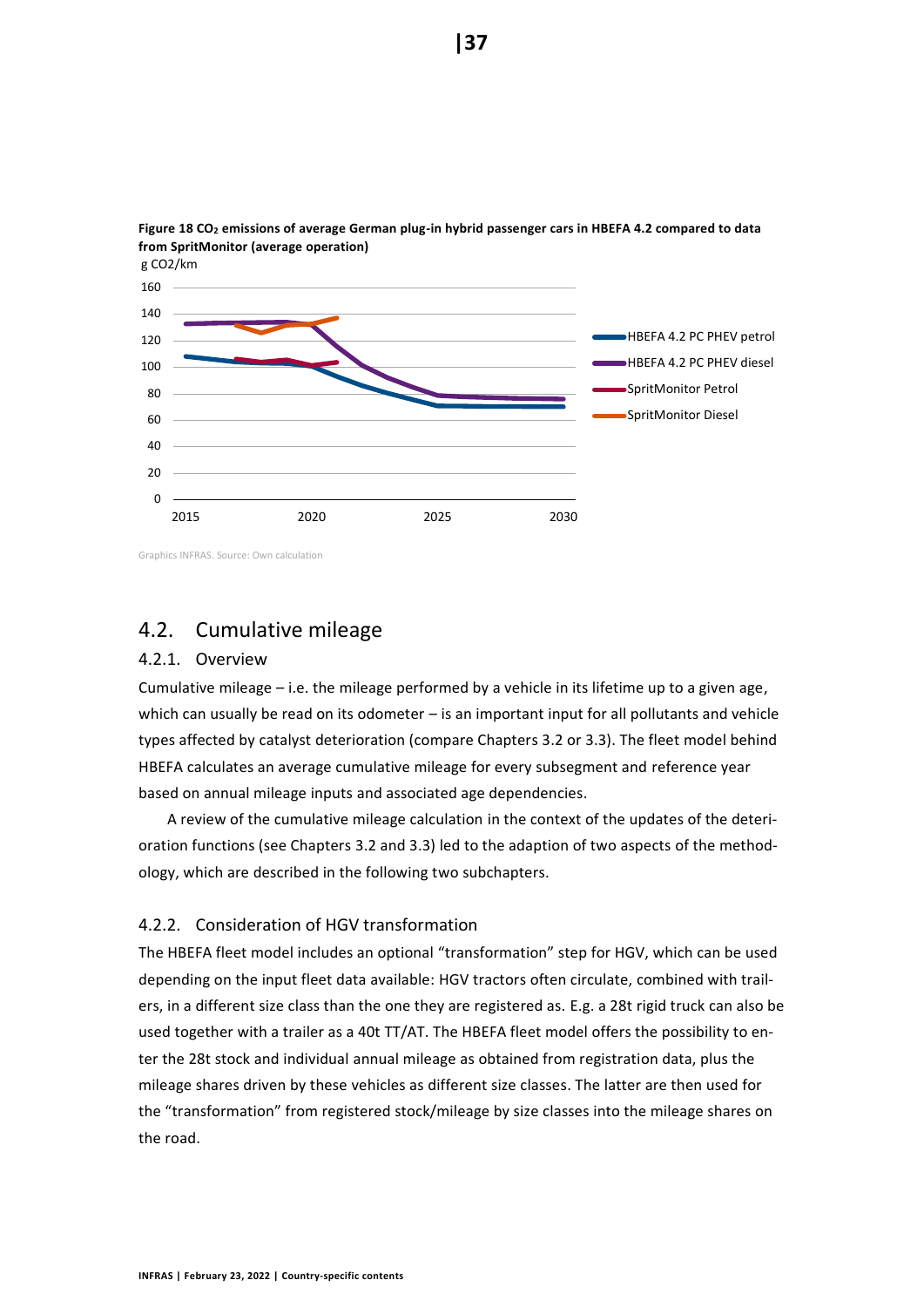This option has been available already in the previous versions of HBEFA – however, the transformation has been neglected when calculating the cumulative mileage. Up to HBEFA 3.3, this was not relevant, since no deterioration was considered for HGV. In HBEFA 4.1, NO<sub>x</sub> deterioration was included shortly before publication for Euro-VI HDV, but the calculation method of cumulative mileage was not reviewed. This has been corrected for HBEFA 4.2 – the transformation is now also reflected in cumulative mileage. However, since most countries do not use the "transformation" feature in the fleet model, this update only affects SE and CH.

#### <span id="page-37-0"></span>4.2.3. Mileage-weighted averaging

Within the HBEFA fleet model, all parameters are differentiated by vehicle age in 1-year intervals during calculation; only in the last step, age classes are aggregated to subsegments (which usually include several construction years within the same emission concept). In this aggregation step, cumulative mileage was averaged using stock (number of vehicles) as weights up to HBEFA 4.1. This has now been corrected so that annual mileage is used as weight parameter. In general, the effects of this change are not large: It leads to a faster increase of cumulative mileage shortly after the introduction of a subsegment, when vehicles are new on average and driven a lot; however, when the average age of vehicles within a subsegment increases and annual milage decreases, the cumulative mileage increase per reference year is lower (se[e Figure](#page-37-1)  [19\)](#page-37-1).



<span id="page-37-1"></span>**Figure 19: Effect of mileage- vs. stock-weighted averages of cumulative mileage, using the example of Diesel PC Euro-6ab.**

Graphics by INFRAS. Source: HBEFA 4.2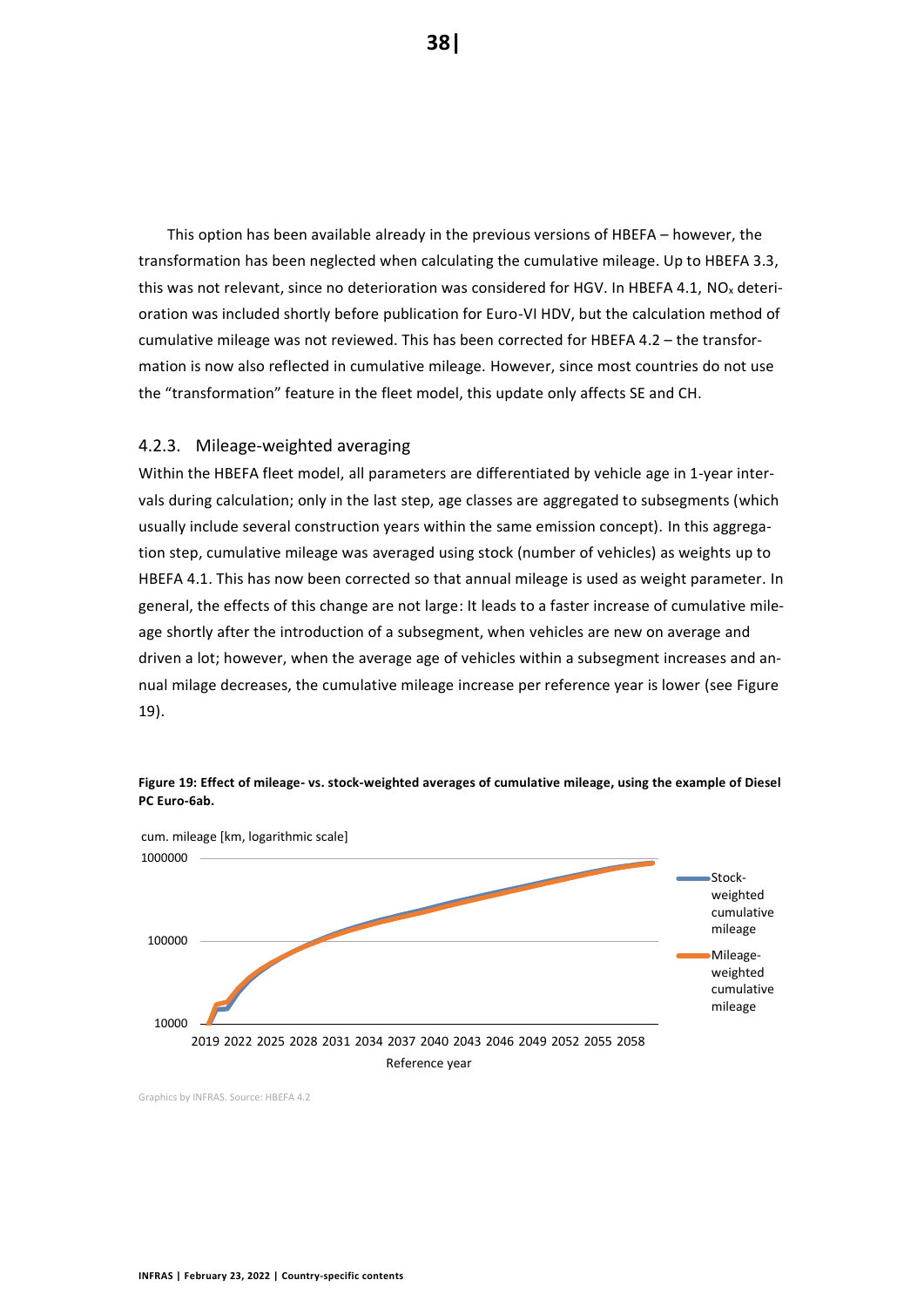<span id="page-38-1"></span>4.2.4. Calculation of cumulative mileage for "foreign fleet" subscenarios Up to HBEFA 4.1, cumulative mileage was not calculated for subscenarios of the fleet model for which the option "no vehicle stock composition" was selected. This option is meant for subscenarios representing foreign vehicles, which contribute to traffic activity (mileage) within a country but which as vehicles do not reside within the current country.

However, cumulative mileage is relevant for these parts of the fleet; therefore the calculation of cumulative mileage has been extended to include these subscenarios in HBEFA 4.2.

This change only affects Switzerland, since it is the only country that has differentiated foreign fleets so far in separate subscenarios of the fleet model.

# <span id="page-38-0"></span>4.3. Fuel and energy mix updates

#### <span id="page-38-2"></span>4.3.1. EU and Swiss energy mix

New energy mix scenarios for the EU and Switzerland have been created based on the mixes available in HBEFA 4.1. The only changes to these mixes are that production shares for sythentic fuels are added and are assumed to be the same as the production shares for the relevant electricity production scenario and year. For example, if for a given year 20% of the electricity in that scenario is produced via hydropower, also 20% of the PtX in the corresponding scenario is produced via electrolysis from hydropower.

This updated EU Energy mix scenario is defined as the default for all HBEFA countries (except Switzerland).

#### <span id="page-38-3"></span>4.3.2. Germany

The fuel mix scenario was updated to the real biofuel shares from 2018 to 2020. For the period after 2020 (scenario) the values have not been changed.

#### <span id="page-38-4"></span>4.3.3. France

The characteristics of fuels have been updated from the public database of emission factors Base Carbone® [\(https://bilans-ges.ademe.fr/\)](https://bilans-ges.ademe.fr/).

Biofuel contents in liquid fuels from 1990 to 2019 have been updated from CITEPA (https://www.citepa.org/fr/secten/) and SDES data [\(https://www.statistiques.developpement](https://www.statistiques.developpement-durable.gouv.fr/)[durable.gouv.fr\)](https://www.statistiques.developpement-durable.gouv.fr/). Biomethane content in CNG from 1990 to 2020 has been updated based on data from the CNG observatory of the AFGNV - Association française du gaz naturel véhicule (https://gnv-grtgaz.opendatasoft.com/pages/observatoire/).

The prospective biofuel contents of petrol, diesel and CNG have been constructed by ADEME to achieve carbon neutrality in 2050.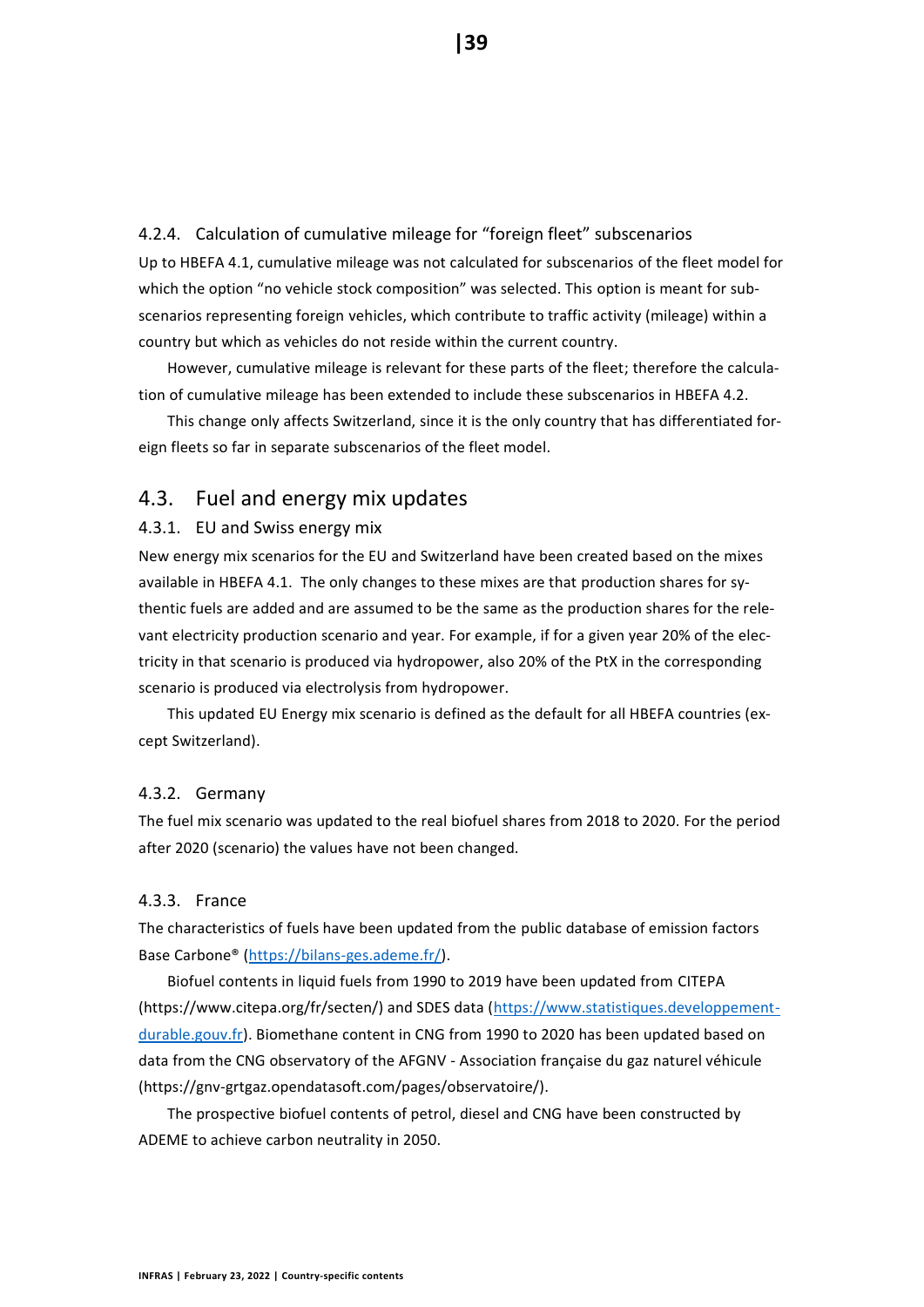### <span id="page-39-1"></span>4.3.4. Sweden

Fuel-Mix tables have been updated with biofuels shares for all used fuels and for all vehicle categories up to 2020 based on national fuel delivery statistics. Fuel shares from 2021 and onwards have been set to equal the shares used for 2020.

### <span id="page-39-2"></span>4.3.5. Switzerland

The biofuel shares in petrol, diesel and gas have been updated based on fuel sales statistics up to the year 2020. From 2021 to 2060, the fuel mix of the "Zero Basis" scenario of the recently published Swiss Energy Perspectives (Prognos et al. 2020) is assumed. This includes increasing PtX (Power-to-X, i.e. synthetic fuel) shares from 2045 onwards in order to reach carbon neutrality at national level.

### <span id="page-39-3"></span>4.3.6. Norway

Fuel mixes for Norway, including biofuels, were included in HBEFA 4.2 based on the most recent statistical data.

# <span id="page-39-0"></span>4.4. Fleet data

#### <span id="page-39-4"></span>4.4.1. All countries

For all countries, the following updates to the fleet data have been implemented:

- The differentiation of HDV EU-VI by steps A-C and D-E (see Chapter [3.1\)](#page-13-1), has been implemented by including the introduction schemes of the D-E vehicles. This has been done based on country-specific registration data where available. For countries where the information on the steps A-E is not available in registration data, average values (i.e. shares of D-E vehicles in new registrations per year) from Germany were used.
- The differentiation of Euro-5 and Euro-6ab Diesel PC vehicles affected by the newly considered software updates (see Chapte[r 3.4\)](#page-27-0) has been implemented. For most countries, country-specific data on software updates are not available; therefore, the same relative shares of affected and updated vehicles as in Germany have been used. For France only the share of updated vehicles was taken over from German data; the share of affected vehicles for each update is taken from French registration data.

#### <span id="page-39-5"></span>4.4.2. Germany

The real vehicle stock was updated for the years 2018-2020. Those year were scenario years before. The total vehicle stocks and the technology shares were adapted for the scenario (2021-2050). This includes higher shares of electric vehicles due to the increasing market since HBEFA 4.1. The introduction scheme for Euro 6d and Euro 6d temp was changed slightly. From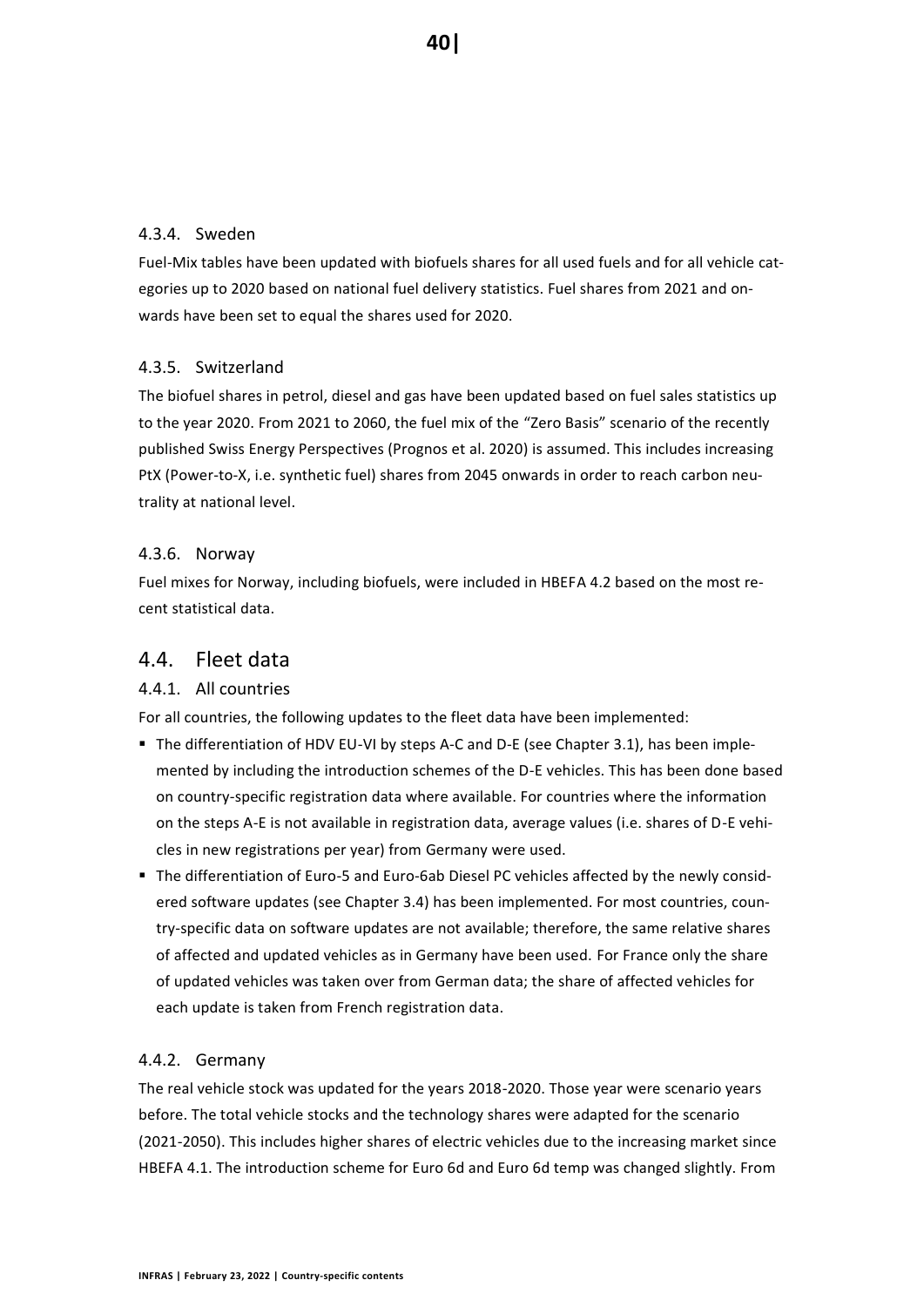2021 all new PC registrations are Euro 6d. In 2021 10 % of new LCV are Euro 6d temp and from 2022 only Euro 6d are registered.

For the HDV, the estimation of cumulative mileage was adapted: In HBEFA 4.1 and earlier, the cumulative mileage in Germany was determined by correlating the domestic mileage to the domestic vehicle stock and calculating average annual mileage per vehicle. This procedure is sufficiently accurate for passenger cars and light commercial vehicles (LDV), as the domestic mileage corresponds well with the mileage of the vehicles registered in Germany.

Since HBEFA 4.1, the cumulative mileage has also been included in the emissions calculation for heavy goods vehicles. Since a high proportion of the mileage of freight transport in Germany is provided by foreign vehicles, which significantly exceeds the mileage of German vehicles abroad (Bäumer et al. 2016), this procedure leads to an overestimation of the average mileage of heavy goods vehicles and thus also to an excessively high cumulative mileage, which only became apparent during the processing of the emissions reporting. Therefore, in HBEFA 4.2 the mileage per vehicle was derived using the mileage survey of the Federal Highway Research Institute 2014 (Bäumer et al. 2016) with the appropriate allocation of mileage to the stock. By excluding the mileage of foreign vehicles, the mileage per vehicle is 30% lower than before.

#### <span id="page-40-0"></span>4.4.3. France

The French fleet dataset is built on vehicle registration data from the 1940s up to and including 2020, and is based on the use of survival and usage assumptions (annual mileage) derived from mobility surveys.

The years 2021 to 2050 are constructed under the assumptions of the French scenario for a national low-carbon strategy (SNBC), known as the "existing measures" scenario (SNBC-AME scenario, 2021 report): traffic evolution, evolution of the total fleet and registrations per vehicle categories, distribution according to engines, with however adjustments for plausibility. To give the user greater flexibility, the engines that are in strong decline are however preserved at low rates by 2050, which should make it possible to recompose the prospective assumptions to 2030 or 2050 in order to elaborate and estimate different scenarios.

A detailed note explains the assumptions of this scenario and is available from the French representatives in the HBEFA Working Group.

The scenario with additional measures (AMS) has not been considered, as the assumptions are much more uncertain and under revision.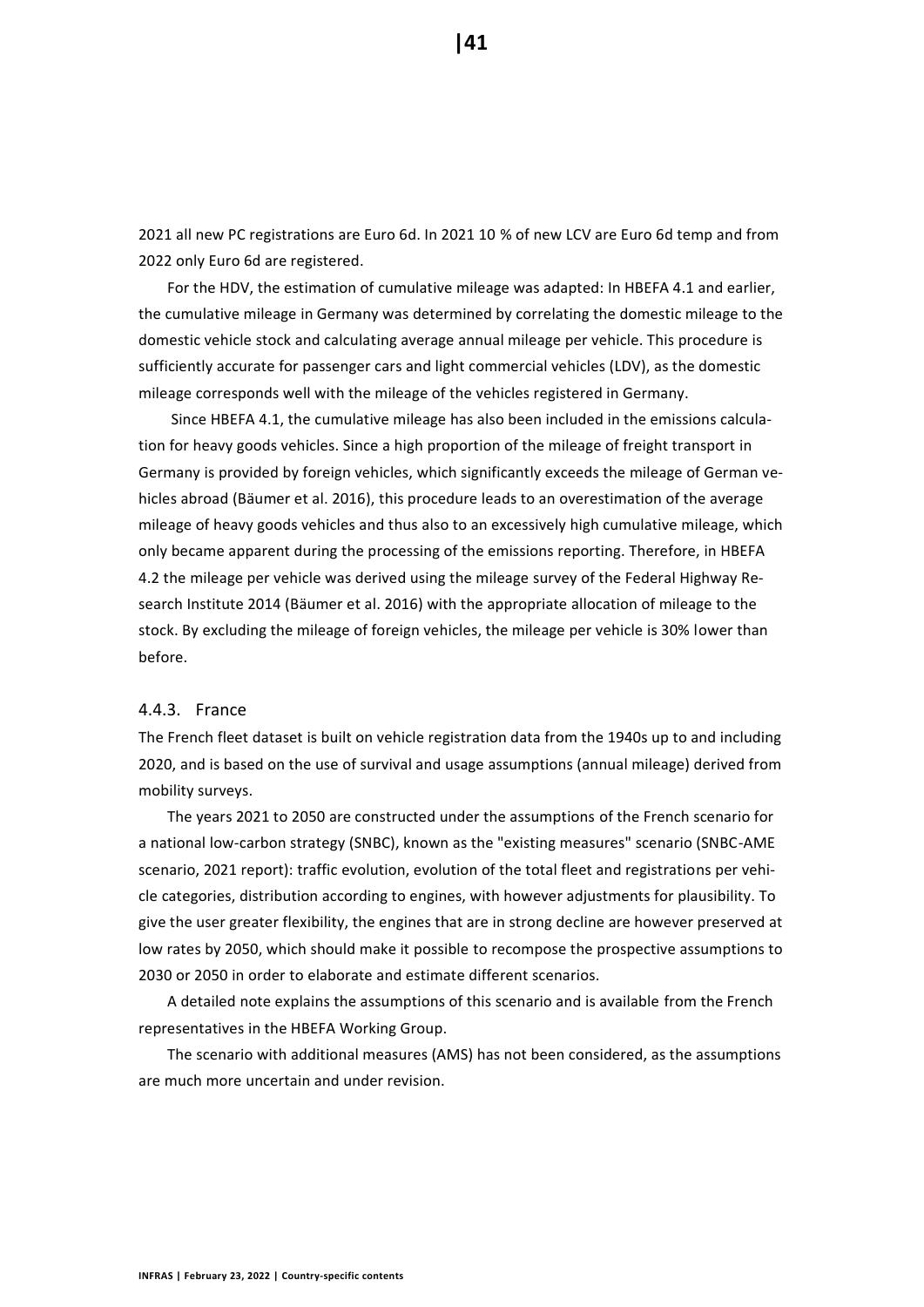# <span id="page-41-0"></span>4.4.4. Sweden

All fleet data have been updated based on Ex-post statistical data up to the year 2020. From 2021 and onwards data based on a scenario prepared by the Swedish Transport Administration (2021) has been implemented.

### <span id="page-41-1"></span>4.4.5. Switzerland

All fleet data (stock, new registrations, mileages etc.) have been updated based on Ex-post statistical data up to the year 2020 (see e.g. BFE 2021). From 2021 to 2060, the assumptions of the "Zero Basis" scenario of the recently published Swiss Energy Perspectives (Prognos et al. 2020) have been adopted.

In addition, the following adaptions have been made:

- The annual mileages of the foreign (non-Swiss) truck fleet have been updated based on the updated German data (see Chapter [4.4.2\)](#page-39-5);
- The age dependencies of annual mileage for all vehicle categories have been revised based on the registration data of the Swiss Federal Roads Office;
- HGV introduction schemes and transformation patterns have been recalibrated to fit the distribution of mileage by size class and emission standard to LSVA data (i.e. mileage data collected via the Swiss heavy traffic levy) again after the above-mentioned adaptations.

# <span id="page-41-2"></span>4.4.6. Austria

Changes to Austrian HGV and Coach fleet data and traffic activity were made in HBEFA 4.2. The main adjustments concerned the specific HDV vehicle kilometres driven per year [\(Figure 20\)](#page-42-2). The new data is based on the evaluation of the "Zentrale Datenbank (ZDB)" which compiles the registration data and the odometer readings from the regular vehicle inspection. Since the weight classes are yet not separated in HBEFA formats in the ZDB, the differentiation between weight classes includes still uncertainties. We suggest to run a more detailed analysis and a follow up update for HBEFA 5.1. The adjustments we made, result in lower shares of the smaller HDV classes in HBEFA 4.2 compared to HBEFA 4.1. This tends to increase the weighted emission factor of the average HDV on the road. In contrary, lower km/year lead to slower increases of the total accumulated mileage and thus to lower deterioration effects on the  $NO<sub>x</sub>$  emissions from the HDV fleet.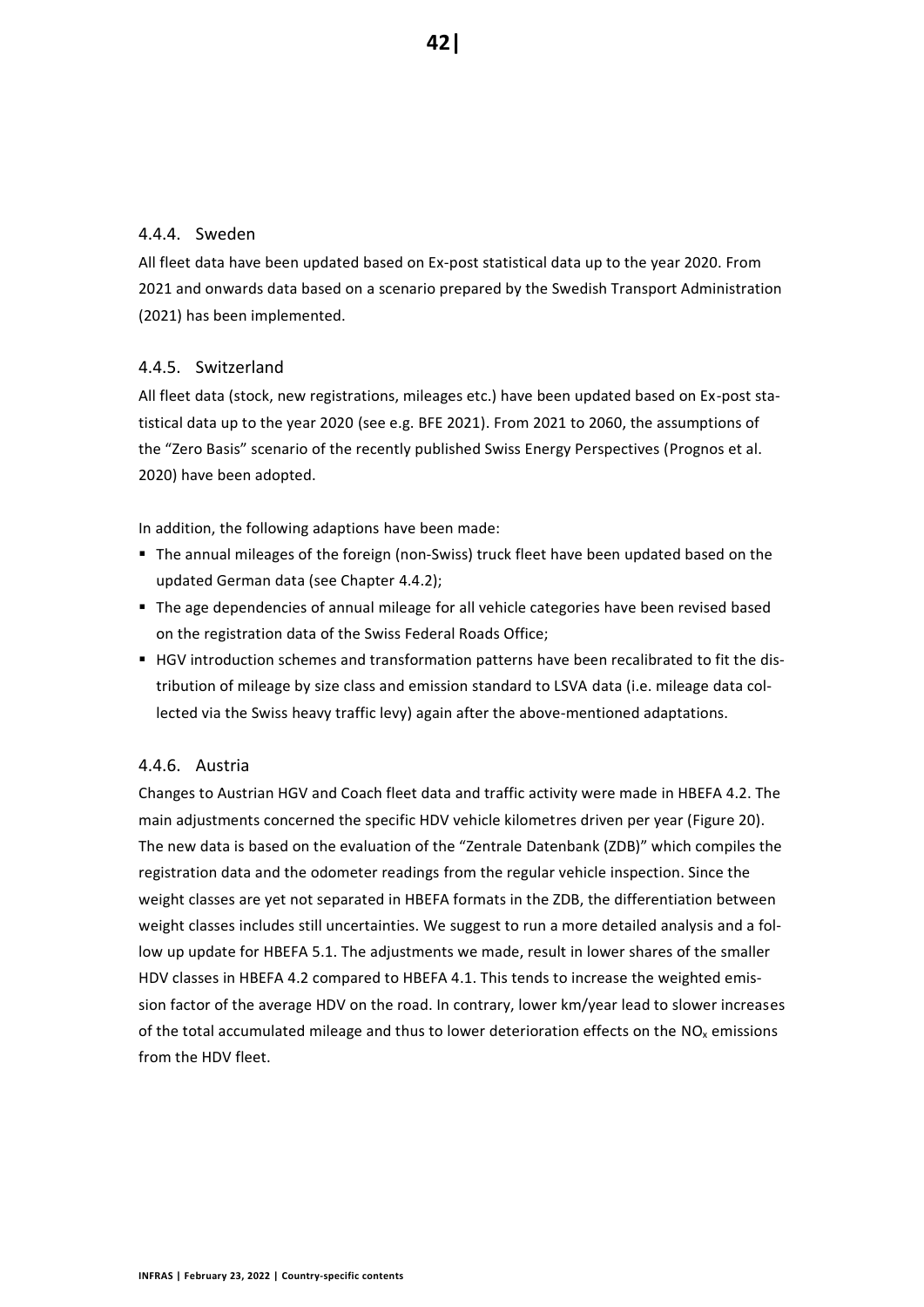

#### <span id="page-42-2"></span>**Figure 20: Specific annual vehicle km for the HDV classes for Austria in HBEFA 4.1 and for HBEFA 4.2**

In addition, the payload of HGV, coach and urban busses has been updated according to measurement data. Up to HBEFA 4.1 the payload of all HDV categories was set to "default" means 33 % driving with 0 % payload, 33 % driving with 50 % payload and 33 % driving with 100 % payload.

# <span id="page-42-0"></span>4.5. Aggregate traffic situations

#### <span id="page-42-1"></span>4.5.1. Germany

For Germany, new distributions of traffic situations were determined on the basis of floating car data in the project FKZ 3719581020 of the Federal Environment Agency (UBA). On the one hand, this results in new distributions with regard to the proportions of road types travelled and associated localities as well as speed classes. On the other hand, the corresponding shares of the Level of Service were also newly determined.

The number of 1480 different traffic situations identified, differentiated by road category (two spatial types, up to eight road types and 12 speed classes), gradient class (four classes) as well as traffic state (five states) exceeds the current limit of the implementation of HBEFA in MS Access for the determination of nationwide emissions. Tests have shown that more frequent out-of-memory errors result if aggregate traffic situations contain more than 225 individual traffic situations (see also Chapter [2.1\)](#page-11-1). Therefore, the number of individual traffic situations per aggregate traffic situation for each road category (Average, Urban, Rural, and MW) was reduced to about 225 records. To achieve this reduction, the traffic situations with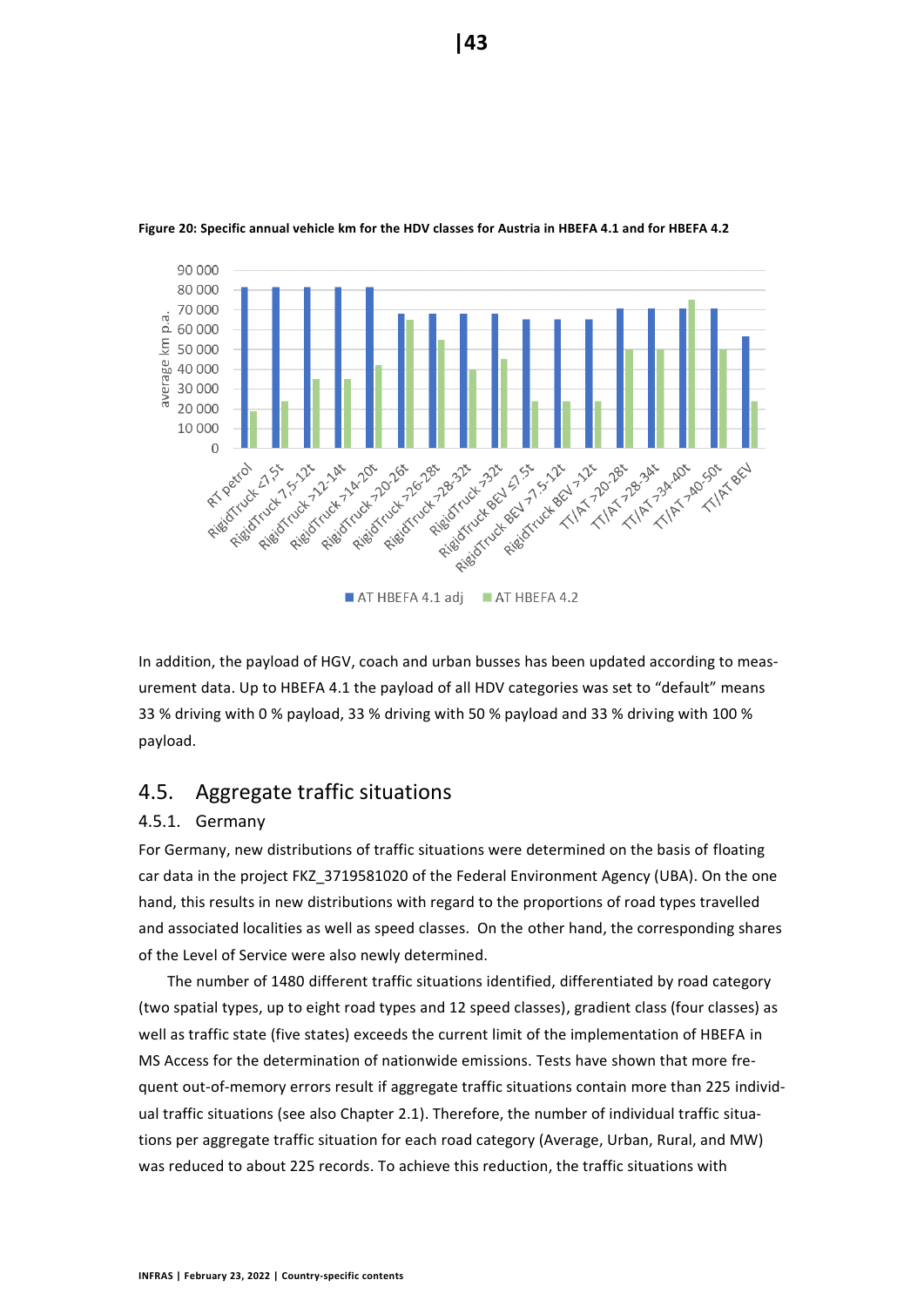emission factors as similar as possible were grouped per road category while maintaining the gradient class shares, separately for each vehicle category.

### <span id="page-43-2"></span>4.5.2. Sweden

TSGrad-Patterns to be used from the year 2019 an onwards have been added. All TSGrad-Patterns used from year 1990 and onwards have been updated to now include a distribution on different road gradients.

# <span id="page-43-0"></span>4.6. Other country data

### <span id="page-43-3"></span>4.6.1. Sweden

- The base corrections for passenger cars (petrol and diesel) have been updated.
- CO<sub>2</sub>/energy consumption for passenger cars (petrol, diesel, FFV, CNG/petrol) has been updated by using data on real-world consumption reported by ICCT and TNO (2019).
- Sulphur content tables for petrol and diesel up to 2020 have been updated from data reported in accordance with the Fuel Quality Monitoring System. From 2021 and onwards the sulphur content is assumed to equal the average for the years 2015 to 2020.

# <span id="page-43-1"></span>**5. Online Version**

The "online version" of HBEFA, available on <www.hbefa.net> > HBEFA > ONLINE VERSION, is updated to the current contents of Version 4.2.

One change should be noted: The pollutant "CO2" in the online version does not correspond to "CO2 (total)" from the installable version anymore, which includes fossil and biogenic CO2 emissions, but to the pollutant "CO2 (rep.)", which includes ONLY FOSSIL CO2. The latter is more informative (since it includes information on the fuelmix of the respective country and year) and corresponds better to what users expect.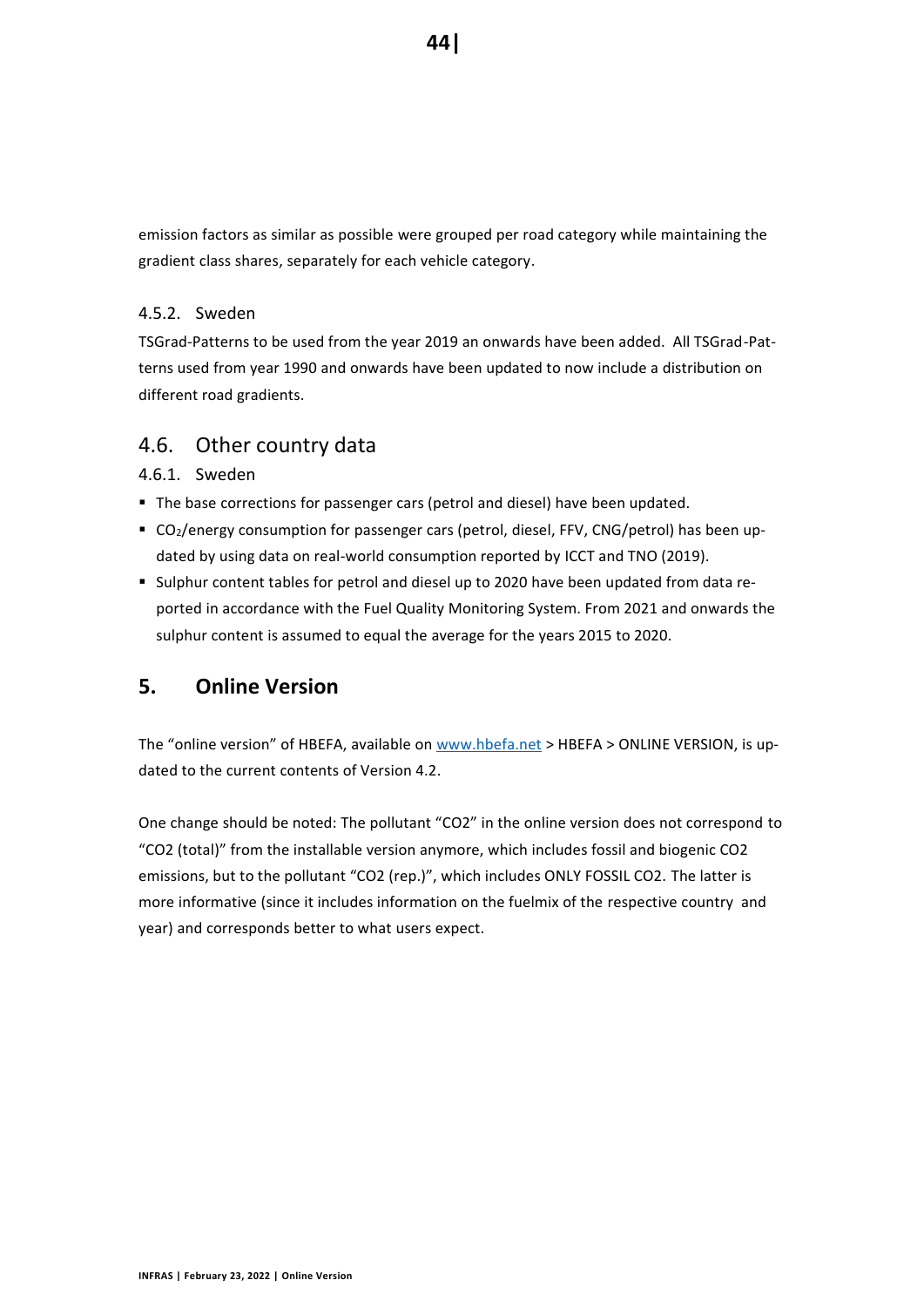**|45**

# **Annex**

<span id="page-44-1"></span><span id="page-44-0"></span>

| <b>Energy</b> | ProductionType |                          | <b>WtT EF Source</b>           | HBEFA 4.2  | Comment                                                                                                                                                                                                                |
|---------------|----------------|--------------------------|--------------------------------|------------|------------------------------------------------------------------------------------------------------------------------------------------------------------------------------------------------------------------------|
|               |                | (gCO <sub>2eq</sub> /MJ) |                                | update     |                                                                                                                                                                                                                        |
| petrol        | Ø              |                          | 13.5 ecoinvent 3.8             | Update     | Dataset: petrol production, unleaded, petroleum refinery operation, Eu-<br>rope without Switzerland                                                                                                                    |
| diesel        | Ø              |                          | 12.5 ecoinvent 3.8             | Update     | Dataset: diesel production, low-sulfur, petroleum refinery operation, Eu-<br>rope without Switzerland                                                                                                                  |
| <b>CNG</b>    | Ø              |                          | 10.8 ecoinvent 3.8             | Update     | Dataset: natural gas production, medium pressure, vehicle grade, CH                                                                                                                                                    |
| kerosene      | Ø              | 10.53                    | ecoinvent 3.8                  | <b>New</b> | Dataset: kerosene production, petroleum refinery operation - Europe with-<br>out Switzerland                                                                                                                           |
| electricity   | Nuclear energy |                          | 1.8 ecoinvent 3.8              | Update     | Average of datasets: electricity production, nuclear, boiling water reactor,<br>DE and electricity production, nuclear, pressure water reactor, DE                                                                     |
| electricity   | Solids         |                          | 315.9 ecoinvent 3.8            | Update     | Average of datasets: electricity production, hard coal, DE and electricity<br>production, lignite, DE                                                                                                                  |
| electricity   | Oil            |                          | 235.9 ecoinvent 3.8            | Update     | Dataset: electricity production, oil, DE                                                                                                                                                                               |
| electricity   | Gas            |                          | 157.2 ecoinvent 3.8            | Update     | Average of datasets: electricity production, natural gas, combined cycle<br>power plant, DE and electricity production, natural gas, conventional power<br>plant, DE                                                   |
| electricity   | Biomass-waste  | 22.9                     | Pfadt-Trilling et al 2021      | Update     |                                                                                                                                                                                                                        |
| electricity   | Hydro          |                          | 7.6 ecoinvent 3.8              | Update     | Average of datasets: electricity production, hydro, reservoir, non-alpine re-<br>gion, DE and electricity production, hydro, run-of-river, DE                                                                          |
| electricity   | Wind           |                          | 4.9 ecoinvent 3.8              | Update     | Average of datasets: electricity production, wind, 1-3MW turbine, onshore,<br>DE and electricity production, wind, 1-3MW turbine, offshore, DE                                                                         |
| electricity   | Solar          |                          | 28.7 ecoinvent 3.8             | Update     | Average of datasets: electricity production, photovoltaic, 570kWp open<br>ground installation, multi-Si, DE and electricity production, photovoltaic,<br>3kWp slanted-roof installation, single-Si, panel, mounted, DE |
| electricity   | Geothermal     | 18.9                     | ecoinvent 3.8                  | Update     | Dataset: electricity production, deep geothermal, DE                                                                                                                                                                   |
| <b>LPG</b>    | Ø              | 10.76                    |                                | Update     | Assume same as CNG                                                                                                                                                                                                     |
| hydrogen      | Nuclear energy | 4.1                      | Romain Sacchi, PSI, 2021       | New        |                                                                                                                                                                                                                        |
| hydrogen      | Solids         | 566.6                    | Romain Sacchi, PSI, 2021       | <b>New</b> |                                                                                                                                                                                                                        |
| hydrogen      | Oil            | 423.3                    | Romain Sacchi, PSI, 2021       | <b>New</b> |                                                                                                                                                                                                                        |
| hydrogen      | Gas            |                          | 282.3 Romain Sacchi, PSI, 2021 | <b>New</b> |                                                                                                                                                                                                                        |

#### **Table 16: Detailed information about WtT GHG emission factors for HBEFA 4.2**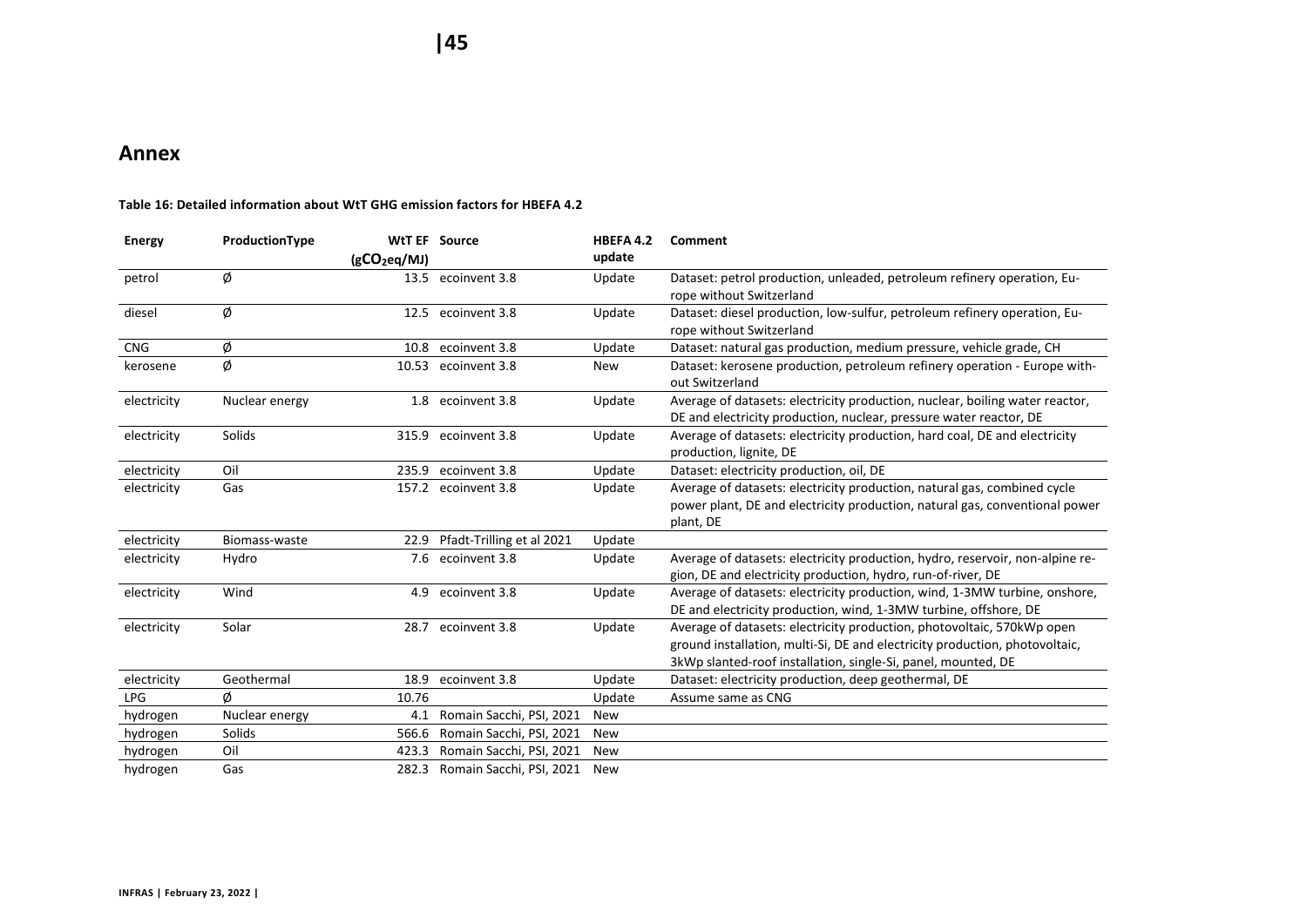| <b>Energy</b>    | ProductionType         |                          | <b>WtT EF Source</b>          | HBEFA 4.2  | Comment                                                                  |
|------------------|------------------------|--------------------------|-------------------------------|------------|--------------------------------------------------------------------------|
|                  |                        | (gCO <sub>2</sub> eq/MJ) |                               | update     |                                                                          |
| hydrogen         | Biomass-waste          |                          | 41.8 Romain Sacchi, PSI, 2021 | New        |                                                                          |
| hydrogen         | Hydro                  | 14.4                     | Romain Sacchi, PSI, 2021      | New        |                                                                          |
| hydrogen         | Wind                   | 9.6                      | Romain Sacchi, PSI, 2021      | <b>New</b> |                                                                          |
| hydrogen         | Solar                  | 52.3                     | Romain Sacchi, PSI, 2021      | <b>New</b> |                                                                          |
| hydrogen         | Geothermal             | 34.6                     | Romain Sacchi, PSI, 2022      | <b>New</b> |                                                                          |
| hydrogen         | SMR with CCS           |                          | 40.0 Antonini et al 2020      | New        |                                                                          |
| hydrogen         | <b>SMR without CCS</b> |                          | 88.0 Antonini et al 2020      | New        |                                                                          |
| petrol 2S        | Ø                      |                          | 14.5 ecoinvent 3.8            | Update     | Dataset: petrol blending for two-stroke engines, Europe without Switzer- |
|                  |                        |                          |                               |            | land                                                                     |
| extra light hea- | Ø                      |                          | 10.52 ecoinvent 3.8           | New        | Dataset: light fuel oil production, petroleum refinery operation, Europe |
| ting oil         |                        |                          |                               |            | without Switzerland                                                      |
| ethanol (bio)    | maize-to-liquid        | 50.9                     | <b>RED 2018</b>               | Update     | Average of 4 production variants for corn ethanol                        |
| ethanol (bio)    | rye                    |                          | 53.0 RED 2018                 | Update     | Average of 4 production variants for "other cereals"                     |
| ethanol (bio)    | wheat-by-gas           |                          | 48.2 HBEFA 4.1                | Unchanged  | Unchanged from HBEFA 4.1                                                 |
| ethanol (bio)    | wheat-by-waste         |                          | 34.9 HBEFA 4.1                | Unchanged  | Unchanged from HBEFA 4.1                                                 |
| ethanol (bio)    | sugar beet             |                          | 33.5 RED 2018                 | Update     | Average of 6 production variants for sugar beet ethanol                  |
| ethanol (bio)    | sugar cane             |                          | 28.6 RED 2018                 | Update     |                                                                          |
| ethanol (bio)    | ligno cellulose        |                          | 31.3 HBEFA 4.1                | Unchanged  | Unchanged from HBEFA 4.1                                                 |
| ethanol (bio)    | wheat straw            |                          | 15.7 RED 2018                 | <b>New</b> |                                                                          |
| ethanol (bio)    | wood Fischer-          |                          | 15.2 RED 2018                 | New        | Average of 2 production variants for ethanol from wood Fischer-Tropsch   |
|                  | Tropsch                |                          |                               |            |                                                                          |
| biodiesel        | wood Fischer-          |                          | 15.2 RED 2018                 | New        | Average of 2 production variants for biodiesel from wood Fischer-Tropsch |
|                  | Tropsch                |                          |                               |            |                                                                          |
| biodiesel        | FAME rapeseed oil      |                          | 50.1 RED 2018                 | Update     |                                                                          |
| biodiesel        | FAME soya oil          |                          | 47.0 RED 2018                 | Update     |                                                                          |
| biodiesel        | FAME palm oil          | 63.7                     | <b>RED 2018</b>               | Update     | Average of 2 production variants for FAME palm oil biodiesel             |
| biodiesel        | HVO palm oil           | 60.7                     | <b>RED 2018</b>               | Update     | Average of 2 production variants for HVO palm oil biodiesel              |
| biodiesel        | HVO waste              | 16.0                     | <b>RED 2018</b>               | Update     |                                                                          |
| petrol PtX       | Nuclear energy         | 12.3                     | Romain Sacchi, PSI, 2021      | <b>New</b> |                                                                          |
| petrol PtX       | Solids                 | 687.7                    | Romain Sacchi, PSI, 2021      | New        |                                                                          |
| petrol PtX       | Oil                    | 515.6                    | Romain Sacchi, PSI, 2021      | <b>New</b> |                                                                          |
| petrol PtX       | Gas                    | 346.4                    | Romain Sacchi, PSI, 2021      | <b>New</b> |                                                                          |
| petrol PtX       | Biomass-waste          | 57.6                     | Romain Sacchi, PSI, 2021      | New        |                                                                          |
| petrol PtX       | Hydro                  |                          | 24.8 Romain Sacchi, PSI, 2021 | <b>New</b> |                                                                          |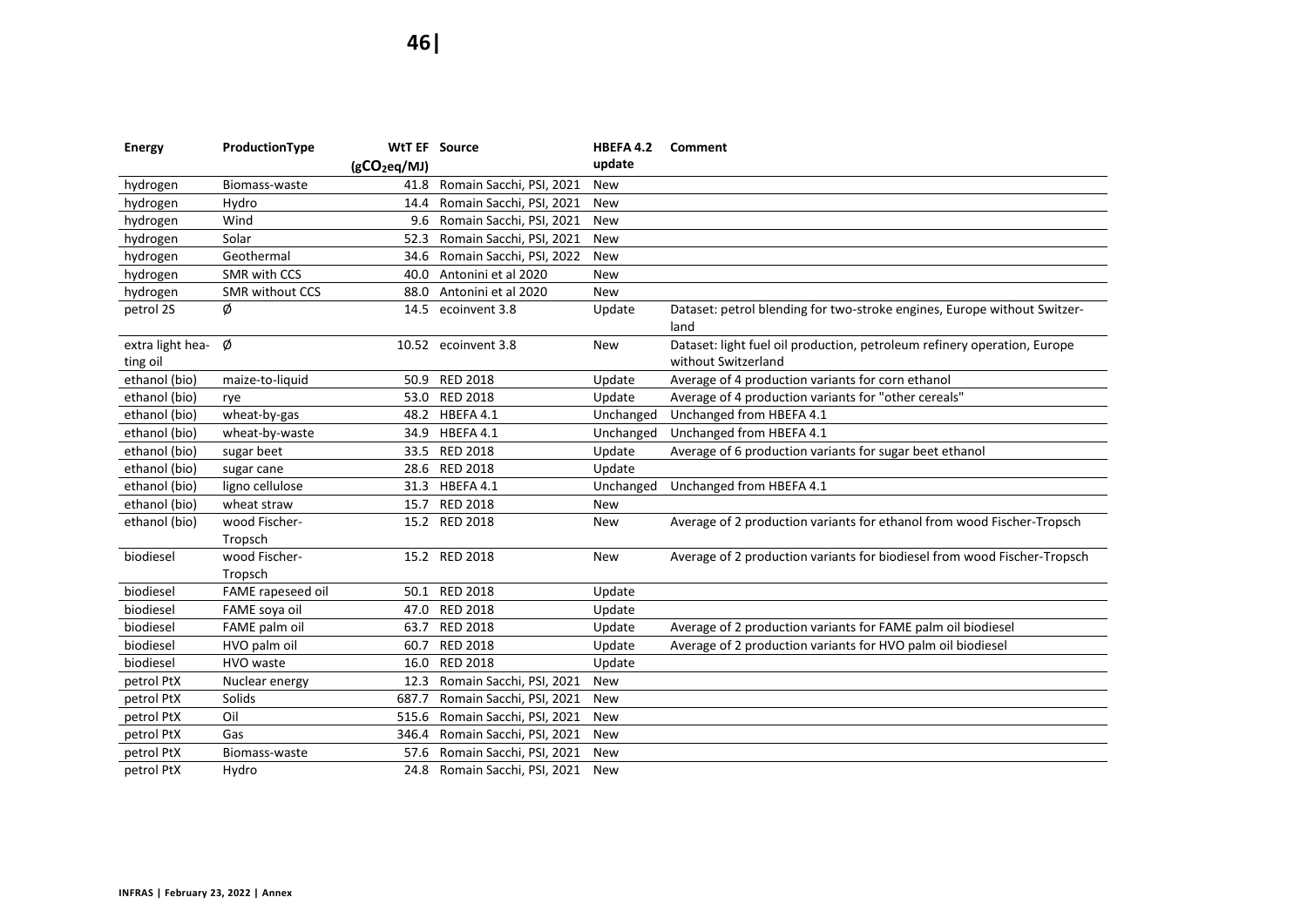| BEFA 4.2 | Comment |  |
|----------|---------|--|
|          |         |  |

| <b>Energy</b>               | ProductionType |                          | <b>WtT EF Source</b>           | <b>HBEFA 4.2</b> | Comment                                                                 |
|-----------------------------|----------------|--------------------------|--------------------------------|------------------|-------------------------------------------------------------------------|
|                             |                | (gCO <sub>2</sub> eq/MJ) |                                | update           |                                                                         |
| petrol PtX                  | Wind           |                          | 18.9 Romain Sacchi, PSI, 2021  | <b>New</b>       |                                                                         |
| petrol PtX                  | Solar          |                          | 70.2 Romain Sacchi, PSI, 2021  | <b>New</b>       |                                                                         |
| petrol PtX                  | Geothermal     | 49.0                     | Romain Sacchi, PSI, 2022       | <b>New</b>       |                                                                         |
| diesel PtX                  | Nuclear energy | 6.9                      | Romain Sacchi, PSI, 2021       | <b>New</b>       |                                                                         |
| diesel PtX                  | Solids         |                          | 710.5 Romain Sacchi, PSI, 2021 | New              |                                                                         |
| diesel PtX                  | Oil            |                          | 531.2 Romain Sacchi, PSI, 2021 | <b>New</b>       |                                                                         |
| diesel PtX                  | Gas            |                          | 354.9 Romain Sacchi, PSI, 2021 | <b>New</b>       |                                                                         |
| diesel PtX                  | Biomass-waste  |                          | 54.1 Romain Sacchi, PSI, 2021  | <b>New</b>       |                                                                         |
| diesel PtX                  | Hydro          |                          | 19.8 Romain Sacchi, PSI, 2021  | New              |                                                                         |
| diesel PtX                  | Wind           | 13.8                     | Romain Sacchi, PSI, 2021       | New              |                                                                         |
| diesel PtX                  | Solar          | 67.2                     | Romain Sacchi, PSI, 2021       | <b>New</b>       |                                                                         |
| diesel PtX                  | Geothermal     | 45.1                     | Romain Sacchi, PSI, 2022       | <b>New</b>       |                                                                         |
| Gas PtX                     | Nuclear energy | 6.7                      | Romain Sacchi, PSI, 2021       | New              |                                                                         |
| Gas PtX                     | Solids         | 710.3                    | Romain Sacchi, PSI, 2021       | <b>New</b>       |                                                                         |
| Gas PtX                     | Oil            | 531.0                    | Romain Sacchi, PSI, 2021       | <b>New</b>       |                                                                         |
| Gas PtX                     | Gas            | 354.7                    | Romain Sacchi, PSI, 2021       | <b>New</b>       |                                                                         |
| Gas PtX                     | Biomass-waste  | 53.9                     | Romain Sacchi, PSI, 2021       | <b>New</b>       |                                                                         |
| Gas PtX                     | Hydro          | 19.6                     | Romain Sacchi, PSI, 2021       | <b>New</b>       |                                                                         |
| Gas PtX                     | Wind           | 13.6                     | Romain Sacchi, PSI, 2021       | <b>New</b>       |                                                                         |
| Gas PtX                     | Solar          | 67.0                     | Romain Sacchi, PSI, 2021       | New              |                                                                         |
| Gas PtX                     | Geothermal     | 44.9                     | Romain Sacchi, PSI, 2022       | <b>New</b>       |                                                                         |
| kerosene PtX                | Nuclear energy |                          | 9.4 Romain Sacchi, PSI, 2021   | <b>New</b>       |                                                                         |
| kerosene PtX                | Solids         |                          | 785.2 Romain Sacchi, PSI, 2021 | <b>New</b>       |                                                                         |
| kerosene PtX                | Oil            |                          | 587.6 Romain Sacchi, PSI, 2021 | <b>New</b>       |                                                                         |
| kerosene PtX                | Gas            | 393.2                    | Romain Sacchi, PSI, 2021       | <b>New</b>       |                                                                         |
| kerosene PtX                | Biomass-waste  | 61.4                     | Romain Sacchi, PSI, 2021       | <b>New</b>       |                                                                         |
| kerosene PtX                | Hydro          | 23.7                     | Romain Sacchi, PSI, 2021       | <b>New</b>       |                                                                         |
| kerosene PtX                | Wind           | 17.0                     | Romain Sacchi, PSI, 2021       | <b>New</b>       |                                                                         |
| kerosene PtX                | Solar          | 75.9                     | Romain Sacchi, PSI, 2021       | <b>New</b>       |                                                                         |
| kerosene PtX                | Geothermal     | 51.6                     | Romain Sacchi, PSI, 2022       | <b>New</b>       |                                                                         |
| biogas                      | maize-to-gas   |                          | 27.8 HBEFA 4.1                 | Unchanged        | Unchanged from HBEFA 4.1                                                |
| biogas                      | Waste-to-gas   | 14.0                     | HBEFA 4.1                      | Unchanged        | Unchanged from HBEFA 4.1                                                |
| propan                      | ø              | 14.27                    | ecoinvent 3.8                  | New              | Dataset: market for liquefied petroleum gas, Europe without Switzerland |
| $\ensuremath{\mathsf{LNG}}$ | Ø              |                          | 19.4 ecoinvent 3.8             | Update           | Dataset: market for natural gas, liquefied - GLO                        |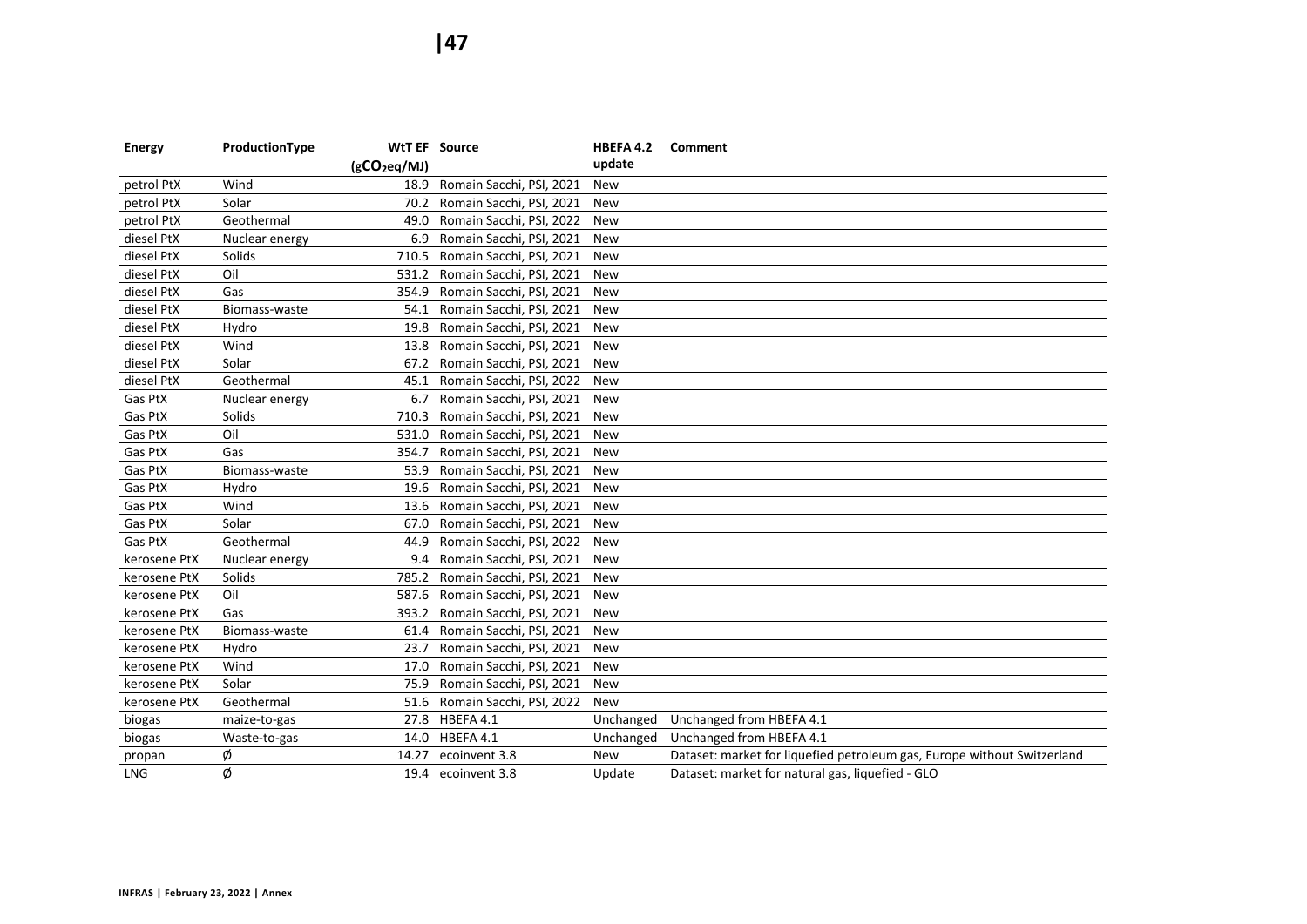| <b>Energy</b> | ProductionType |                | <b>WtT EF</b> Source | HBEFA 4.2  | Comment                  |
|---------------|----------------|----------------|----------------------|------------|--------------------------|
|               |                | $(gCO_2eq/MJ)$ |                      | update     |                          |
| biokerosene   | wood Fischer-  | 15.2           |                      | <b>New</b> | Assume same as biodiesel |
|               | Tropsch        |                |                      |            |                          |
| biokerosene   | HVO palm oil   | 60.65          |                      | New        | Assume same as biodiesel |
| biokerosene   | HVO waste      | 16             |                      | New        | Assume same as biodiesel |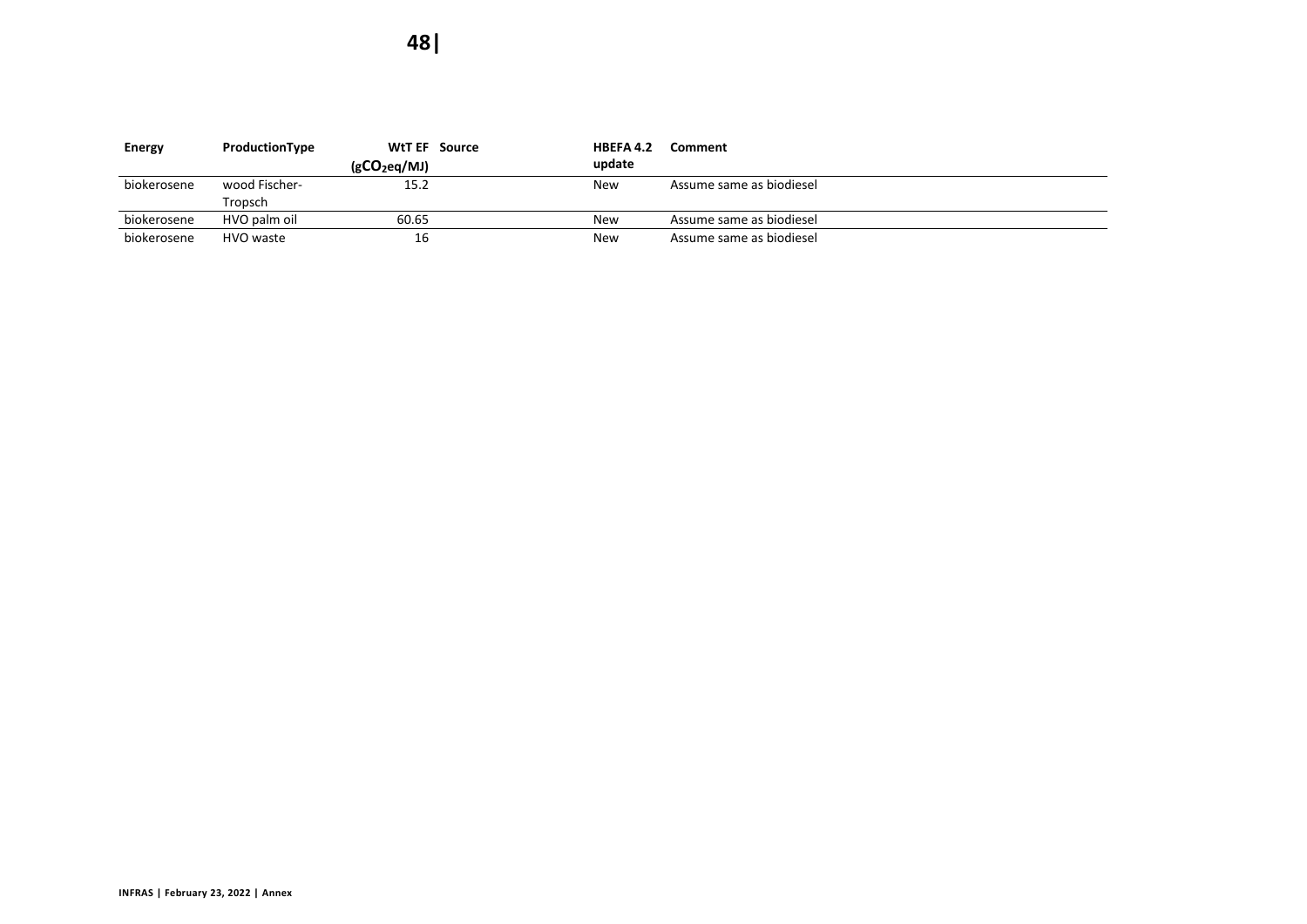# <span id="page-48-0"></span>**Literature**

- **Antonini, C., Treyer, K., Streb, A., Spek, M. van der, Bauer, C., Mazzotti, M. 2020**: Hydrogen production from natural gas and biomethane with carbon capture and storage – A technoenvironmental analysis. Sustainable Energy & Fuels 4(6), 2967–2986.
- **Bäumer, M., Hautzinger, H., Pfeiffer, M., Stock, W., Lenz, B., Kuhnimhof, T., Köhler, K. 2016**: Fahrleistungserhebung 2014: Begleitung und Auswertung - Schlussbericht zur Inlandsfahrleistung. Bundesanstalt für Straßenwesen (BASt), Mannheim.
- **BFE 2021**: Ex-Post-Analyse des Energieverbrauchs der schweizerischen Haushalte 2000 bis 2020 nach Verwendungszwecken und Ursachen der Veränderungen. Bundesamt für Energie (BFE), Ittigen. https://www.bfe.admin.ch/bfe/de/home/versorgung/statistik-und-geodaten/energiestatistiken/energieverbrauch-nach-verwendungszweck.exturl.html/aHR0cHM6Ly9wdWJkYi5iZmUuYWRtaW4uY2gvZGUvcHVib-GljYX/Rpb24vZG93bmxvYWQvMTA2OTM=.html [Accessed 17. January 2022].
- **Diegmann 2021**: Diegmann V., Neunhäuser L., Kleefeld J.B. et.al.: Remote Sensing zur Emissionsmessung von im Verkehr befindlichen Kfz sowie Erarbeitung von Vorschlägen zur Weiterentwicklung des Handbuchs für Emissionsfaktoren des Straßenverkehrs; Forschungskennzahl 3718 52 100 0, UBA-FB I 2.2, draft final report for UBA Germany; 12/2021
- **EC 2009 :** (EC) 595/2009: Commission Regulation (EU) 582/2011.
- **EC 2011 :** (EC) 582/2011: Commission Regulation (EU) 582/2011.
- **EC 2018**: Directive (EU) 2018/2001 on the promotion of the use of energy from renewable sources. European Commission (EC), Brussels.
- **EC 2019:** (EC) 2019/1939: Commission Regulation (EU) 2019/1939.
- **Ecoinvent 2021**: Ecoinvent Database v3.8. Swiss Centre for Life Cycle Inventories, Dübendorf. www.ecoinvent.ch.
- **EEA 2020**: Monitoring CO<sub>2</sub> emissions from passenger cars Regulation (EU) 2019/631. https://www.eea.europa.eu/data-and-maps/data/CO<sub>2</sub>-cars-emission-18 [Accessed 11. December 2020].
- **EMEP/EEA 2019:** European Environmental Agency: EMEP/EEA air pollutant emission inventory guidebook 2019, Technical guidance to prepare national emission inventories, Luxembourg 2019, ISBN 978-92-9480-098-5
- **Grange 2021:** S. K. Grange et al.: Strong Temperature Dependence for Light-Duty Diesel Vehicle NO<sup>x</sup> Emissions, University of York, 2021
- **Hooftman 2020:** Hooftman N., Ligterink N., Bhoraskar, A., (2020) Analysis of the 2019 Flemish remote sensing campaign. Commissioned by the Flemish Government - Flanders Environment Agency - Team Air quality policy